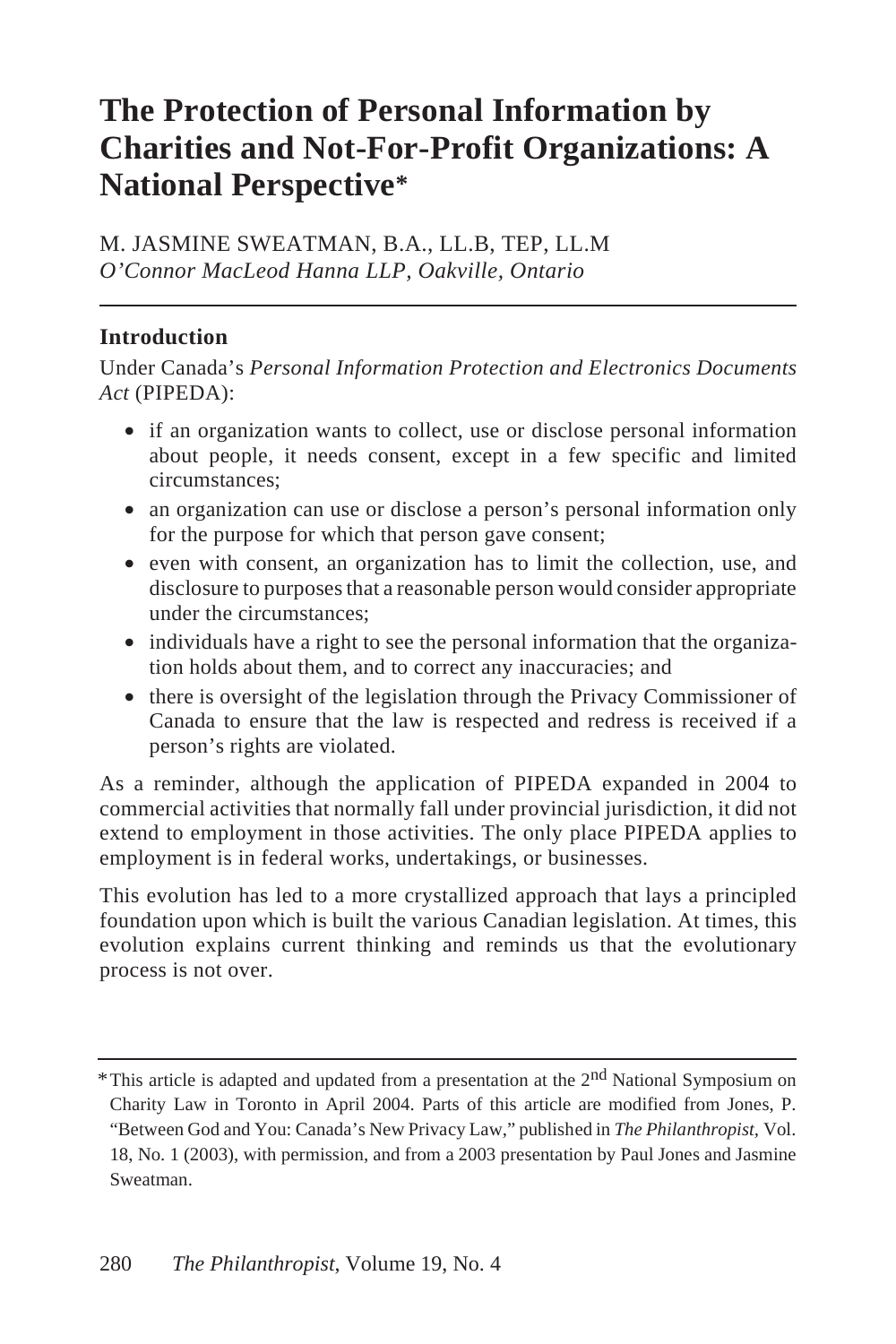This article reviews and comments upon the Canadian legislative landscape of privacy protection of the private sector and, in particular, how it may impact upon charities and not-for-profit organizations.<sup>1</sup> The article is divided into three parts. Part I reviews the legislative framework in Canada of these privacy protection statutes. Part II reviews the effect of this legislation on charitable and not-for-profit organizations (except for those in Quebec). And Part III discusses strategies for compliance and remedies. This article does not review or comment upon the protection of personal health information (except for a brief reference to Ontario's Health Information Protection Act, 2004), even though that legislation may have residual impacts on charitable and not-forprofit organizations operating in that sector.

## **PART I: LEGISLATIVE FRAMEWORK**

January 1, 2004, was the deadline for all private sector organizations, corporations, and individuals engaged in commercial activities in Canada to comply with the federal *Personal Information Protection and Electronic Documents Act* (PIPEDA) or with designated "substantially similar" provincial legislation.

Since January 1, 2004, PIPEDA protects the collection, use, and disclosure of personal information in the course of any commercial activity in Canada, where there is no provincial legislation in place that is judged substantially similar to the federal law.

The implementation and coming into force of PIPEDA was in three stages. On January 1, 2001, PIPEDA applied to personal information collected, used, or disclosed in the course of commercial activities by federal works, undertakings, and business. On January 1, 2002, PIPEDA was extended to the collection, use, or disclosure of personal health information by those same organizations. Finally, on January 1, 2004, PIPEDA applied to every organization that collects, uses, or discloses personal information, including personal health information, in the course of commercial activities, unless there was in place provincial legislation that has been designated "substantially similar" to PIPEDA. The final determination for this designation rests with the Governor in Council. However, PIPEDA requires the Commissioner to report to Parliament on whether provinces have enacted "substantially similar" legislation and its application.

As of January 1, 2004, three provinces had legislation in force to protect personal information. Just prior to that date, British Columbia and Alberta each enacted a *Personal Information Protection Act* while, in 1993, Quebec had enacted the *Loi sur la protection des renseignements personnels dans le secteur privée*.2

As of the time of writing, no announcement had been made as to whether the personal information protection statutes of Alberta and British Columbia were to be designated "substantially similar" to PIPEDA.3 Quebec's legislation has been designated "substantially similar" to PIPEDA.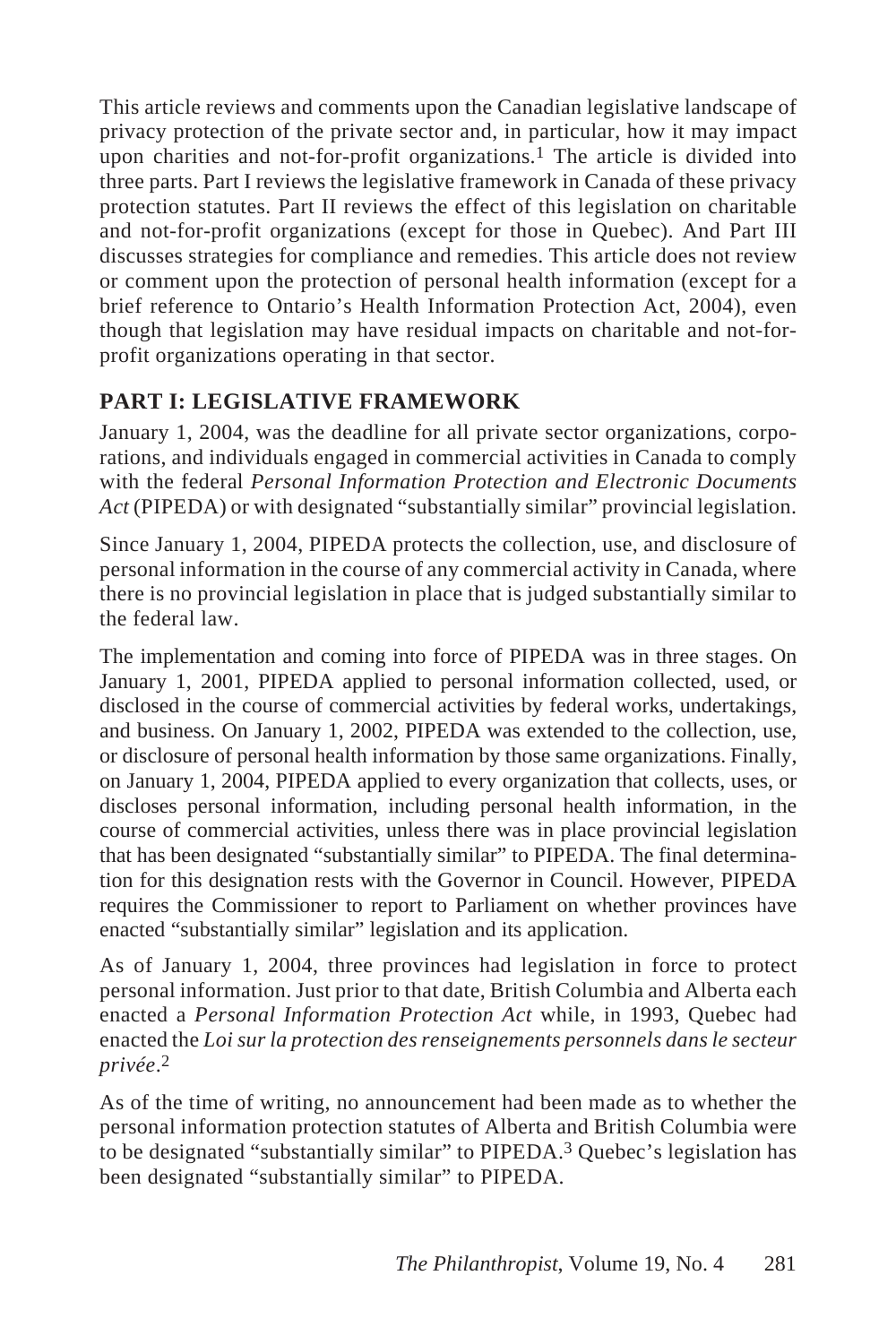## **Federal**

PIPEDA is a statute with five parts. Part One deals with the protection of personal information in the private  $sector^4$  and is, in turn, divided into five divisions. Division 1 outlines the rules for the collection, use, and disclosure of personal information in the course of commercial activities; Division 2 sets out the remedies; Division 3 provides for privacy audits; Division 4 deals with general matters; and Division 5 sets out the transitional provisions.

When looking to develop national rules to protect personal information, the Canadian government turned to the Canadian Standards Association ("CSA") Model Code,<sup>5</sup> a voluntary industry-developed code. The CSA Model Code was designed to provide businesses with some minimal guidelines concerning the protection of personal information in their care and control. The government adopted the CSA Model Code without any changes or amendments as a schedule (the "Schedule") to its legislation and then modified the Schedule by including sections to deal with new issues such as the application of the law, or by including sections that override specific provisions. The language of the CSA Model Code, as a voluntary industry standard, is inherently vague. While some provisions, such as the exceptions for obtaining consent, have been clarified, other concepts, such as the definition of "sensitive" information, have been left for the courts to determine. It is also difficult to assess the risks of non-compliance. The result is a statute that is unusually difficult to work with.

PIPEDA applies to federally regulated industries such as banks, railways, inter-provincial trucking companies, airlines and telecommunication companies (regardless of location), to all businesses in the Yukon, Northwest Territories and Nunavut, and to personal information disclosed across borders for commercial purposes.

To determine the substantive portions of PIPEDA, one must start with the Schedule and then turn to Part One of the legislation. The Schedule, and hence PIPEDA, has ten guiding privacy protection principles. These principles focus on the core elements of notice, consent, security, and access.

## *Principle 1: Accountability*

All organizations in Canada are responsible for protecting the personal information under their control. It is the organization that is held accountable to ensure the protection of the personal information and is specifically responsible to protect personal information that has been transferred to a third party.

To comply with this principle, organizations are, at a minimum, required to implement policies and train staff that give effect to PIPEDA as well as appoint a designated person – a privacy compliance officer – to oversee compliance. Most organizations should consider taking the following steps: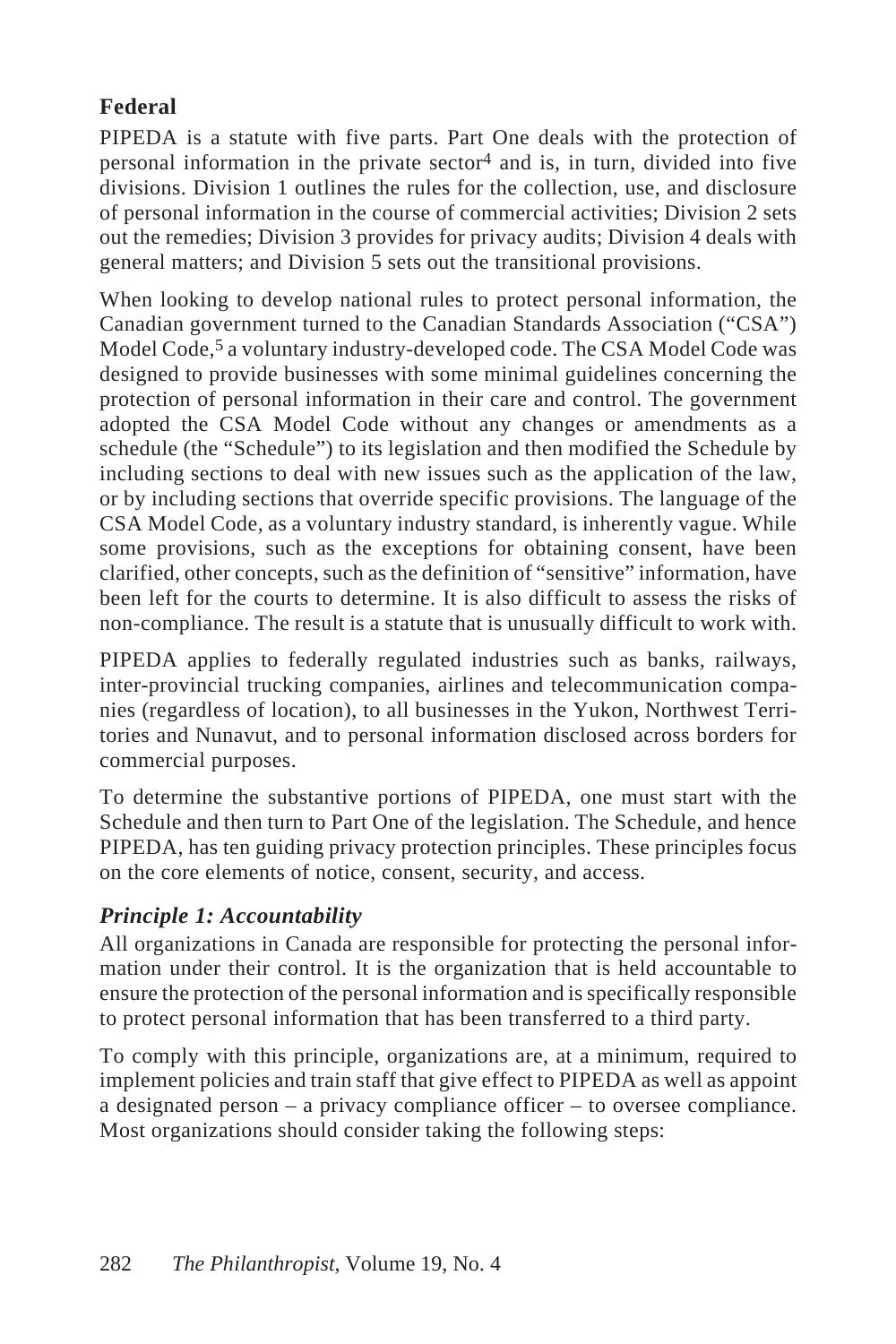- Ensure that the privacy compliance officer has senior volunteer and management support, and the authority to intervene on all privacy issues within the organization's operations.
- Publicize the name or title of the privacy compliance officer internally and externally.
- Analyze all personal information handling practices, including ongoing activities and new initiatives.<sup>6</sup>
- Develop and implement policies and procedures to protect personal information<sup>7</sup>
- Include a privacy protection clause in contracts to guarantee that the third party (the party that the organization is contracting with) provides the same level of protection as the organization.
- Inform and train staff and applicable volunteers (including those who are regionally located) on privacy policies and procedures.
- Provide information (through brochures, Web sites, etc.)<sup>8</sup> explaining these policies and procedures to stakeholders.

## *Principle 2: Identifying the Purposes*

Section 5(3) of PIPEDA provides that "an organization may collect, use or disclose personal information only for purposes that a reasonable person would consider are appropriate in the circumstances." This section provides the limits that may be used by an organization to justify collection, use, or disclosure and bases it on the objective standard of the "reasonable person." Obtaining the consent of the individual for the collection of personal information outside the limit of "what a reasonable person would consider appropriate in the circumstances" would likely result in a failure to comply with PIPEDA.

Therefore, every organization must determine the purposes for which it collects personal information. This is usually done by conducting an audit of the organization. Once identified, those purposes must be communicated to the individual at or before the time that the personal information is collected. Finally, once collected, the personal information cannot be used for a new or further purpose without the (additional or new) consent of the individual. It is, therefore, critical to determine all possible purposes and to define them sufficiently in order to avoid having to return to the individual for additional consent.

Therefore, an organization should consider taking the following steps to ensure compliance with this principle:

- Review personal information holdings to ensure they are all required for a specific purpose.
- Notify the individual, either orally or in writing, of these purposes.
- Record all identified purposes and obtain consents for easy reference in case an individual requests this information.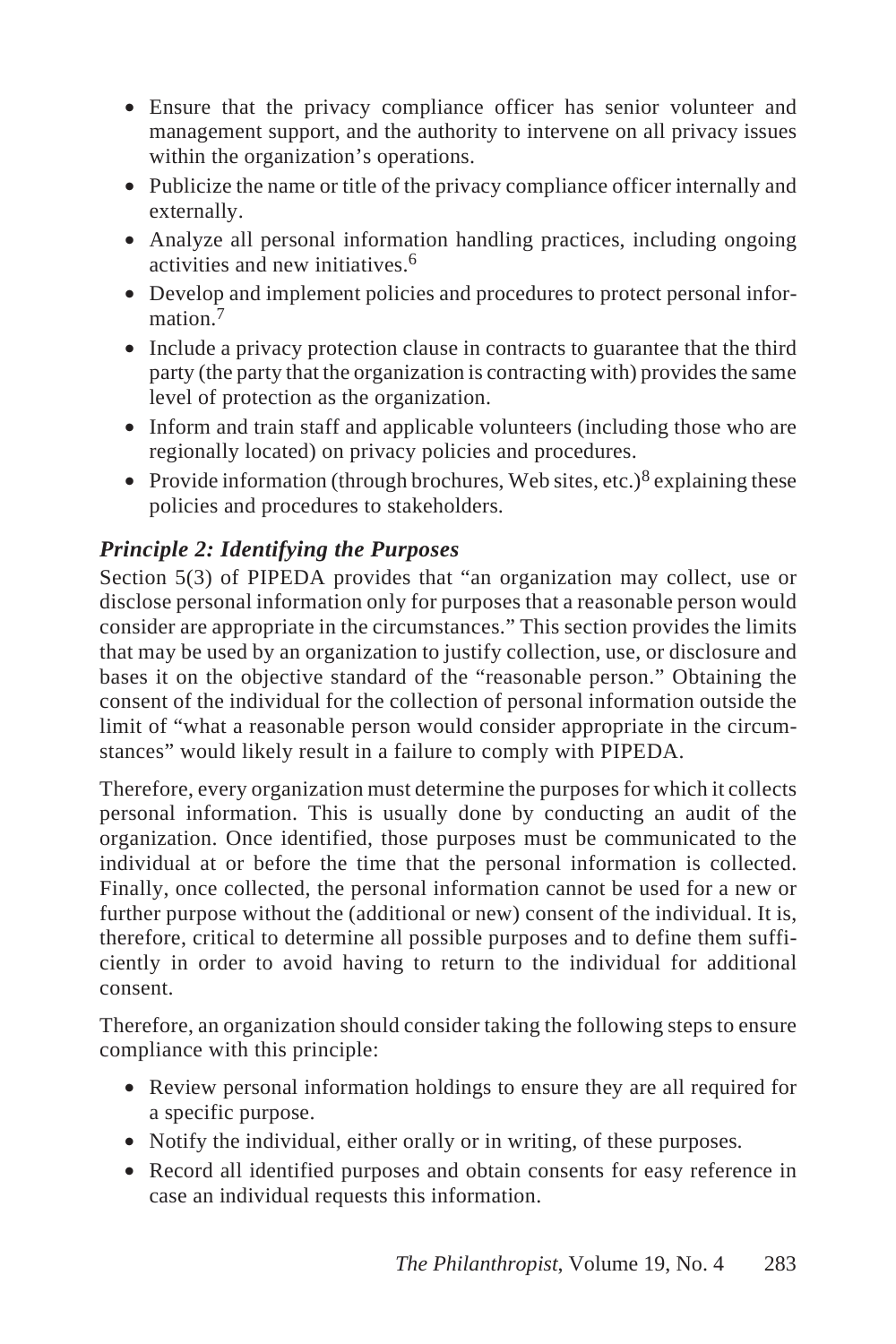• Ensure that these purposes are limited to what a reasonable person would expect under the circumstances.

#### *Principle 3: Consent*

This principle is generally regarded as the core of PIPEDA. Generally, personal information cannot be collected, used, or disclosed without the consent of the individual, unless there is a specific exemption provided for in PIPEDA. Further, an organization may not, as a condition of the supply of a product or service, require consent beyond what is required for the legitimate fulfillment of the transaction.

The difficulty with this principle is determining the degree of consent required. PIPEDA has a particular focus on informed consent as to the collection, use, and disclosure of the individual's personal information. Consent may therefore be "express" or "implied," or "opt-in" or "opt-out," depending upon the degree of consent required. In turn, that degree of consent depends upon the sensitivity of the information. For example, implied consent, such as when an individual provides personal information when filling out an application form, may suffice. Alternatively, express consent, such as signed consent, may be required to disclose information to third parties.

As an example of ensuring compliance on an "implied" consent basis, the members of the Canadian Direct Marketing Association follow the guidelines established by that organization. The guideline states that to assert "implied" consent, organizations would need to:

- develop a meaningful statement of the implied consent option (opt-out);
- provide the statement in a prominent manner with as specific information as possible about the nature of the proposed uses of the information;
- ensure the option is easy to execute, preferably with a check-box, postagepaid reply card or a 1-800 number;
- provide the option before any information is used or disclosed; and
- provide the option on a regular basis, such as every three years at a minimum.

The former federal Privacy Commissioner was not a fan of opt-out consent as shown in his findings regarding Air Canada's Aeroplan Frequent Flyer Program, released March 20, 2002:

"I should begin by making it clear that, like most other privacy advocates, I have a very low opinion of opt-out consent, which I consider to be a weak form of consent reflecting at best a mere token observance of what is perhaps the most fundamental principle of privacy protection. Opt-out consent is in effect the presumption of consent – the individual is presumed to give consent unless he or she takes action to negate it. I share the view that such presumption tends to put the responsibility on the wrong party. I am also of the view that inviting people to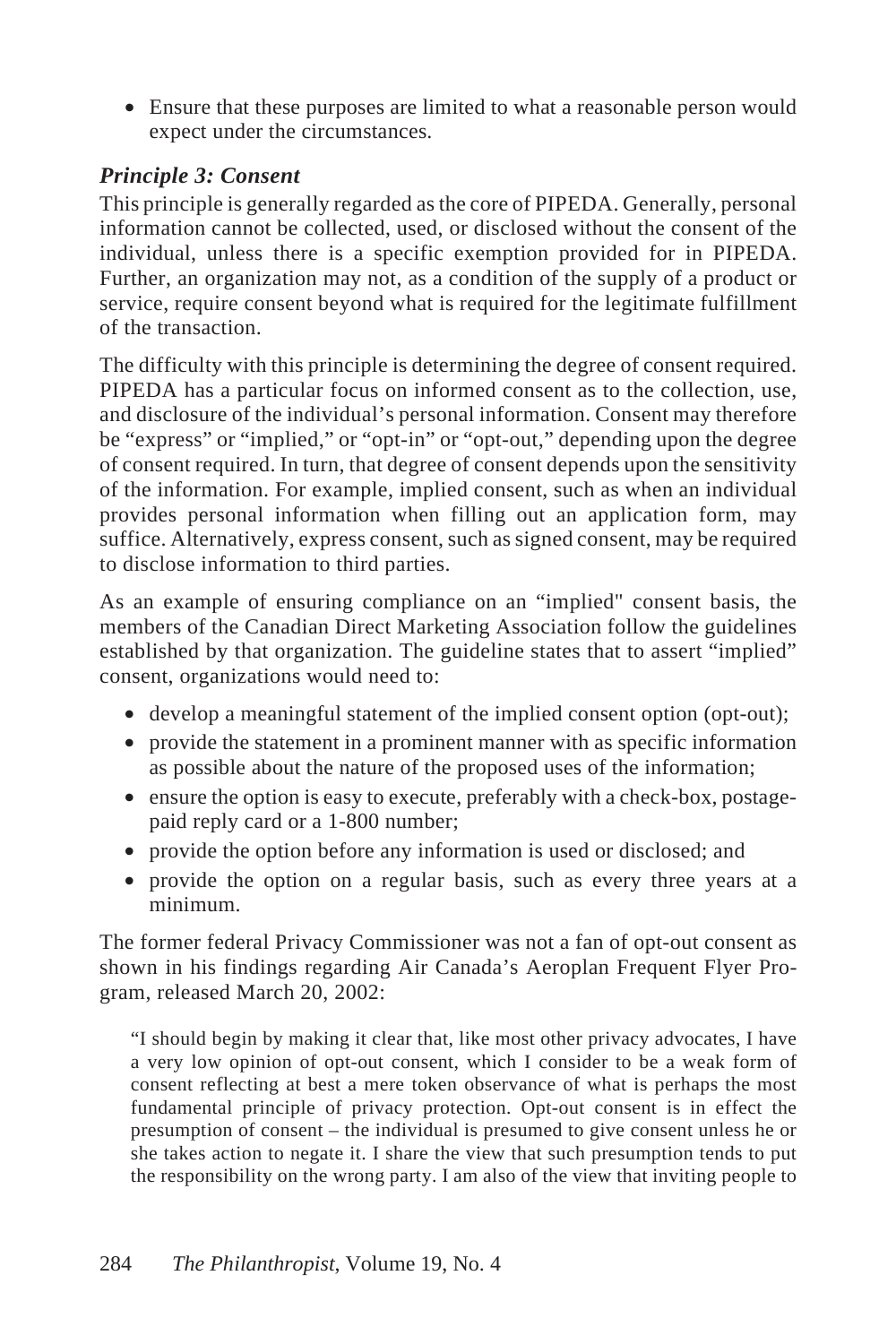opt-in to a thing, as opposed to putting them into the position of having to opt-out of it or suffer the consequences, is simply a matter of basic human decency.

Accordingly, while acknowledging that the *Act* does provide for the use of the opt-out consent in some circumstances, I intend, in this and all future deliberations on matters of consent, to ensure that such circumstances remain limited, with due regard both of the sensitivity of the information at issue and to the reasonable expectations of the individual. In other words, in interpreting Principle 4.3.7, I intend always to give full force to other relevant provisions of the *Act,* notably 4.3.4, 4.3.5 and 4.3.6 and section 5(3)."

As consent under PIPEDA is linked to the "sensitivity" of the information collected, used, or disclosed and the concept of "sensitivity" is subjective, this principle has led to much discussion.

There are specific exemptions in PIPEDA to consent. Consent is not needed for *collecting* personal information if:

- it is clearly in the interests of the individual;
- it is to be used for the investigation of a breach of agreement or a contravention of a federal or provincial law, and consent would compromise the collection;
- it is to be used solely for journalistic, artistic, or literary purposes; and
- it is publicly available information as specified in the regulations.

Consent is not needed for the *use* of personal information if:

- it is to be used to investigate the contravention of the laws of Canada, a province, or a foreign jurisdiction;
- there are life, health, or security consequences;
- it is to be used for statistical or scholarly research; or
- it is publicly available or attached under exemptions under collection in the interests of the individual or investigation of a search of agreement or contravention of a federal or provincial law.

Consent is not needed for the *disclosure* of personal information if it is:

- to a lawyer representing the organization;
- for debts owed to the organization;
- for compliance with a court or similar order;
- disclosure to government for identified purposes;
- for the investigation of a breach of agreement;
- in life, health, or personal security emergencies;
- for statistical or scholarly research;
- for historical or archival records: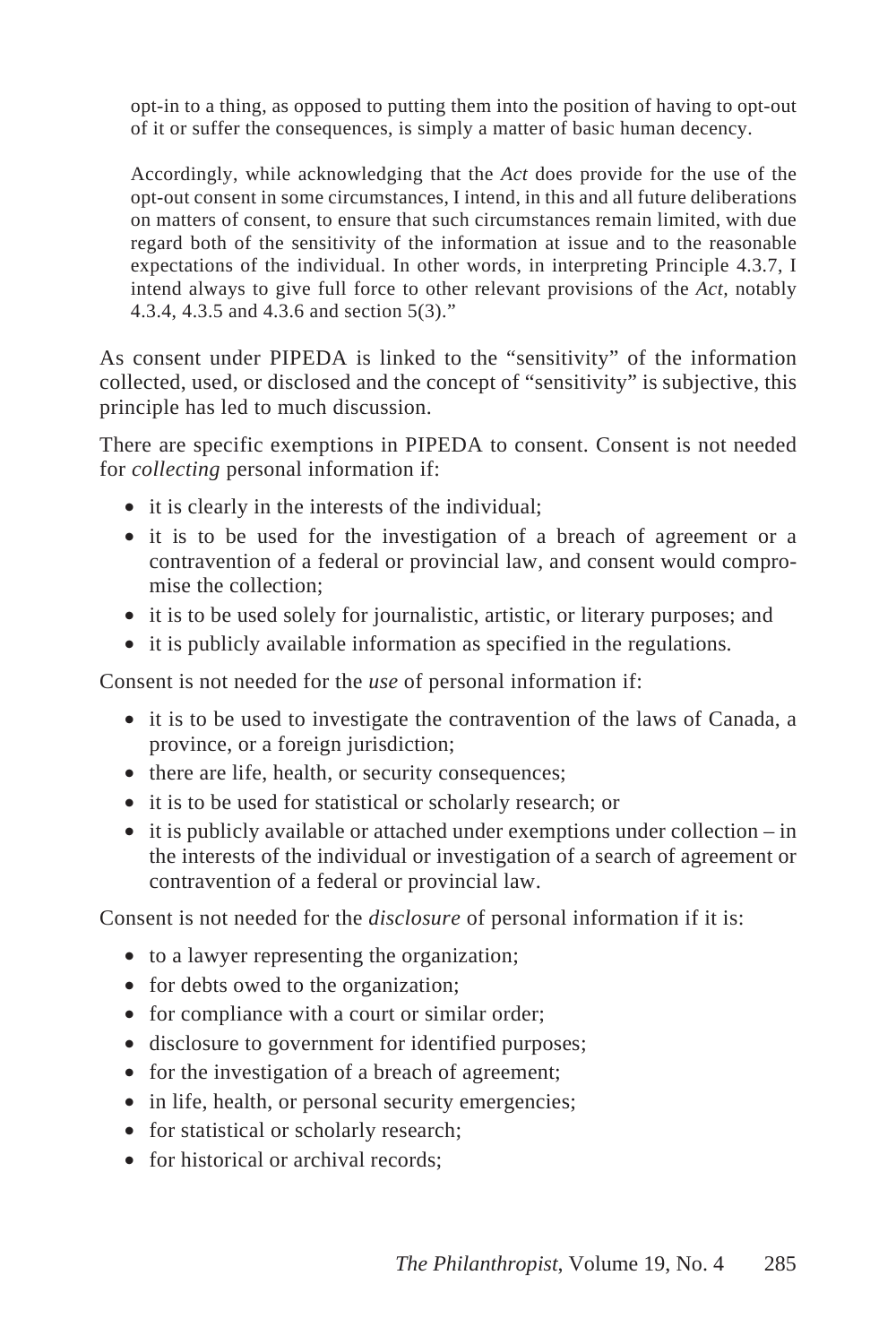- 100 years after the creation of the record, or 20 years after the death of the individual; or
- publicly available information.

PIPEDA also speaks of the withdrawal of consent. Consent may be withdrawn at any time, subject to legal or contractual restrictions and reasonable notice.

As an example, in Case Summary #249, a customer of the bank received a notice that the language of the consent clause was being changed. She called the toll-free number several times but was unable to get through. When the call was connected, she was not able to speak with a representative; instead she received another recorded message suggesting she write the bank. The complaint was found to be well-founded.

The prudent course has been, when possible, to obtain written consent. However, additional steps to ensure compliance include the following:

- Communicate clearly in understandable terms.
- Ensure that staff collecting personal information are able to answer questions about the purposes of the collection.
- Obtain appropriate consent from the individual whose personal information is collected, used, or disclosed.
- Record the consent received (e.g., note to file, copy of e-mail, copy of check-off box).
- Never obtain consent by deceptive means.
- Do not make consent a condition for supplying a product or a service, unless the information requested is required to fulfill an explicitly specified and legitimate purposes.
- Be able to explain the implications of withdrawing consent.

In Case Summary #271, an individual continued to receive unwanted credit card offers from a bank despite asking the bank to stop sending such solicitation documents. The bank tried to take the individual's name off but the name was not taken off because the individual's given name was not entered correctly in the data bank. The complaint was found to be well founded even though the bank had, during its investigation, successfully removed the name.

#### *Principle 4: Limiting Collection*

This principle provides that the collection of personal information must be limited to that which is necessary for the purposes identified by the organization and that these purposes must be reasonably specific.

Further, the information must be collected by fair and lawful means.

To ensure compliance the following steps should be considered: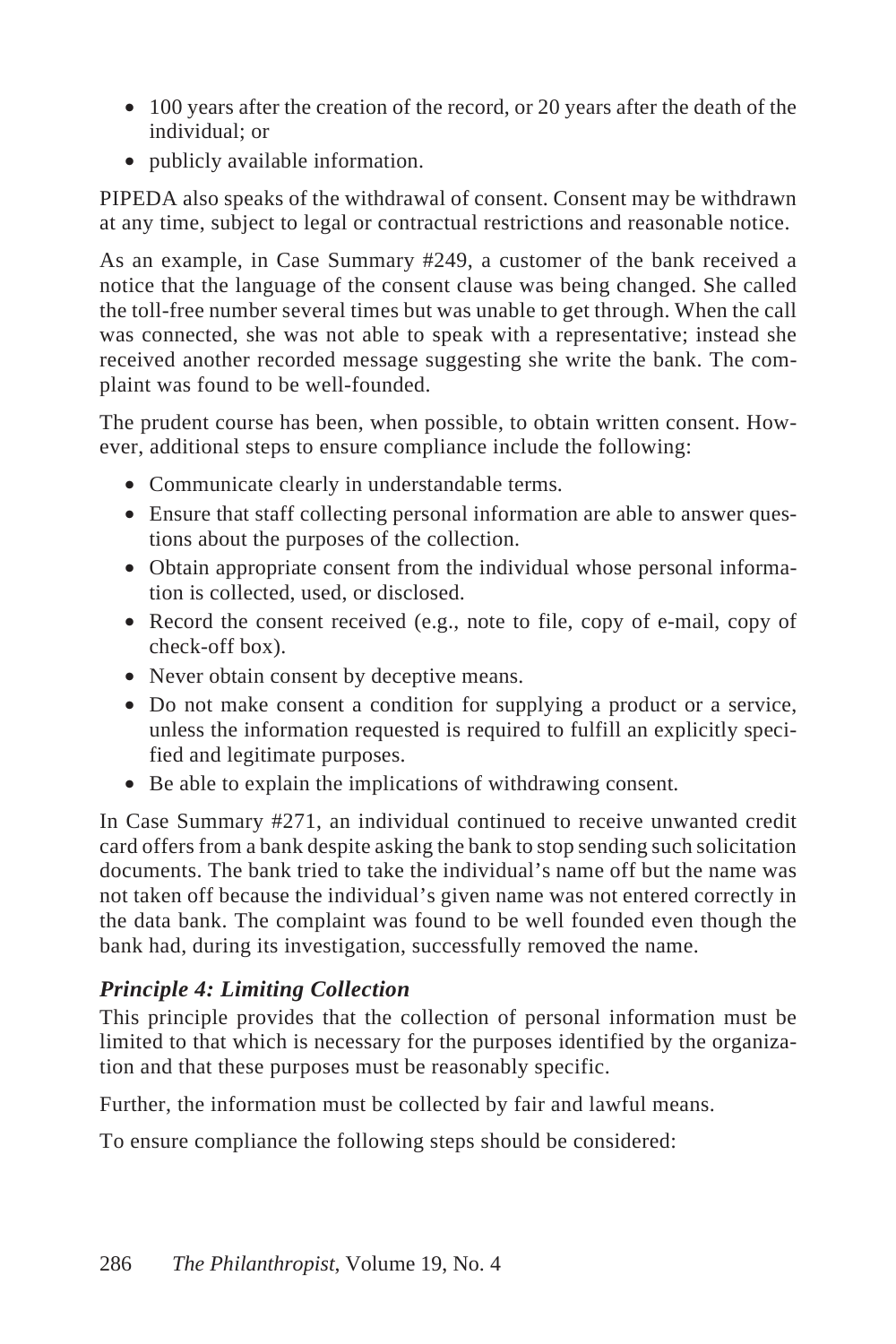- Limit the amount and type of the information gathered to what is reasonably necessary for the identified purposes.
- Identify the kind of personal information collected in your information handling policies and practices.
- Ensure that staff are able to explain why the information is needed.

## *Principle 5: Limiting Use, Disclosure, and Retention*

Organizations are not permitted under PIPEDA to use or disclose personal information for purposes other than those for which it was collected, unless the individual consents or as required by law. Further, organizations must only retain the personal information for as long as it is necessary for the fulfillment of those purposes. Therefore this principle requires organizations to develop guidelines that include maximum and minimum retention periods to ensure that personal information is retained only for so long as is necessary.

In Case Summary #252, an individual complained that a bank was not properly retaining mortgage renewal acknowledgment letters for its clients. The bank destroyed the information two years after each mortgage discharge (if registered) and six years after discharge (if not registered). The complaint was found to be not well founded.

The following steps could be considered to ensure compliance with this principle:

- Document any new purpose for the use of personal information.
- Dispose of information that does not have a specific purpose or that no longer fulfills its intended purpose.
- Dispose of personal information in a way that prevents improper access, such as shredding paper files or deleting electronic records.
- Institute maximum and minimum retention periods that take into account any legal requirements or restrictions and redress mechanisms.
- As it can be reasonably expected that individuals will provide updated information in certain circumstances (e.g., change of address for a magazine subscription), establish policies setting out the types of information that need to be updated.

## *Principle 6: Accuracy*

Organizations must ensure that the personal information under its control is as "accurate, complete and up-to-date" as is necessary for the purposes for which it is to be used. This principle is vaguely worded, suggesting that compliance depends upon the use of the information and the interests of the individual.

To ensure the accuracy of the personal information, the following steps should be considered: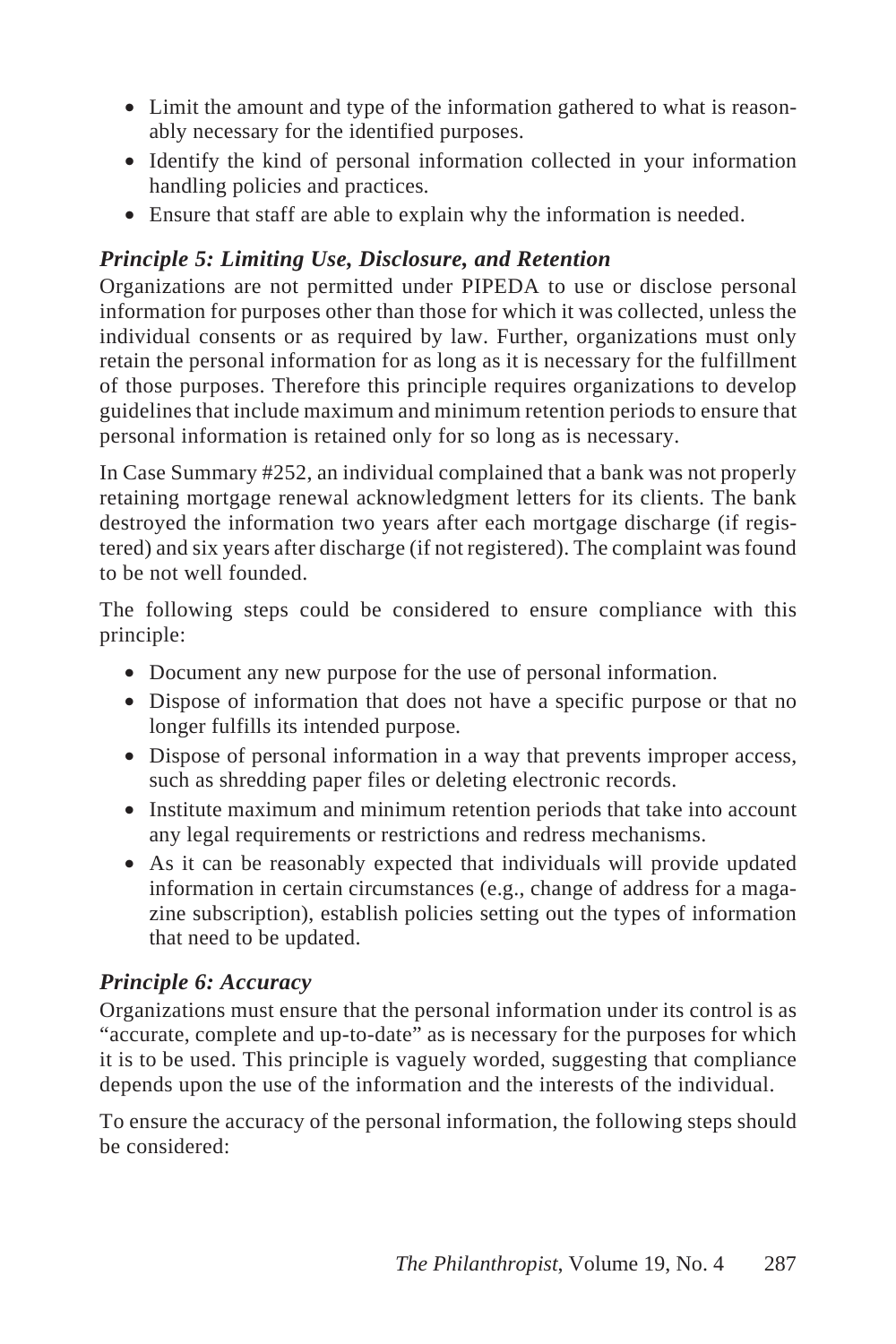- Determine and keep personal information as accurate, complete, and up-to-date as necessary, taking into account its use and the interests of the individual.
- Update personal information only when necessary to fulfill the specified purposes.
- Keep frequently used information accurate and up-to-date, subject to any established limitations.

#### *Principle 7: Safeguards*

This principle provides that an organization must protect the personal information under its control by appropriate security safeguards. The purpose of the safeguards is not just to protect against theft, but also to protect against unauthorized access, disclosure, copying, or use.

The appropriateness of the safeguards depends upon such things as the sensitivity and amount of the information, the extent of distribution, the format of the information, and the type of storage. However, the methods of protection must include *physical measures*, such as locked filing cabinets or restricted access; *organizational measures*, such as security clearances, staff training, confidentiality agreements, and access on a "need-to-know" basis; and *technological measures* such as passwords, encryptions, anonymizing software, and firewalls. Conducting audits on a regular basis to ensure compliance is recommended.

A reminder on "appropriate security": In September 2003, the story was reported that "smash and grab" thieves stole a computer containing tax information on 120,000 Canadians. The computer was portable and not locked. The data was not encrypted. There was (in retrospect) inadequate protection of personal information. This incident demonstrates that a significant threat to the protection of personal information may actually be the loss or disposal of the computer hardware.

The following steps should be considered as ways to safeguard personal information:

- Develop and implement a security policy to protect personal information.
- Make staff and volunteers aware of the importance of maintaining the security and confidentiality of personal information.
- Ensure staff and volunteer awareness by holding regular training on security safeguards.
- Review and update security measures regularly.
- Use appropriate security safeguards to provide necessary protection in the three areas of physical measures, technological tools, and organizational controls, having regard to the following factors:
	- sensitivity of the information,
	- amount of information.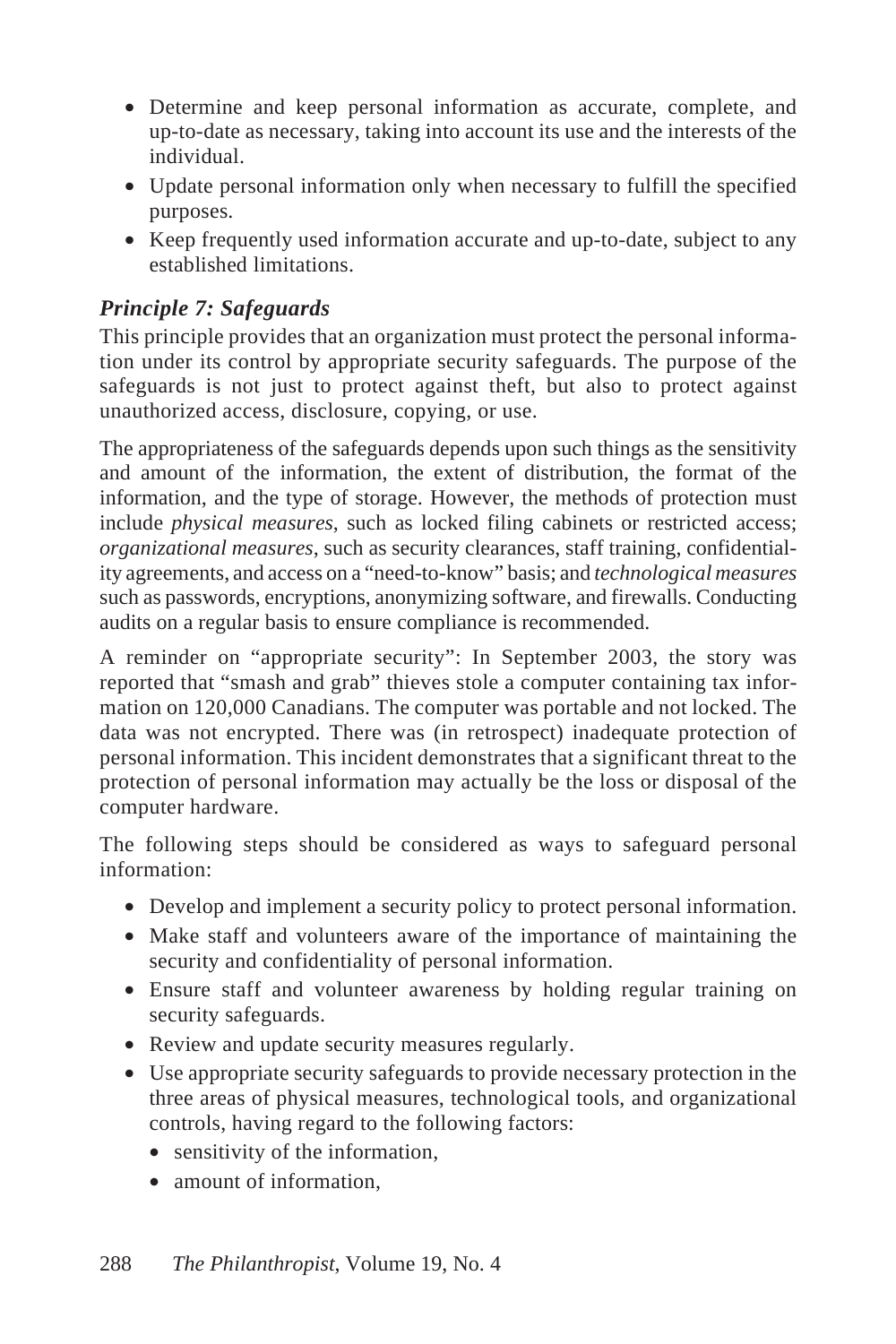- extent of distribution.
- format of the information (electronic, paper, etc.), and
- type of storage.

#### *Principle 8: Openness*

An organization must have readily available specific information about its policies and practices relating to the management of personal information. This principle requires the development of privacy statements for Web sites, personnel resource, or other organizational materials.

The information that should be made available includes:

- the name or title, and the address, of the person at the organization accountable for personal information;
- information on how to gain access to personal information held by the organization;
- a description of the type of personal information held by the organization, including a general account of its use;
- a copy of any brochure that explains the organization's policies, standards, or codes; and
- a summary of what personal information, if any, is made available to third parties.

## *Principle 9: Individual Access*

Upon request, an organization must inform individuals of the existence, use, and disclosure of their personal information and individuals must also be allowed access to that information. In addition to all staff being aware of the organization's privacy compliance officer, the privacy compliance officer should also keep records of complaints and inquiries.

An individual is allowed to challenge the accuracy and completeness of the information and have it amended as appropriate. Accordingly, an individual has a right to access. This right to access is, however, limited by the provisions of sections 8 and 9 of the PIPEDA, which set the terms for requesting access and prescribe when access is prohibited<sup>9</sup> or may even be refused by the organization.10 There are also statutory exceptions to provide access for such matters as documents prepared for litigation and documents that contain proprietary business information, such as credit scores, which can be "reverse engineered" to reveal proprietary information. Under PIPEDA, disclosure includes an account of the use that has been made of the information and any third parties to whom the information has been disclosed.

The organization must respond to the request no later than 30 days after receipt of the request, unless the permitted grounds for an extension of time apply. As an example,<sup>11</sup> in Case Summary  $\#272$ , an individual alleged in furtherance to his credit card application that the bank did not respond to his request for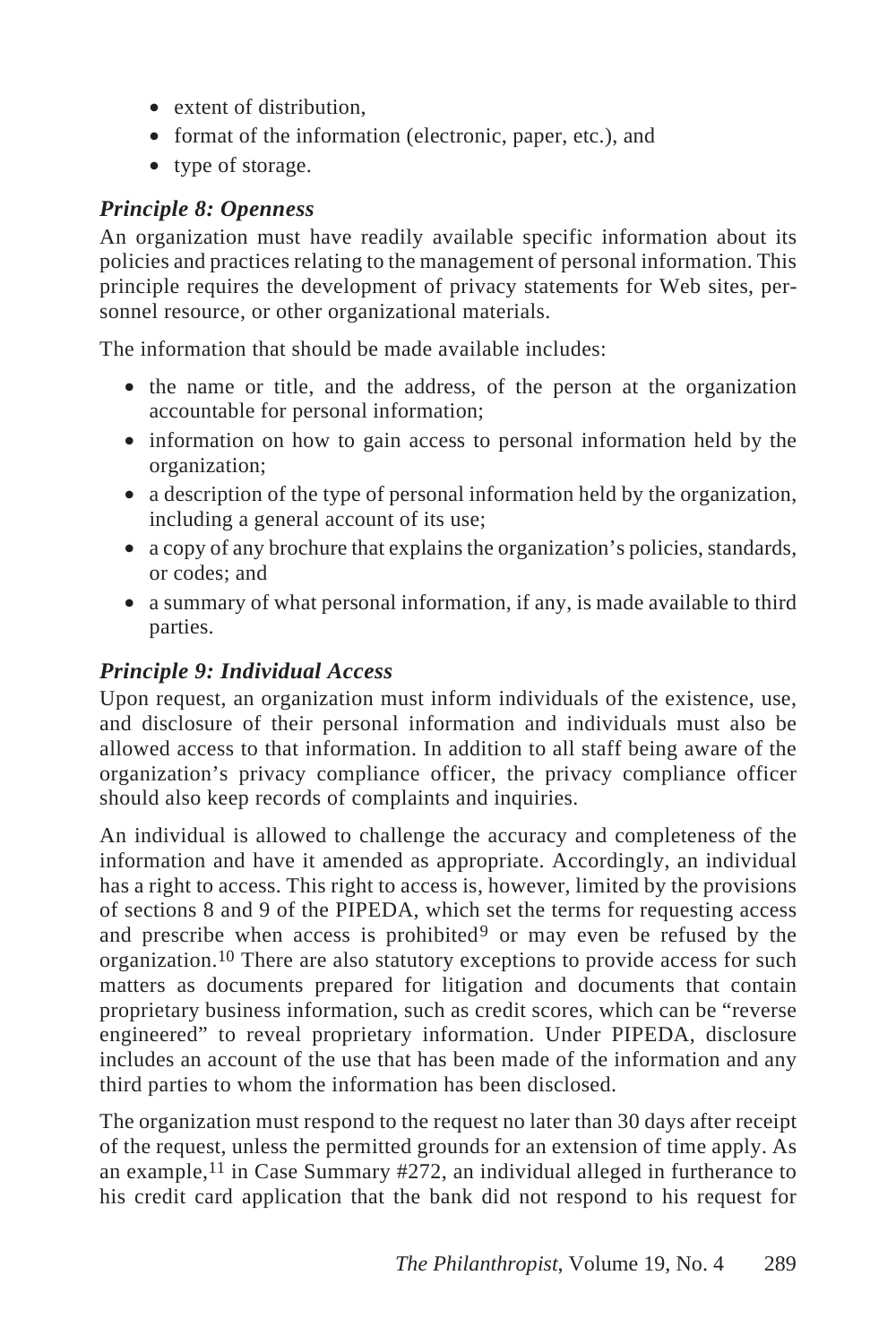personal information. Eventually the bank sent a written reply more than 38 days after receipt of the request. The complaint was found to be well founded.

In another example, in Case Summary #253, an individual complained the bank did not answer a request for personal information regarding the individual's application for a credit card. It was only after five months and after the Office of the Commissioner intervened that the bank answered the request (in part). The complaint was found to be well founded.

Section 8(4) of PIPEDA permits the time limit to be extended for a maximum of 30 additional days if:

- responding to the request within the original 30 days would unreasonably interfere with activities of the organization;
- additional time is necessary to conduct consultations; or
- additional time is necessary to convert personal information to an alternate format.

An organization is prohibited from charging the individual making the request the full cost of the disclosure. Responses to requests must be provided at minimal or no  $\cos t^{12}$  and the individual may be required to pay only if the individual is notified in advance of the approximate cost and agrees to pay. An organization, according to the Privacy Commissioner, should only charge processing fees when the request is "exceptional" and then only at "minimal" cost.

As an example, in Case Summary #247, a bank wanted to charge an individual between \$500 and \$800 for access to information about an old account that had been closed for a long time. After it was pointed out that personal information is to be provided at minimal or no cost, the fee was reduced to \$75.

In Case Summary #283, a bank charged \$25.00 to respond to a personal information request. The complaint was found to be well founded. After investigation of the complaint, the bank informed the Privacy Commissioner that its policy had been changed and that the fee for such a service was now \$5.00. Despite the reduction to a "nominal fee," the Assistant Privacy Commissioner recommended that the bank cease charging even the \$5.00 fee.

Steps to consider taking in order to comply with this principle include:

- Provide any help to the individual in preparing a request for access to personal information.
- Ensure that the individual supplies enough information to enable the organization to account for the existence, use, and disclosure of personal information.
- Respond to the request as quickly as possible and no later than 30 days after receipt of the request.
- If the time is extended, notify the individual making the request of the extension within 30 days of receiving the request, including his or her right to complain to the Privacy Commissioner.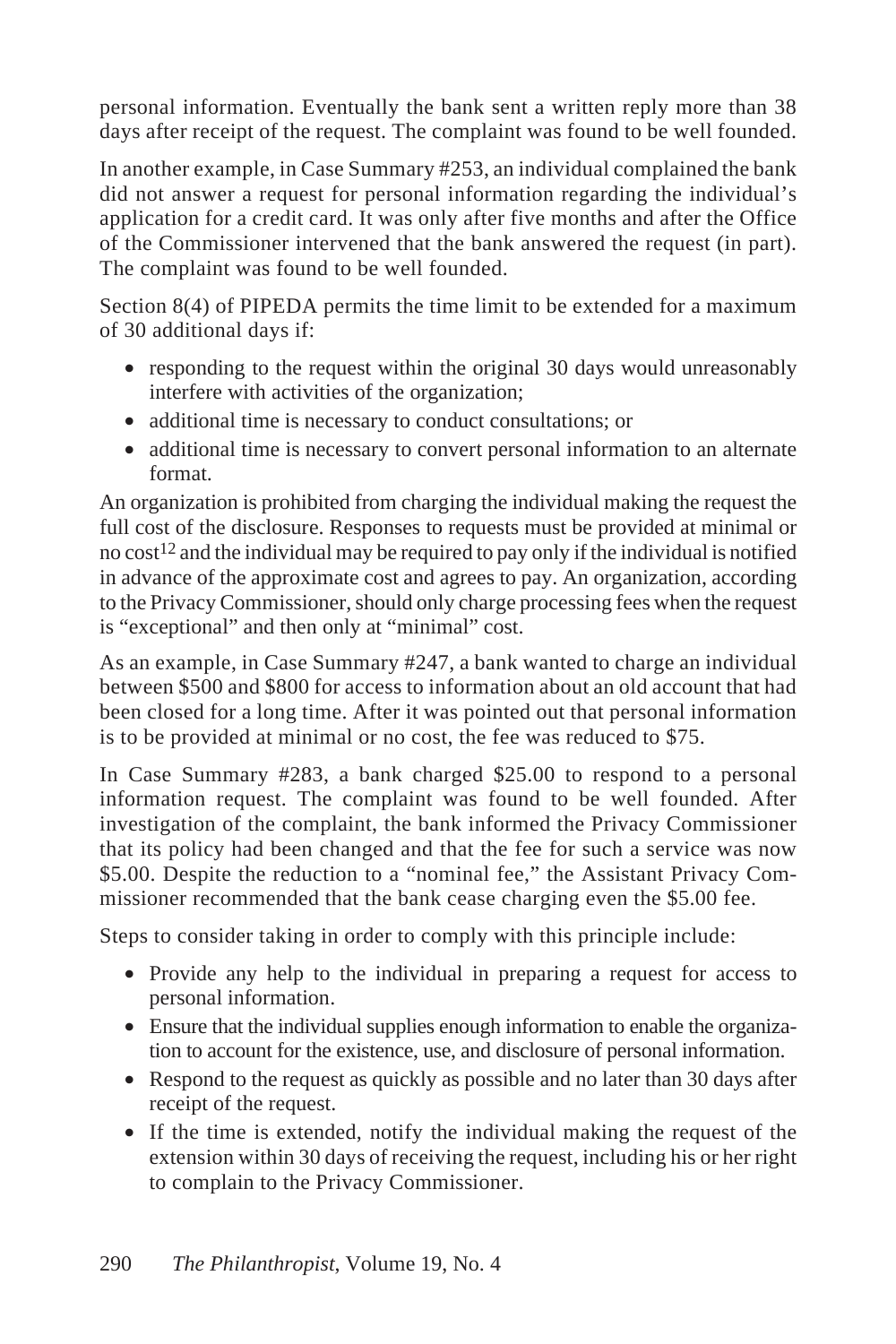- Give access at minimal or no cost to the individual.
- Notify the individual of the approximate costs before processing the request.
- Make sure the requested information is understandable (e.g., explain acronyms, abbreviations, and codes).
- Send any information that has been amended, where appropriate, to any third parties that have access to the information.
- Inform the individual in writing when refusing to give access, setting out the reasons and any recourse available.

Finally, disclosure can be an expensive process, especially if the files containing such information have not been properly structured in advance to record and summarize such information as use occurs. It is therefore recommended that each file entry be made as if in anticipation of a request being made.

#### *Principle 10: Challenging Compliance*

An organization has an obligation to be ready to respond to challenges to its compliance with PIPEDA. As these challenges are to be channeled through the organization's privacy compliance officer, there should be policies and procedures for dealing with complaints and challenges.

To comply with this principle, organizations should consider the following steps:

- Record the date a complaint is received and the nature of the complaint (e.g., delays in responding to a request; incomplete or inaccurate responses; or improper collection, use, disclosure, or retention).
- Acknowledge receipt of the complaint promptly.
- Contact the individual to clarify the complaint, if necessary.
- Assign the investigation to a person with the skills necessary to conduct it fairly and impartially.
- Give the investigator access to all relevant records and to staff or others who handled the personal information or access request.
- Notify individuals of the outcome of the investigations clearly and promptly, and inform them of any relevant steps taken.
- Correct any inaccurate personal information or modify policies and procedures based on the outcome of the complaint.

For example, in Case Summary #260, an individual complained that a company from which she had purchased a product sold her name and address to third parties without her consent. The company was very proactive in resolving the complaint, for which it was commended. As a result, the finding of the privacy commissioner was that the complaint was resolved.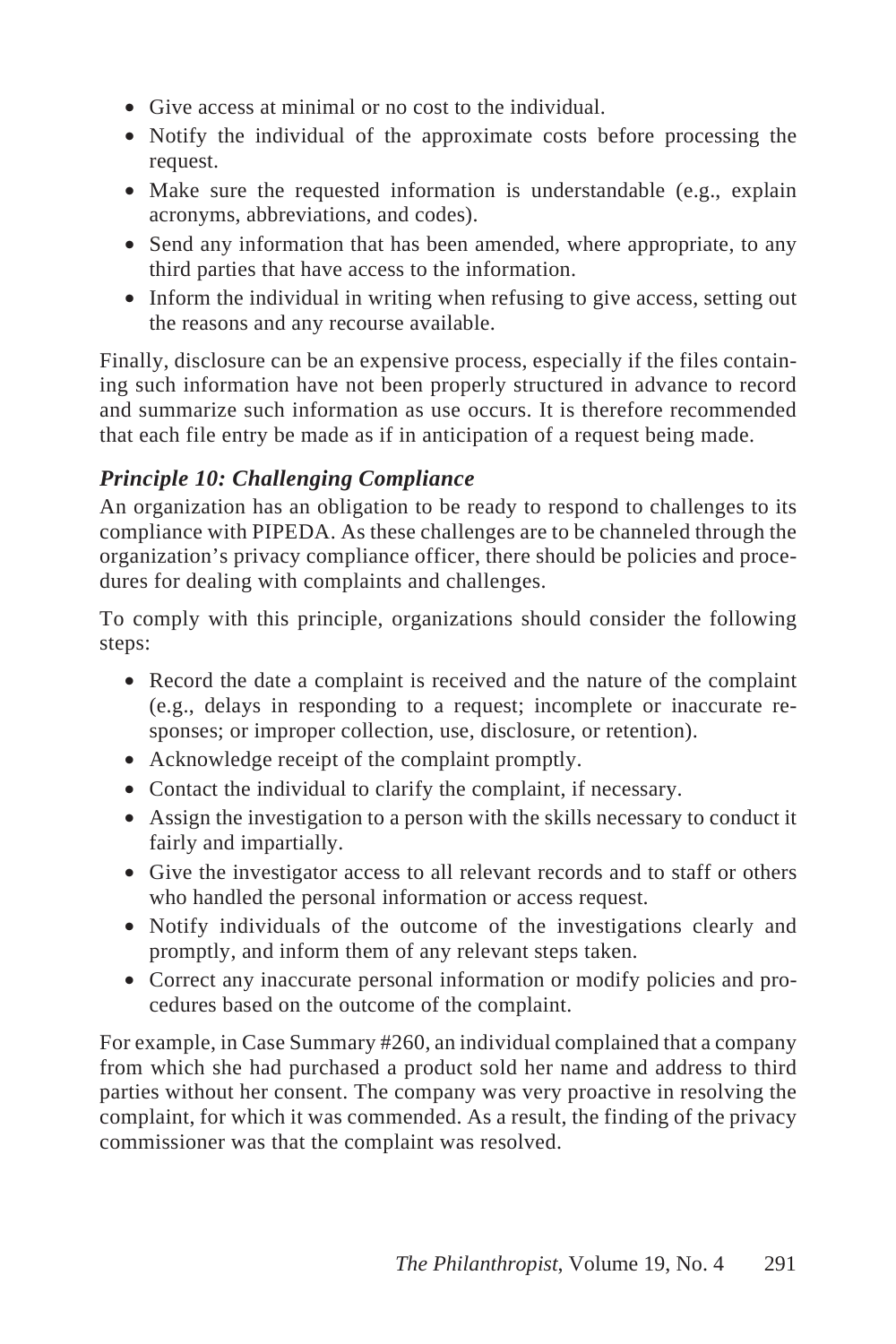## **Application and Compliance**

PIPEDA does not apply to the federal government, to information collected for domestic purposes or for journalistic, artistic, or literary purposes, or to information that is publicly available (to be specified in regulation).

For organizations to which PIPEDA applies, application of the law depends in large measure upon the definitions of "personal information" and "commercial activities." The definition of "personal information" is "information about an identifiable individual but does not include the (business) name, title or business address or telephone number of an employee or organization." This includes any personal information in any form, including digital or paper format. For example, the following would be considered personal information:

- age identification numbers, name, blood type, and gender;
- credit and loan records, wealth, and income memberships,
- existence of a dispute between a consumer and an organization (unless in the public domain); and
- intentions to acquire goods or services, opinions, and evaluations.

Note the exceptions to the definition for the name, business title, business address, business telephone of an employee, or what is described as "business card" information. Note, too, that the individual's e-mail address is not on the list even though it regularly appears on a person's business card. Giving someone your business card, however, would likely constitute implied consent to use the e-mail address.

For example, in Case Summary #277, eleven members of a loyalty program complained that the company that ran the program failed to safeguard their personal information – namely their e-mail addresses – and as a result had disclosed it to other members. The complaint was found to be well founded.

The legislation also protects personal information that is considered of a sensitive nature. This may include health or medical history, racial or ethnic origin, political opinions, religious beliefs, trade union membership, and sexual orientation.

The definition of "personal information" is key because if the information collected, used, or disclosed is not personal information as defined, then PIPEDA does not apply.

There have been some decisions in this area. In Case Summary #240, during an investigation, it was determined that the individual's information related solely to the complainant's business account at a bank. The business was incorporated, and the individual was the sole director. The Commissioner stopped the investigation on the grounds that the information was not "personal information" within the meaning of PIPEDA.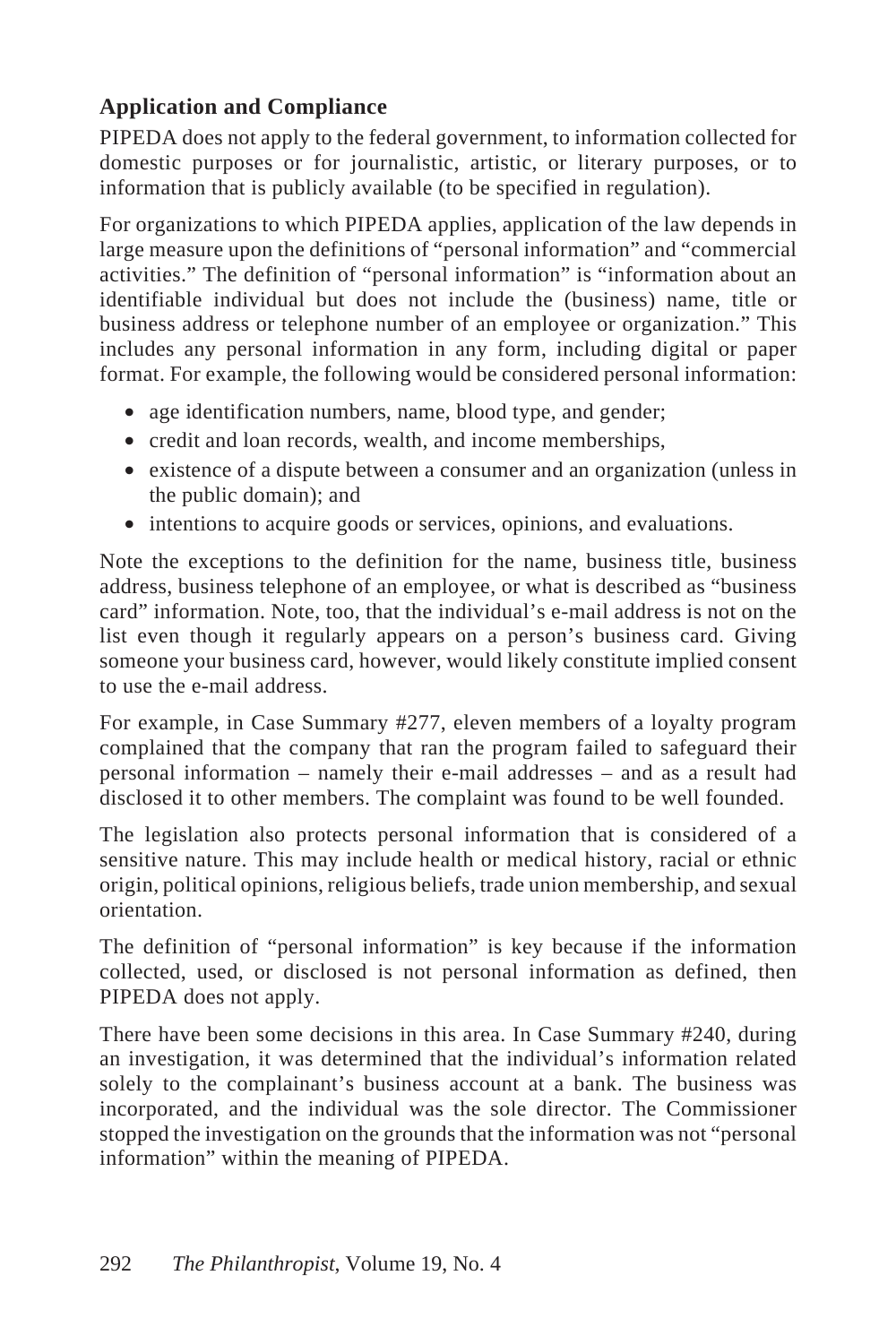In Case Summary #236, cheques drawn on a trust account were found to contain the personal information of the trust beneficiaries even though they were not the account holders. The fact that they had beneficial rights to the money was sufficient to make the information "personal."

Likewise, the definition of "commercial activity" is key. This issue is central because the application of PIPEDA to the private sector (which includes charities) is limited to the collection, use, and disclosure of personal information in the course of "commercial activities."

"Commercial activity" is defined as "any particular transaction, act or conduct or any regular course of conduct that is of a commercial character, including the selling, bartering or leasing of donor, membership or other fundraising lists." It is a broad definition including the traditional and less traditional concepts of an exchange of consideration. It catches more than the usual purchase or sale of goods and services – as any exchange of consideration, with consideration including more than money, will be caught. Note further the emphasis in the definition of the phrase "of a commercial character." In other words, any act that "walks like, talks like, or looks like" a commercial transaction will likely be considered "commercial activity."

The general view is that "commercial activity" likely also includes a single isolated act of commercial activity by "non-commercial" organizations.13 Further, organizations, such as charities and not-for-profit organizations, that engage in commercial activities ancillary to their primary purposes are likely subject to PIPEDA to the extent that commercial activity involves the collection, use, or disclosure of personal information (leaving aside the constitutional question).

## **Quebec**

Quebec follows the French civil code model and is often influenced by developments in France and in Europe. Privacy is no exception. Quebec has had private sector privacy legislation since 1994.

To expand upon the information privacy rights provisions (Articles 35–41) of the *Code civil,* in 1993 Quebec introduced the *Loi sur la protection des renseignements personnels dans le secteur privée.*14 This legislation sets the standards with respect to the collection and use of personal information, including having a defined purpose or object, collecting only the necessary information, informing the person from whom the file is established, and obtaining consent for transferring such information to a third party.

Article 35 of the *Code civil du Québec*15 states:

Art. 35 Toute personne a droit au respect de sa réputuation et de sa vie privée. Nulle attente ne peut être portée a la vie privée d'une personne sans que celle-ci uses heritiers y consentent ou sans que la loi l'autorisé.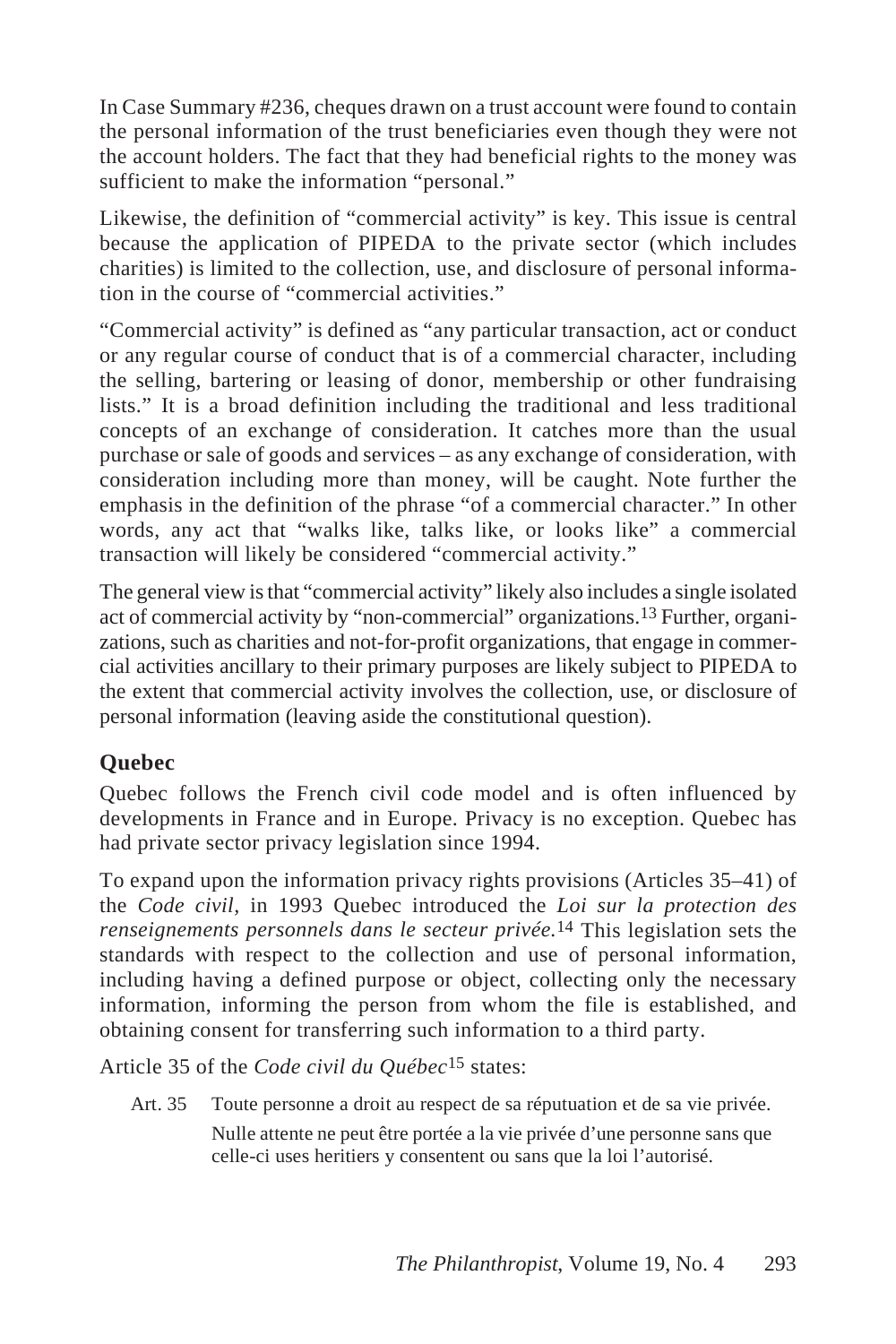Article 36 goes on to illustrate items that might be considered the invasion of the privacy of a person. These include entering or taking anything from a person's dwelling, intentionally intercepting or using their person's private communication; approaching or using the person's image or voice when the person is in private premises; keeping the person's private life under observation by any means; using the person's name, image, likeness, or voice for a purpose other than providing legitimate information to the public; or using the person's correspondence, manuscripts, or other personal documents. Further, pursuant to section 70, every personal information agent (defined as a person who, on a commercial basis, personally or through a representative, establishes files on a person) must register with the *Commission d'access à l'information du Québec.* The Commission deals with the public sector under separate legislation.

In the event of a dispute, a person may file an application with the *Commission d'acces à l'information du Québec.* Appeals from the decisions of the Commission are to a judge of the Court of Quebec.

Since the law governing private sector collection of personal information came into force on January 1, 1994, the Commission and the courts have rendered over 1,200 decisions on privacy matters. There is also a quarterly bulletin and an annual review of the decisions concerning privacy.

It is generally considered that the Quebec law is working well. It was, therefore, a bit of a surprise when, on December 17, 2003, the Quebec Attorney General was asked by the National Assembly to submit the question of PIPEDA's constitutionality to the Quebec Court of Appeal. The reason given was that PIPEDA oversteps constitutional powers by granting to the Governor in Council the power to determine if a provincial law is "substantially similar" and therefore whether it can continue to operate. Although the previous Parti Québécois government adamantly opposed PIPEDA as a statute that eroded Quebec powers, it was not totally expected that the Liberal government would take the same view and then wait until December 2003 to launch a challenge.

This constitutional issue will probably be resolved in the Supreme Court of Canada (with the other provinces potentially joining forces), leaving that Court to determine whether the federal government has the power to declare a provincial law operating provincially as "inadequate" and, therefore, replaceable by a federal law.

#### **Alberta**

Alberta's *Personal Information Protection Act, 2003*16 (Alberta PIPA, formerly Bill 44) was introduced into the legislation on May 14, 2003, received Royal Assent on December 4, 2003, and came into force as of January 1, 2004. Alberta has also passed Regulation 366/2003 relating to this statute.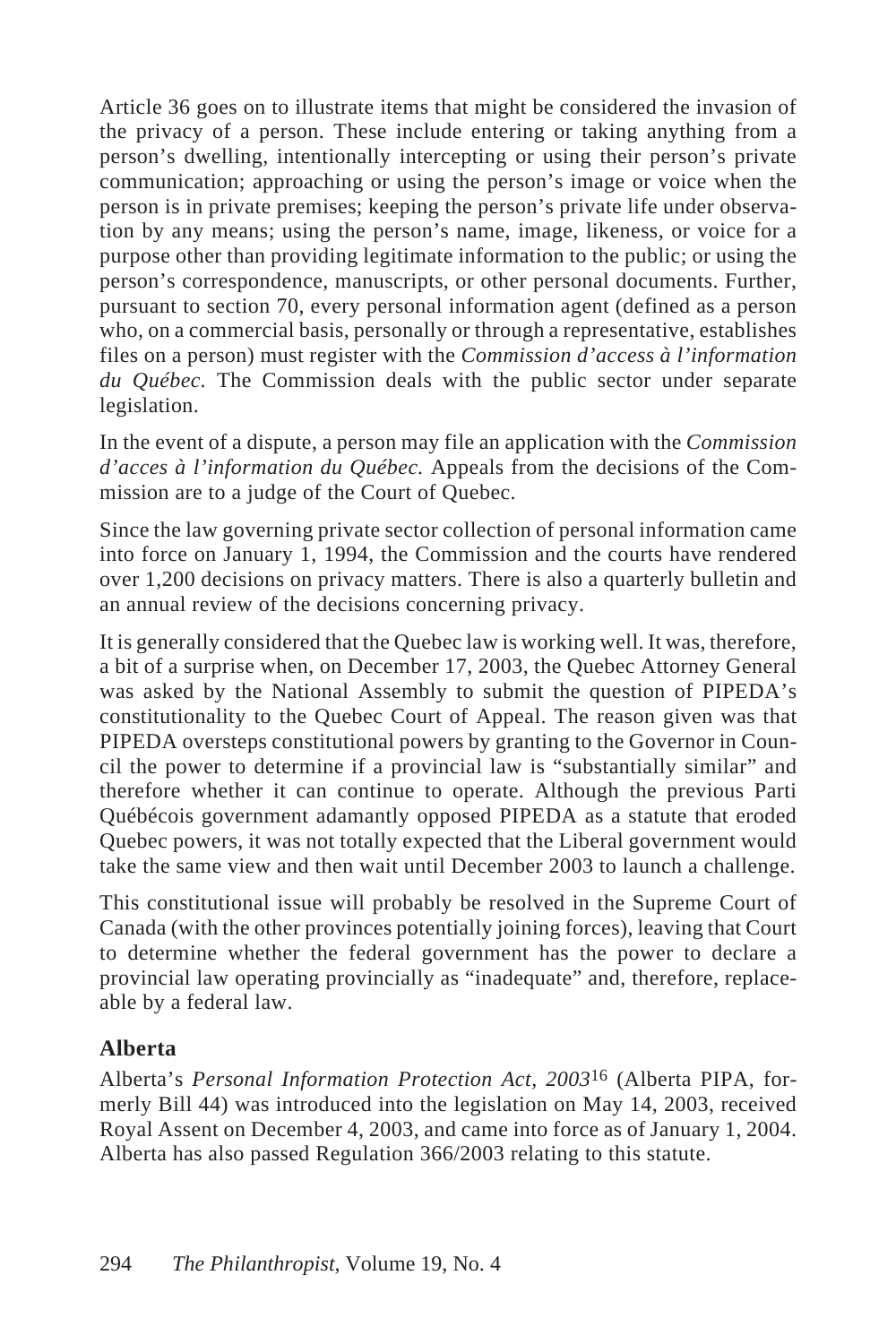The Alberta PIPA operates<sup>17</sup> from the same basic premise as PIPEDA, with the similar purpose of governing the means by which private sector organizations handle personal information in a manner that recognizes both the right of an individual to have his or her personal information protected and the need of organizations to collect, use, or disclose personal information for purposes that are reasonable. As a statute it has a particular focus on "reasonableness" and includes a provision as to the "standard as to what is reasonable."18

The Alberta PIPA is based on "fair information practices" similar to PIPEDA, such as:

- being accountable;
- identifying the purpose for collecting information;
- obtaining consent;
- limiting collection, use, disclosure, and retention;
- being accurate;
- using appropriate safeguards;
- being open about management practices; and
- providing access to individuals and allow challenges to compliance.

The Alberta PIPA applies to "every organization and in respect to all personal information<sup>"19</sup>

Some examples of the organizations to which the Alberta PIPA applies include:

- nonprofit organizations,
- trade unions.
- private schools,
- partnerships,
- corporations,
- unincorporated associations,
- professional regulatory associations,
- any individual acting in a commercial capacity (but not in a personal or domestic capacity), and
- any individual acting on behalf of a corporation, unincorporated association, trade union, or partnership.

The Alberta PIPA does not apply to the collection, use, or disclosure of personal information if:

- it is for domestic, historic, or literary purposes;
- it is "business contact information":
- it relates to personal information in the custody of a "public body";
- it is health information under the *Health Information Act*;
- it is by an officer of the Legislature;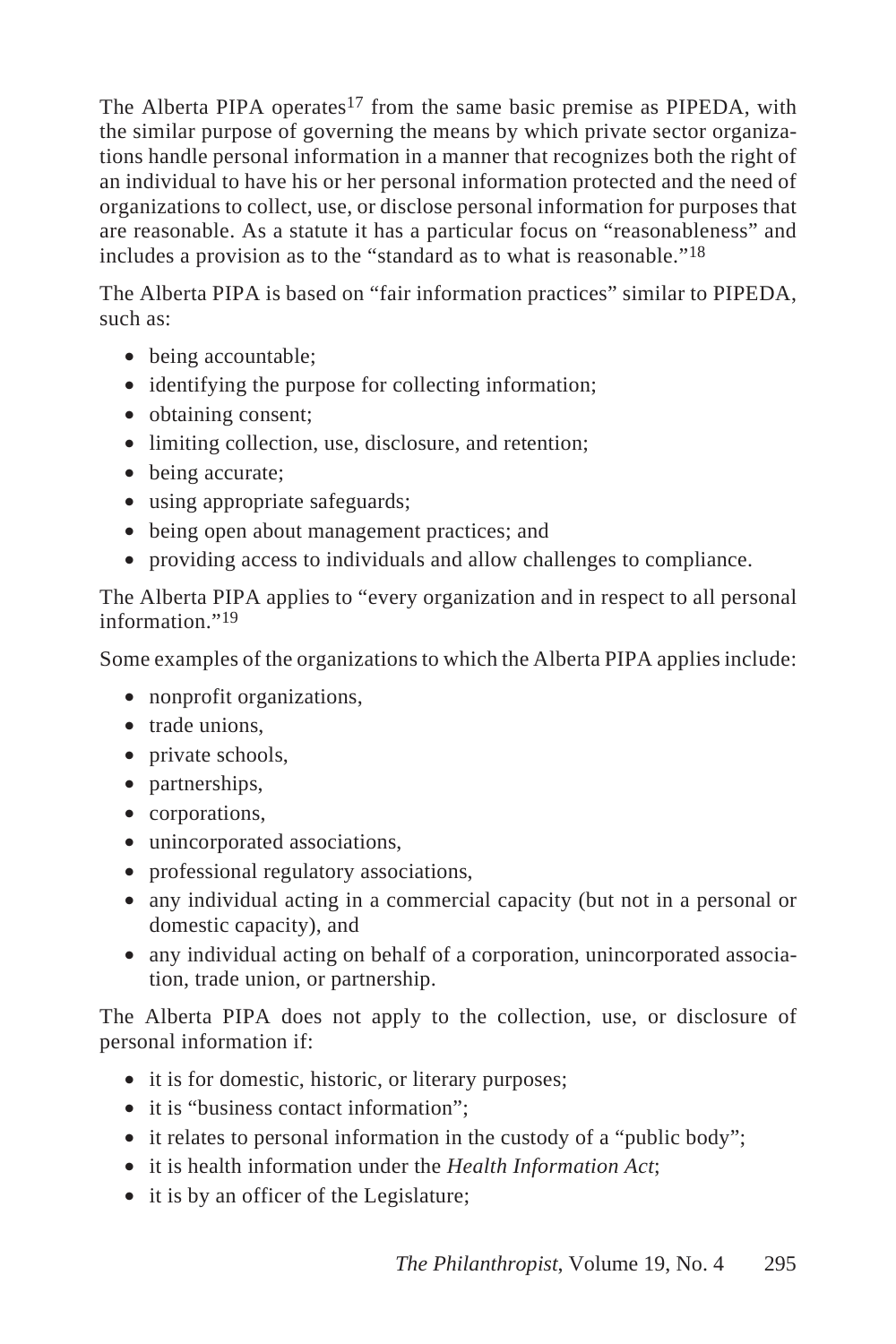- the individual has been dead for at least 20 years;
- it is contained in a record that has been in existence for at least 100 years;
- it is contained in a record transferred to an archival institution;
- it is contained in a court file;
- it is contained in a record created by a member of the Legislative Assembly or appointed member of a public body;
- it is by a "bona fide" candidate for public office; or
- it is contained in a personal note or draft decision by or for a person in a judicial or quasi-judicial capacity.

Under the Alberta PIPA, "personal information" is everything there is to know about an individual. It is defined as "information about an identifiable individual."20 As with BC PIPA, the Alberta PIPA includes other definitions relating to personal information. "Business contact information" means an individual's name, position name or title, business telephone number, business address, business e-mail, business fax number, and other similar business information.

Significantly, the Alberta PIPA allows for grandfathering of personal information collected and stored prior to January 1, 2004. This information is "deemed to have been collected with consent" and may be used for the purposes originally intended. If an organization had under its control personal information about an individual that was acquired prior to January 1, 2004, that information, for the purposes of the statute, is deemed to have been collected pursuant to the consent given by the individual and may be used and disclosed by the organization for the purposes for which the information was collected. However, as of January 1, 2004, that information is to be treated in the same manner as information collected under the statute.<sup>21</sup>

The Alberta PIPA also significantly permits the collection, use, or disclosure of personal information for particular purposes without express consent if:

- the organization provides understandable notice of the organization's purposes with respect to the individual's information;
- the organization gives reasonable opportunity for the individual to decline or object within a reasonable time to having his or her personal information collected, used, or disclosed;
- the individual does not decline within a reasonable time; and
- the collection, use, or disclosure is reasonable having regard to the "sensitivity" of the information "in the circumstances." $^{22}$

Further, even aside from grandfathering, the Alberta PIPA "deems" consent to the collection, use, and disclosure of personal information if the individual voluntarily provides the information and it is reasonable that a person would voluntarily provide that information.23 For example, if an individual asks to receive a newsletter, it is inferred that he or she has consented to the organiza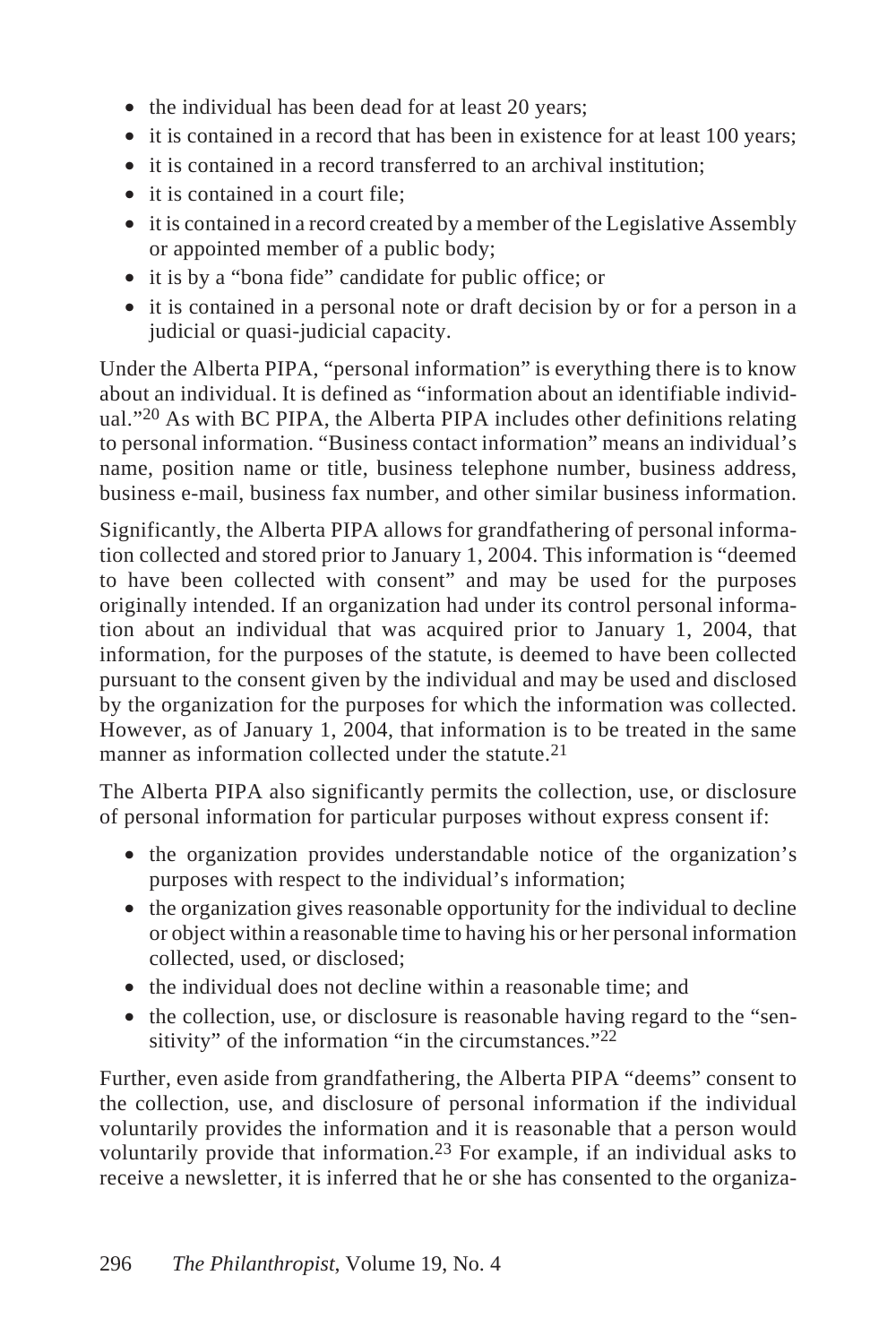tion keeping the information on file and accessing that information to send the newsletter.

Consent may be withdrawn or varied.24

Similar to PIPEDA, the Alberta PIPA states that "commercial activity" includes "the selling, bartering and leasing of membership lists or of donor or other fund raising lists."

The Alberta Information Management, Access and Privacy Division has prepared a series of Frequently Asked Questions and Information Sheets available online. This material provides some guidance in determining whether a transaction is a "commercial activity" for the purposes of the Alberta PIPA. Some considerations mentioned include:

- Does the activity involve consideration by one party (rather than consideration for both parties)?
- Is the activity one that tends to be provided only by the government or nonprofit sector (rather than by private sector businesses)?
- Is the activity financially supported by the activities of the organization or operated on a cost recovery basis (rather than intended to make a profit to be used to support other activities)?
- Is the primary purpose of the activity to provide a public benefit (rather than benefit individual participants or clients)?
- Is the activity conducted for the purpose of fundraising for charitable purposes (rather than to raise funds for regular operations or non-charitable purposes)?

This material also provides examples of commercial activities, such as the sale of merchandise within the province, the sale of collected personal information (e.g., from conference registrants), the provision of counseling for a fee, and other activities where the intent is to make a profit (e.g., courses).

Under the Alberta PIPA, the rules governing disclosure have been expanded. The Alberta PIPA expressly allows the disclosure of personal information without consent for the purpose of mergers and acquisitions provided that the information is used for that sole purpose and on the condition that if the merger and acquisition does not proceed, the potential buyer will destroy or return the personal information.

Under the Alberta PIPA, the organization's privacy compliance officer is responsible for assisting individuals with concerns or requests in relation to the access, collection, use, or disclosure of their own personal information, including personal employee information.

After making a request, the individual can request a correction of the personal information held by the organization. The organization must respond to the request within 45 days. If not satisfied with the response, the individual may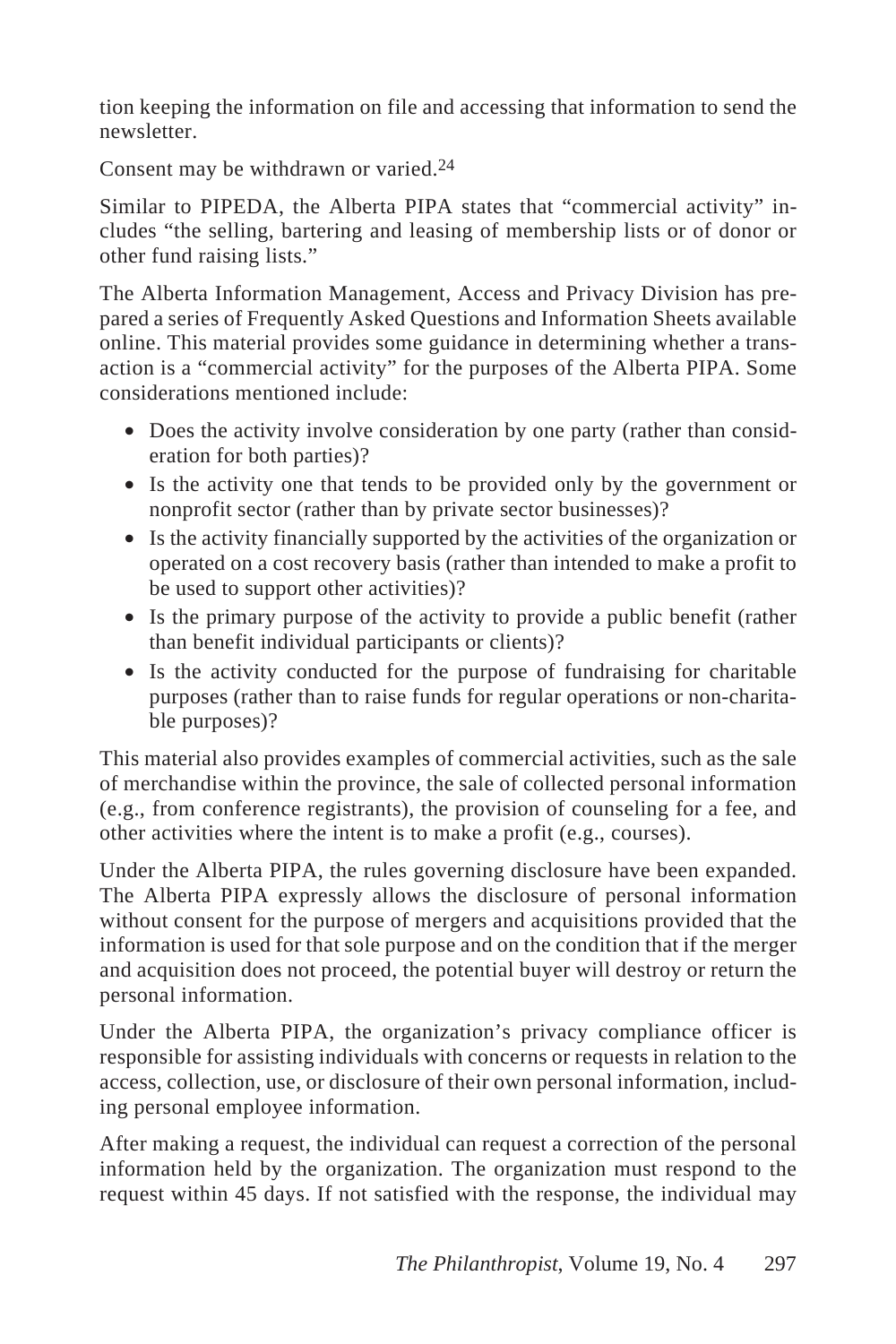request a review of the decision by the Commissioner. The Commission will assign an officer to facilitate resolution between the parties. If that fails, the Commissioner may decide to authorize a review. The Commissioner can either uphold or over-rule the organization's decision.

Generally speaking, before requesting a review of an organization's actions, the individual is encouraged to exhaust all means of resolving his or her concerns with the organization. A copy of the request for a review will be sent to the organization. If mediation fails, the Commissioner will decide whether to conduct an inquiry. An inquiry is the final conclusion to a review or investigation. This is a formal proceeding that allows the Commissioner to hear everyone involved and to make a decision. The inquiry may be in writing or orally. The Commissioner's decision is final.

Interestingly, the Office of the Information and Privacy Commissioner has issued "Information and Guidelines for an Advance Ruling Under Alberta's *Personal Information Protection Act*." These guidelines describe an advance ruling (a request that is not a legal precedent and only applies to the requesting organization) and sets out guidelines for making and publishing advance rulings.

Finally, it is noted that the Alberta PIPA does not apply to health information, as defined in Alberta's *Health Information Act* regulated by Alberta Health (<www.health.gov.ab.ca>) or organizations covered by the *Freedom of Information and Protection of Privacy Act*, which came into to force April 25, 2001 but does cover professional regulatory organizations including health professionals.25

## **British Columbia**

On April 30, 2003, the Minister of Management Services for British Columbia introduced (formerly Bill 38) its own *Personal Information Protection Act* (BC PIPA) to protect personal information held by the private sector. It came into force on January 1, 2004.26

The BC PIPA applies to more than 350,000 private sector organizations in British Columbia, including businesses, charities, associations and labour organizations, and sets out the rules on how those organizations may collect, use, and disclose personal information – customers' and employees' "personal information"

It applies to all provincially regulated private sector "organizations." It covers all corporations, partnerships, sole proprietorships, trusts, trade unions, notfor-profit organizations, unincorporated associations, and individuals acting as agents or contractors. The BC PIPA qualifies the term "organization" by stating that some entities are not organizations (and so are not covered). The following entities are deemed not to be organizations for the purpose of the BC PIPA: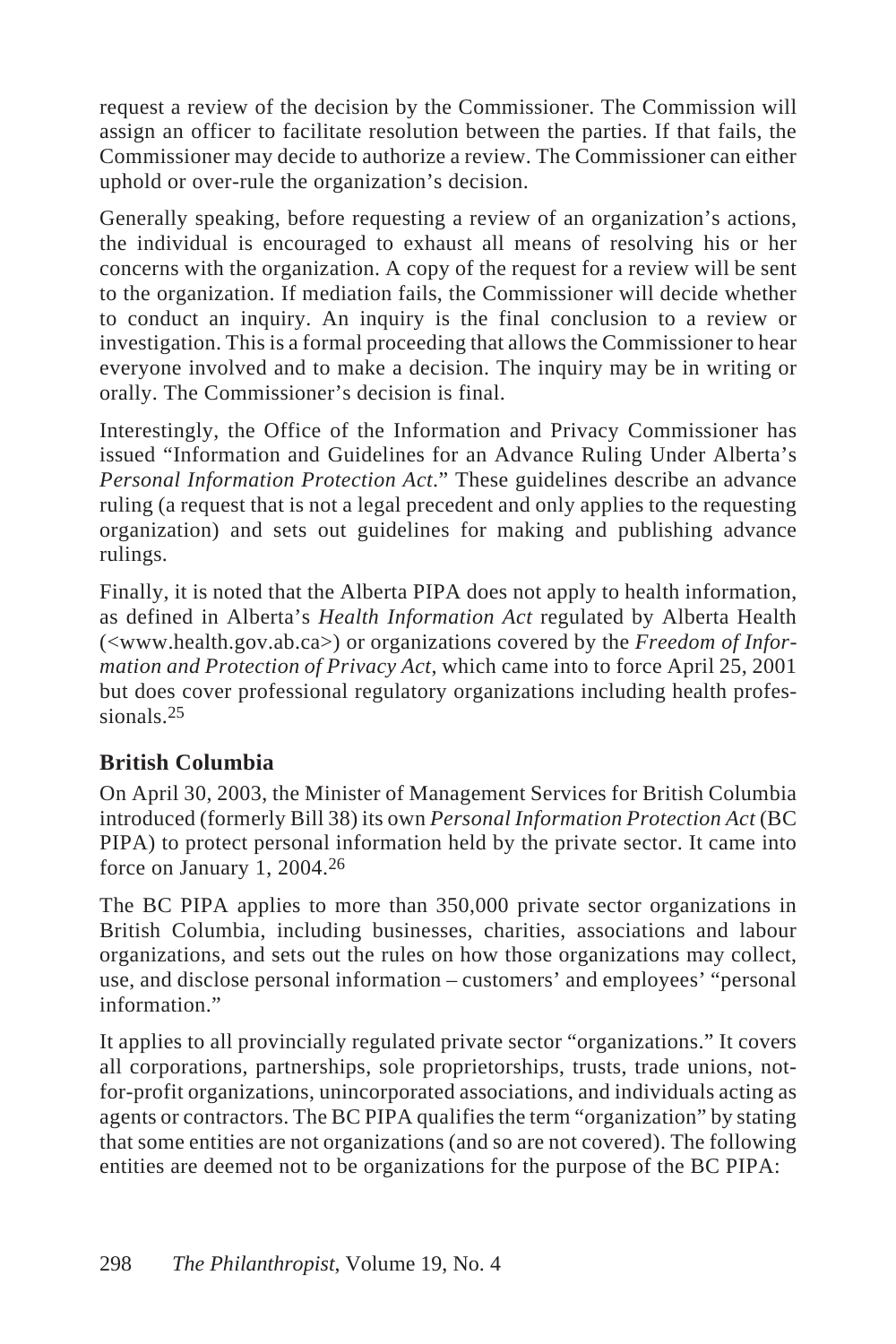- an individual acting in a personal or domestic capacity or acting as an employee;
- a public body as defined in the *Freedom of Information and Protection of Privacy Act*;
- the Provincial Court, the Supreme Court, or Court of Appeal;
- the Nisga's Government, as defined in the Nisga's Final Agreement; or
- a private trust for the benefit of one or more designated individuals who are friends or members of the family of the settler.

The BC PIPA also applies to nonprofit organizations, including trade unions, charities, foundations, trusts, clubs, churches, and amateur sports organizations. Not-for-profit organizations in British Columbia (regardless of the location of the organization's headquarters) are in the same position as forprofit organizations and subject to the legislation in respect of all their activities, not simply to any potential "commercial activity."

The BC PIPA applies unless an exemption set out in section 3(2) applies. Those exemptions include any "public body" covered by British Columbia's *Freedom of Information and Protection of Privacy Act* or to personal information to which that *Act* applies, the collection, use, or disclosure of personal information for domestic, artistic, literary, or journalistic purposes or personal information in documents related to the judicial system, or information collected on or before January 1, 2004.

Therefore, the BC PIPA differs fundamentally from PIPEDA in that it applies to the entire private sector and applies to the collection, use, and disclosure of personal information in the course of both commercial and non-commercial activities (such as fundraising or the provision of services for no consideration). In effect, the BC PIPA applies (subject to the exceptions) to all organizations operating in the province. The fact that an organization may be headquartered or incorporated elsewhere does not preclude the application of the BC PIPA. Accordingly, the starting point of an organization that collects, uses, and discloses personal information in the province of British Columbia should be the BC PIPA.

However, it is similar to PIPEDA in that the BC PIPA imposes obligations upon organizations in respect to the collection, use, and disclosure of personal information, and, although not specifically incorporated, the CSA Model Code is also at the core of the legislation. Although quite detailed,  $27$  in summary, the BC PIPA prohibits the collection, use, and disclosure of personal information without notice of the purposes required and the consent of the individual.

The BC PIPA operates from the same basic premise as PIPEDA, namely that "personal information" is everything there is to know about an individual. Personal information is defined as "information about an identifiable individual including employee personal information but does not include contact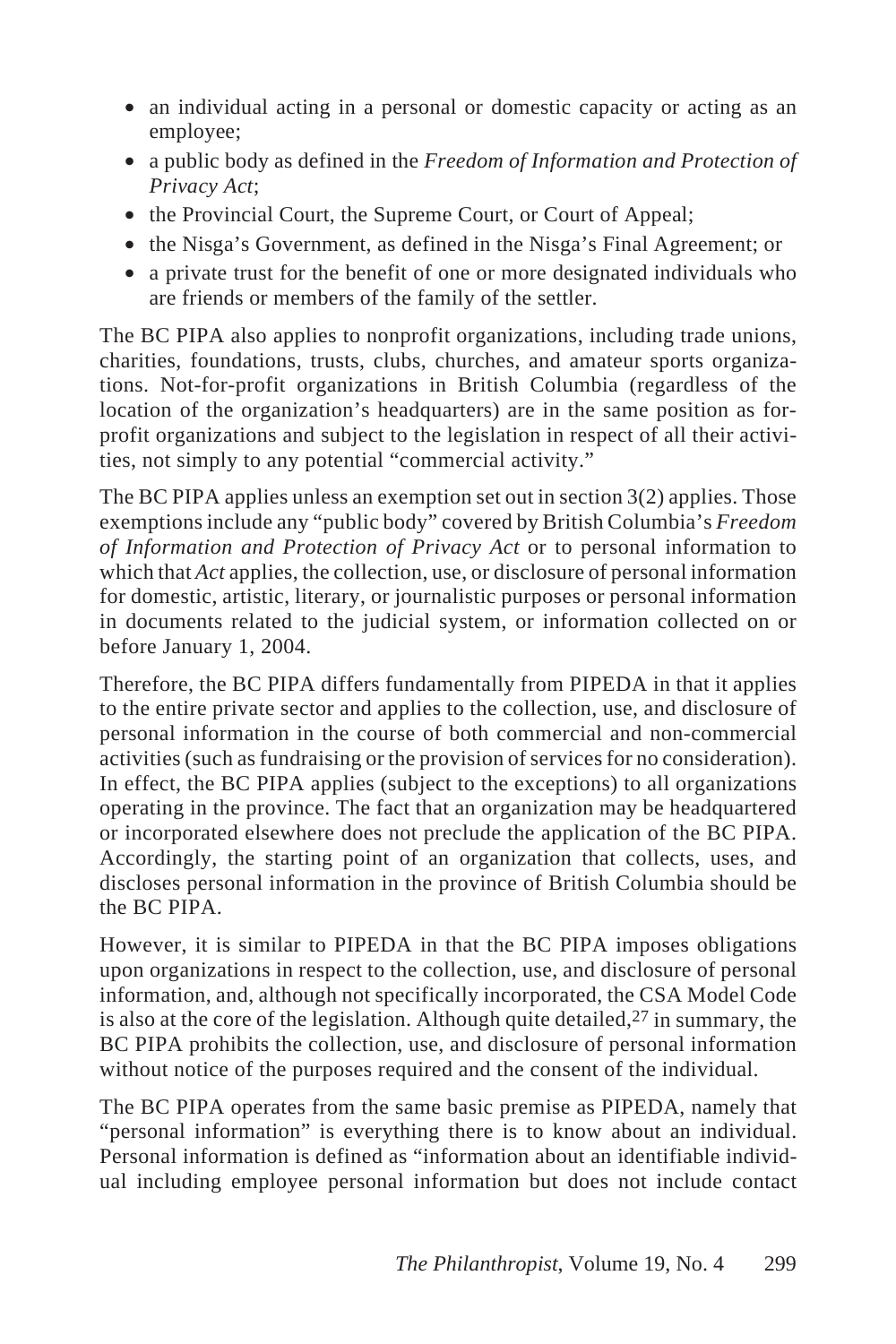information on work product information." In turn, "contact information" is defined to mean "information to enable an individual at a place of business to be contacted and includes the name, position name or title, business telephone number, business address, business e-mail or business tax number of the individual." "Work product information" means information prepared or collected by an individual or group of individuals as a part of the individual's or group's responsibilities or activities related to the individual's or group's employment or business but does not include personal information about an individual who did not prepare or collect the personal information."

Personal information can therefore only be collected for reasonable purposes, and only the amount and type of information reasonably needed to carry out the purposes for collecting it can be collected. Notice about why the personal information is being collected before, or at the time, of collection is usually needed.

The BC PIPA, unlike PIPEDA, also directly addresses the issue of implied consent. The BC PIPA considers consent ("deemed consent") to be given when an individual, knowing of the purpose of collection of his or her information, gives the information to the organization. An individual is, therefore, deemed to consent to a purpose that at the time "would be considered to be obvious to a reasonable person" and if the individual voluntarily provides the personal information for that purpose. An individual is also deemed to consent to the collection, use, and disclosure of personal information for the purpose of enrolment for coverage under an insurance, pension, benefit, or similar plan if the individual is a beneficiary or has an interest as an insured under the plan.28

Express guidelines for "opt-out" consent are also provided. An organization may collect, use, or disclose personal information for specified purposes if these four conditions are met:

- the individual is given understandable notice of the organization's purposes with respect to his or her information;
- the individual is given reasonable opportunity to decline within a reasonable time to have his or her information collected, used, or disclosed for those purposes;
- the individual did not decline within that reasonable time; and
- the collection, use, or disclosure must be reasonable having regard to the "sensitivity" of the information "in the circumstances."<sup>29</sup>

Consent may also be withdrawn on reasonable notice.<sup>30</sup>

An organization may collect personal information without consent in certain circumstances, such as:

• The collection is clearly in the individual's interests and consent cannot be obtained in a timely way.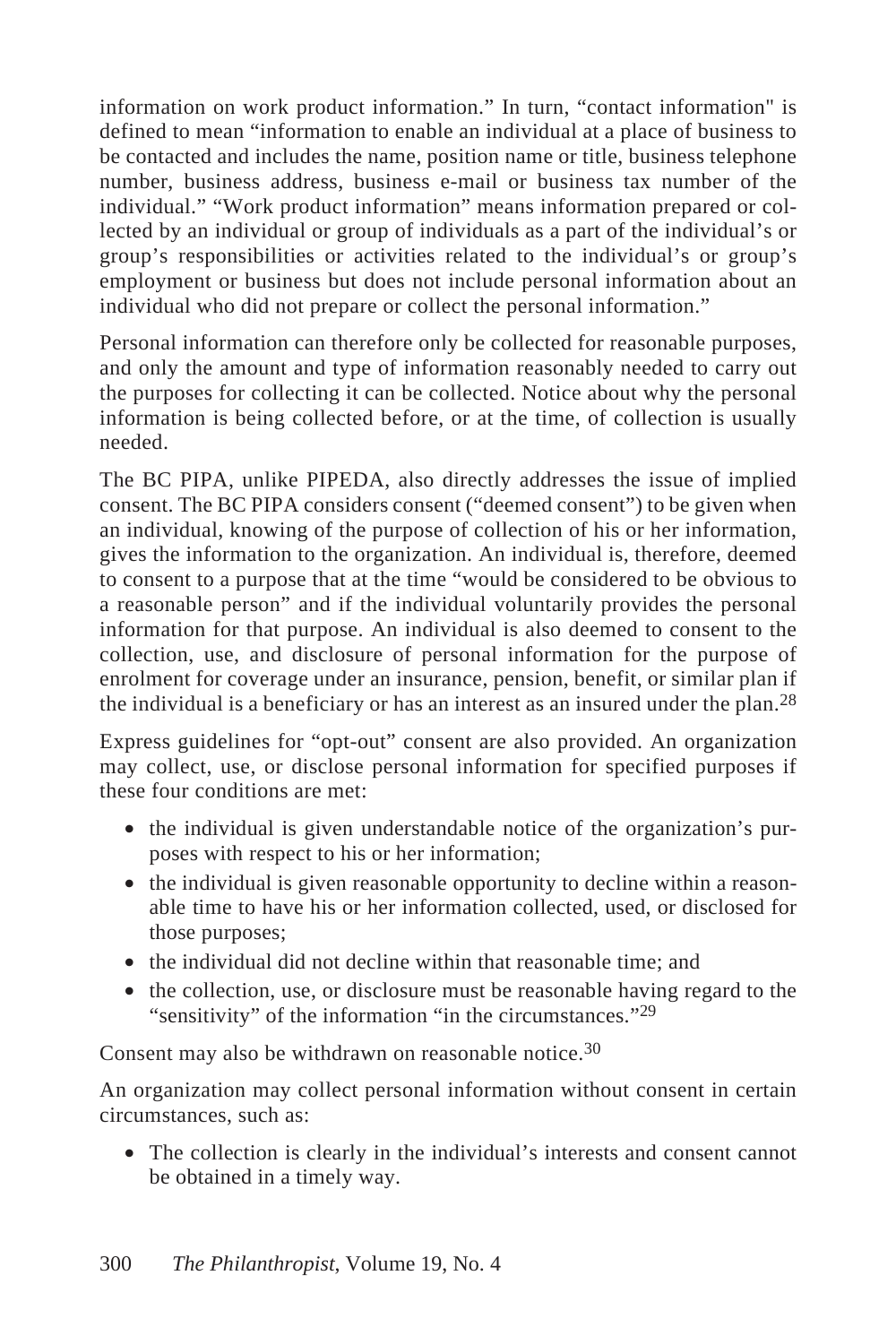- The collection is necessary for the medical treatment of the individual and the individual is unable to give consent.
- It is reasonable to expect that consent would compromise the availability or accuracy of the information where the collection is reasonable for an investigation as proceeding.
- It is collected by observation under certain conditions.
- It is necessary to determine the individual's suitability to receive an honour or award.
- The organization is a credit reporting agency.
- It is authorized by law.
- It is necessary to facilitate the collection or payment of a debt.

An organization may also use personal information without consent in certain circumstances. These circumstances are similar to those exceptions set out for the collection of personal information without consent.

Similarly, the same type of exceptions apply for the disclosure of personal information without consent. In addition, disclosure without consent is permitted where:

- it is for the purpose of complying with an order or warrant;
- it is to a public body or law enforcement agency in Canada;
- there are reasonable grounds to believe that "compelling circumstances" exist that affect the health or safety of an individual;
- it is for the purpose of contacting next of kin or a friend of an injured, ill, or deceased person;
- it is to a lawyer who is representing the organization; or
- it is to an archival institution if the collection is reasonable for research or archival purposes.

Further, an organization may disclose to another organization without consent if the individual consents to the collection of the personal information by the organization and the personal information is disclosed solely for the purposes for which the information was previously collected and to assist the other organization to carry out work on behalf of the first organization.31

The BC PIPA further expressly provides disclosure rules for outsourcing and due diligence investigations and transfer of information on closing for a "business transaction." A business transaction is defined to include "a purchase, sale, lease, merger or amalgamation or any other type of acquisition, disposal or financing of an organization or portion of an organization or any of its business or assets." When buying or selling a business, the information may be collected, used, and disclosed without consent when those involved agree to do so only for the transaction and when they need the information to decide whether to buy or sell. Once the transaction is completed, the organiza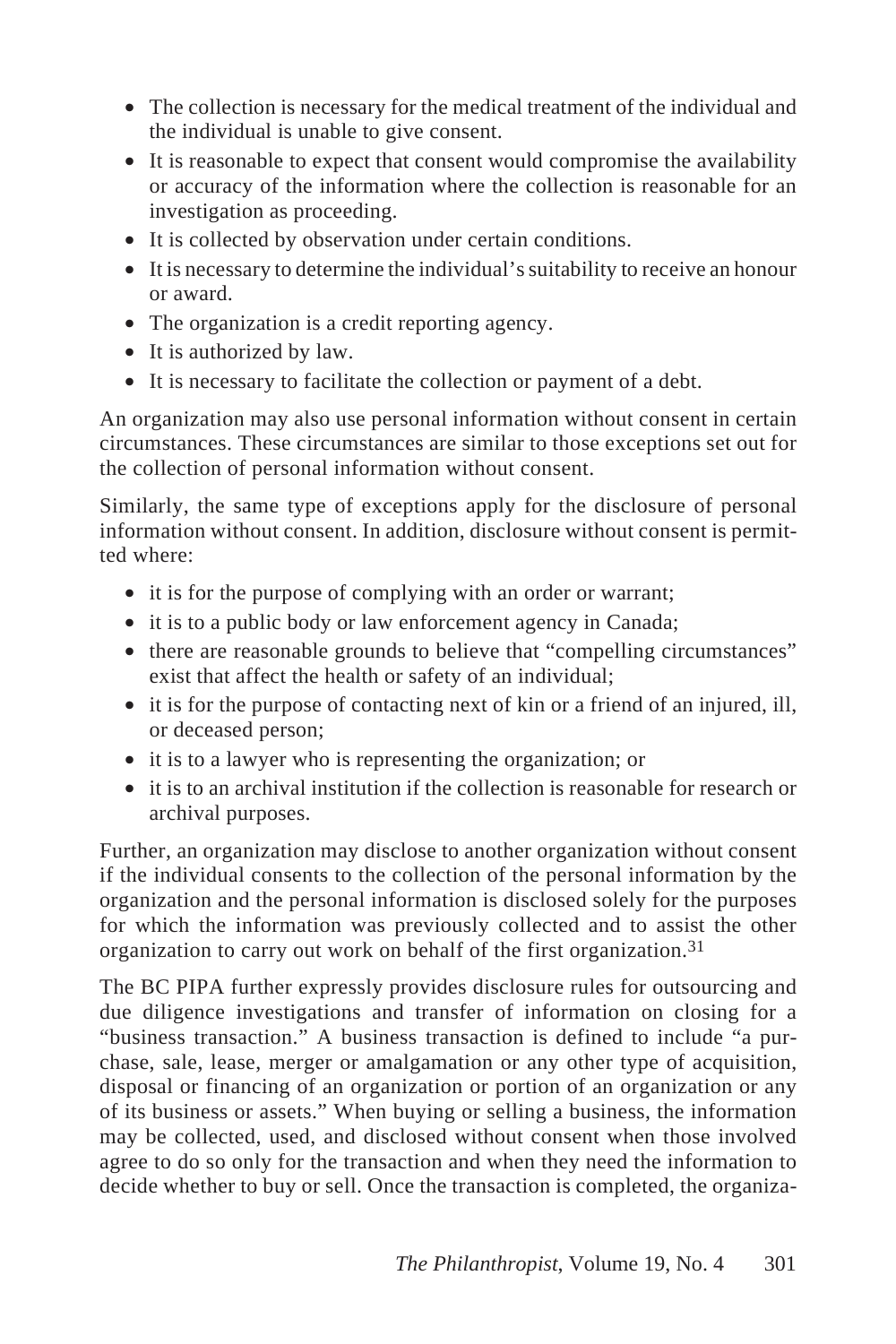tion receiving the personal information may continue to use and disclose it, but the information can only be used and disclosed for the purpose for which it was originally collected. Further, the information must relate solely to the carrying on of the business. If the transaction does not proceed, the organization that received the personal information must destroy or return it.32

Each organization is still required to decide whether getting express written consent is desirable. When deciding on the type of consent, what is reasonable for the individual, the circumstances of collection, the proposed uses or disclosures of the information, the sensitivity of the information, and whether the organization may need to prove that the individual consented, are factors to consider.

Organizations must also permit individuals to access and correct their personal information on request and adopt reasonable procedures to restrict access to personal information and provide security to prevent unauthorized disclosure. Individuals have a right to be given access to their own personal information, to know how their information is being or has been used, and know to whom and in what situations the information has been disclosed. Requests may be made to which the organization must respond within 30 days (or an extended time if the provisions of section 31 are met). If access is refused, the organization must advise the individual of the reasons, the contact information of the privacy compliance officer, and that a review may be requested within 30 days of the notification.33 Organizations may charge a "minimal" fee for access, but cannot charge a fee to their employees for giving access to employee personal information.34

The BC PIPA has similar requirements to PIPEDA regarding the care of personal information. Such information must be protected by "making reasonable security arrangements to prevent unauthorized access, collection, use, disclosure, copying, modification or disposal or similar risks."35

Under the BC PIPEDA, personal information must be retained for at least one year where that information has been used to make a decision that directly affects the individual. Otherwise personal information must be destroyed or the organization must remove the means by which the personal information can be associated with particular individuals "as soon as it is reasonable" to assume that the purpose is no longer being served and retention is no longer necessary for "legal or business purposes."36

Further, the BC PIPA has particular rules for "employee personal information" and considers employees to include volunteers. An employer is also allowed to collect, use, and disclose "employee personal information" without consent if the individual is given advance notification by the employer and the sole purpose is establishing, managing, or terminating an employment relationship.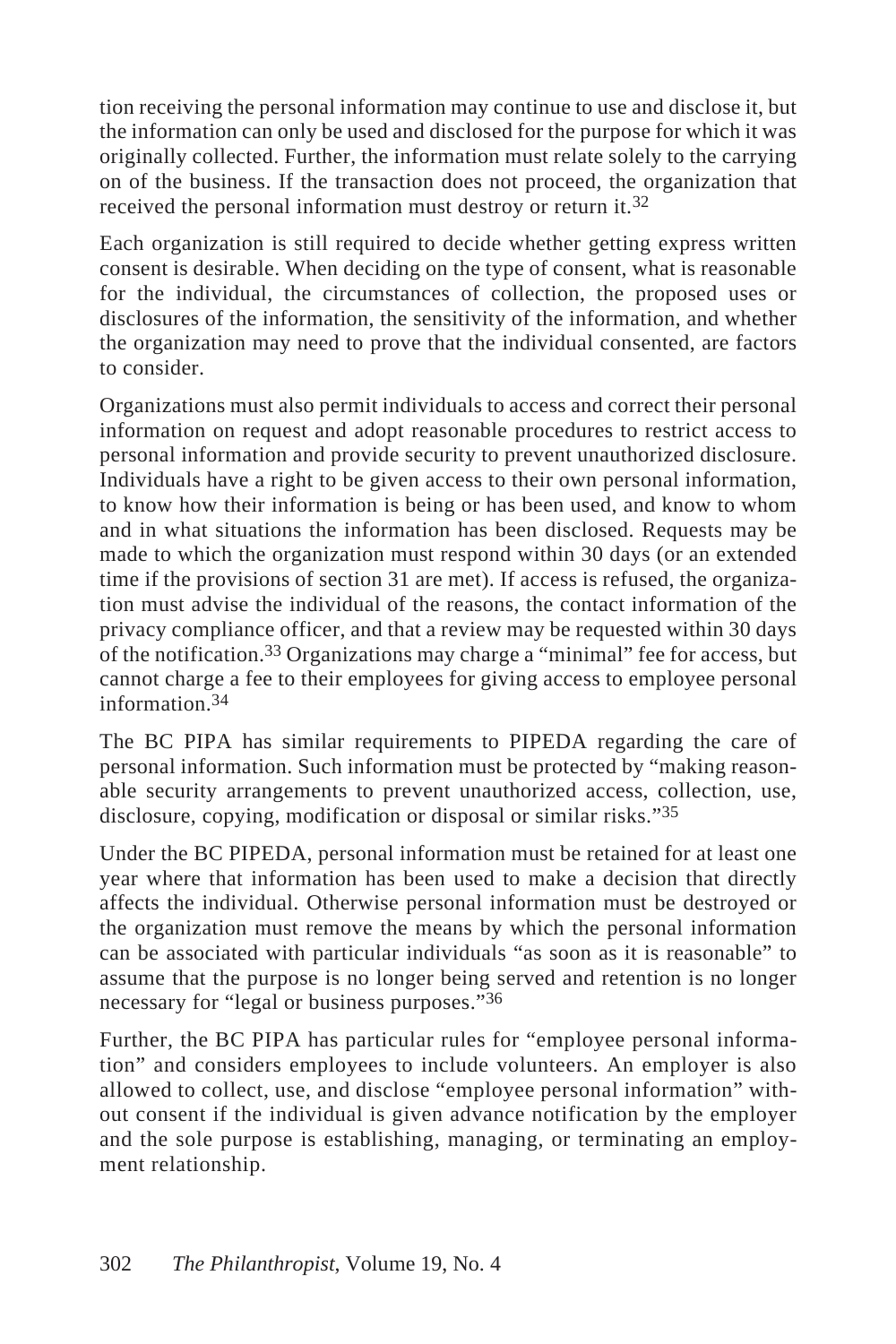The BC PIPA also allows the collection, use, and disclosure of personal information that is "work product information" or information collected by an individual or group during activities relating to employment or business.

Finally, the BC PIPA requires organizations to adopt and implement a privacy policy and to appoint an individual in the organization to administer the policy while relying heavily upon the "reasonable person test" for deciding whether an organization has carried out its BC PIPA responsibilities.

#### **Ontario**

Presently, Ontario does not have privacy legislation that governs the private sector as the latest attempt was delayed by an election call. A prior attempt, Bill 159, introduced December 7, 2000, had also died on the order pages. That attempt resulted in the draft *Privacy of Personal Information Act, 2002* ("PPIA") which, in an attempt to be declared "substantially similar" to PIPEDA, required 120 pages to incorporate the principles of the CSA Model Code into legislation.

PPIA departed significantly from PIPEDA. First, it attempted to apply to both general and health-related personal information. It contained much of the same framework as the prior legislative attempt (Bill 159), but combining general and health-related personal information caused difficulties. Second, PPIA had an expanded scope. It included within its mandate charities, other not-for-profit organizations, including hospitals and educational institutions, as well as rules for protecting personal information of employees of every business or organization in Ontario. Third, on the fundraising side, objections were raised regarding the provisions that donors or other individuals would have to opt-in (positively assert consent) before use could be made of their personal information, the provisions that restricted the use of public information to generate contact lists and data bases on next-of-kin, and the lack of a grandfathering provision dealing with the treatment of existing data bases of personal information. This legislation would have dramatically extended privacy protection beyond PIPEDA and, likely, charitable and not-for-profit organizations breathed a sign of relief with that election call.

There have been legislative developments in the health sector. In December 2003, Ontario introduced Bill 31 (first reading December 17, 2003; second reading March 2004). The *Health Information Protection Act, 2004* came into force on November 1, 2004 (not July 1, 2004 as previously announced). The *Act* comprises two parts. The first deals with the protection of personal health information. Section 31 of that part expressly deals with fundraising, which at first instance had a fairly restrictive consent provision. Bill 159 also had a "fundraising section." Section 26 provided that consent was required before personal information for marketing or fundraising purposes could be disclosed (except under specific conditions, e.g., if the patient is given written notice and does not opt out).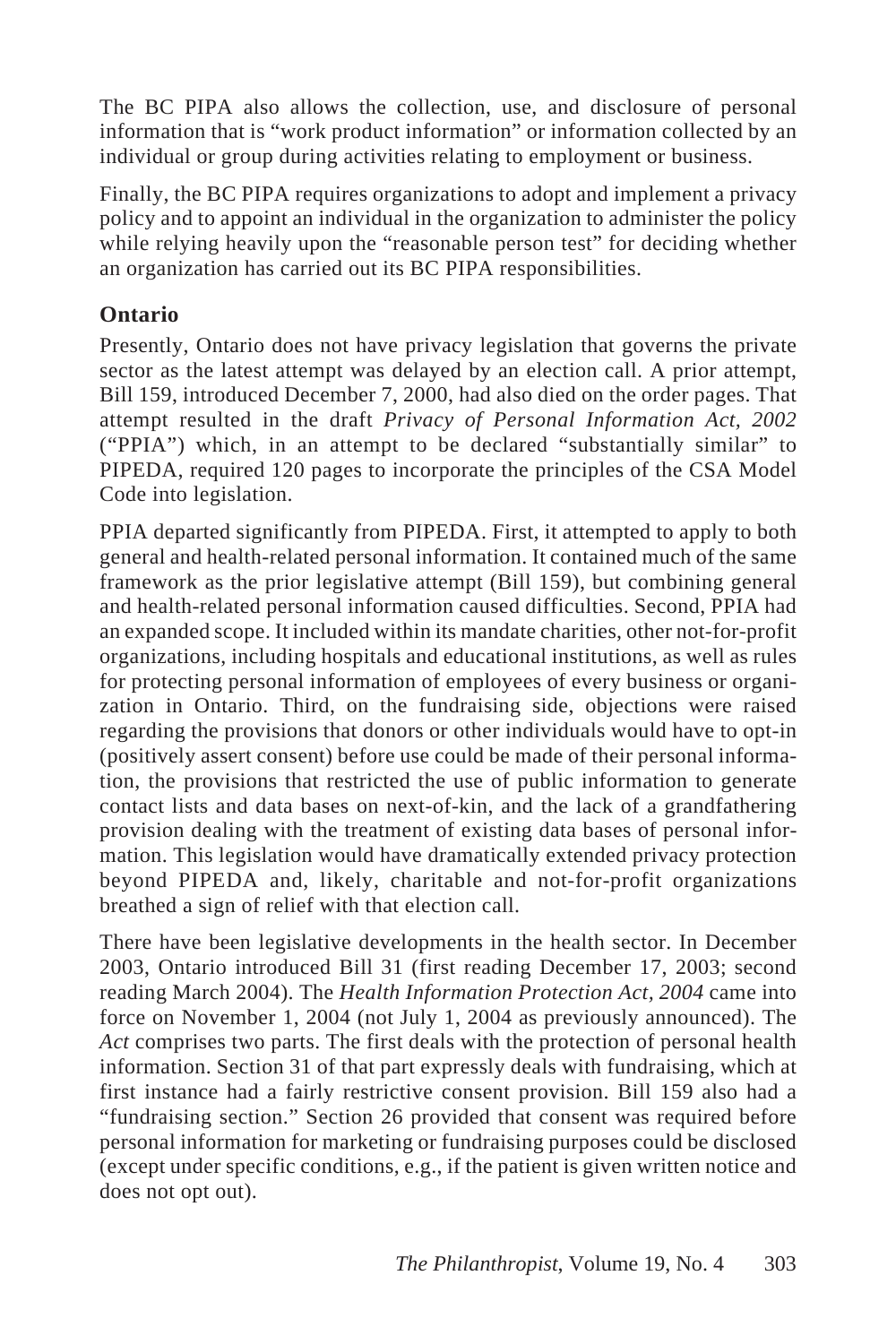In the original draft, section 31 required a health information custodian (as defined) to obtain the express consent from an individual to collect and use his or her personal health information for fundraising purposes. In the clause-byclause process and consultation period, the provisions of one section were moderated (with the addition of  $31(1)(b)$ ) so that it presently reads as follows:

31(1) a health information custodian may collect, use or disclose personal health information about an individual for the purpose of fundraising activities only where;

- (a) the individual expressly consents; or
- (b) the individual consents by way of implied consent and the information consists only of the individual's name and prescribed types of contact information.

It is also expected that there will be regulations to the legislation that will provide guidance to the phrase "prescribed type of contact information." There has been some suggestion that this term will likely be limited to include the individual's mailing address but not certain other contact information such as e-mail address.

The Ontario government continues to work with stakeholders to address the remaining issues, and there is expected to be a further round of public consultation on the proposed regulations. It is also hopeful that, to the extent it deals with personal health information, the *Health Information Protection Act, 2004* will be designated "substantially similar" to PIPEDA.

Ontario is otherwise governed by the *Freedom of Information and Protection of Privacy Act* and the municipal *Freedom of Information and Protection of Privacy Act* handled by the Information and Privacy Commission of Ontario.

#### **Other Provinces**

None of the other provinces have enacted private sector privacy legislation per se and, as such, if a commercial activity is involved, PIPEDA applies. However, each province has enacted public sector legislation.

#### **Manitoba**

Manitoba is governed by a *Freedom of Information and Protection of Privacy Act.* The government agency responsible for the oversight is the Ministry of Culture, Heritage and Tourism, Information Resources Division. This statute is under review designed to obtain feed-back on how it has worked over the past five years. Manitoba has also enacted a *Personal Health Information Act,* which underwent its five-year review process recently and is presently seeking public input. Manitoba Health is the government body responsible for this statute. In June 2003, the office of the Ombudsman started to selectively post summaries of access and privacy cases on its Web site. Manitoba is in the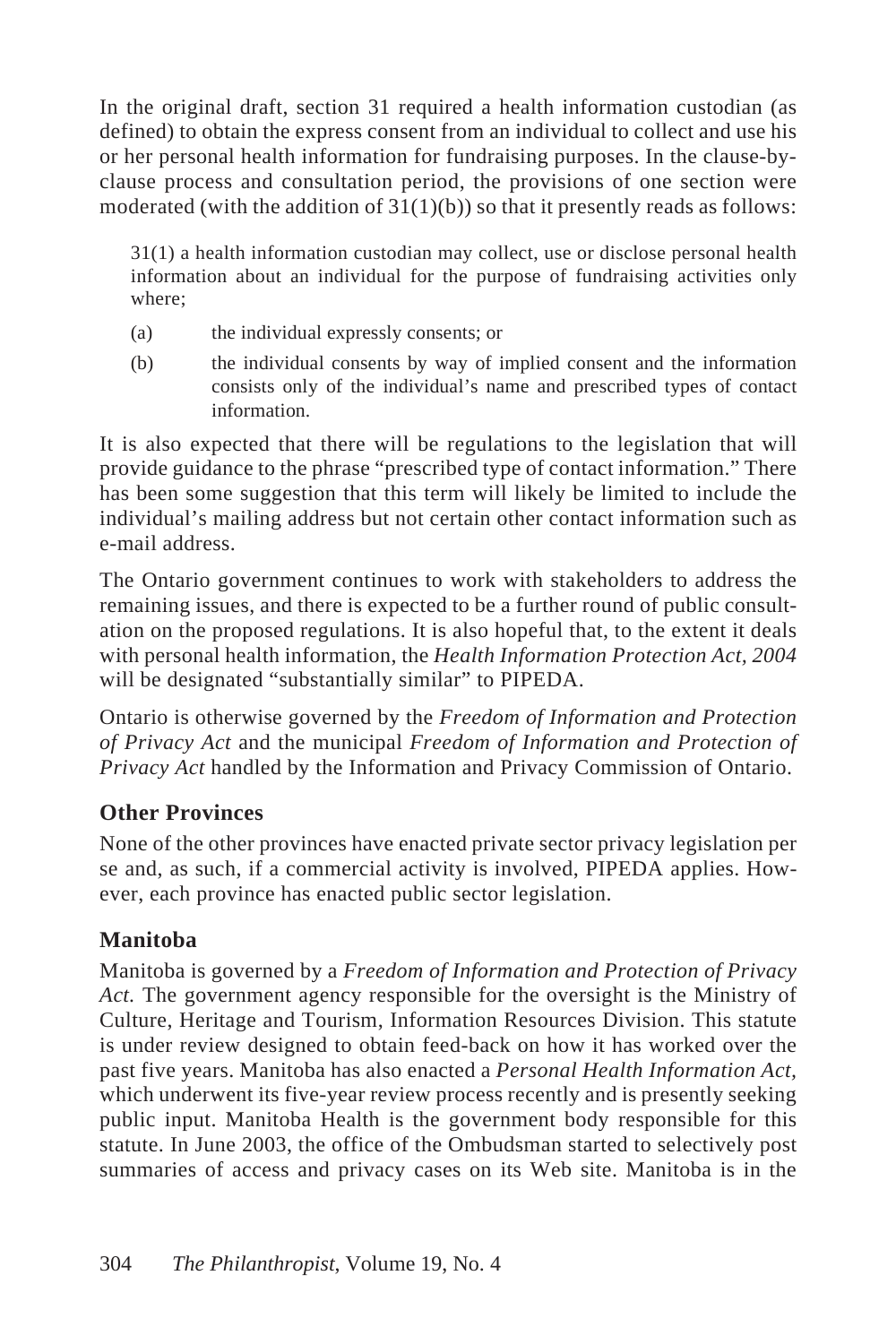beginning stages of developing privacy legislation "substantially similar" to PIPEDA.

#### **New Brunswick**

The *Protection of Personal Information Act* came into force in April, 2001, the text of which can be found at the government's Web site. The Ombudsman is responsible for this statute [(506) 453-2789].

#### **Newfoundland and Labrador**

Newfoundland and Labrador is subject to a *Freedom of Information Act* and a *Privacy Act*, both of which are regulated by the Department of Justice.

## **Nova Scotia**

Nova Scotia's current privacy law is the *Freedom of Information and Protection of Privacy Act,* a law overseen by the Freedom of Information and Privacy Review Officer.

#### **Prince Edward Island**

In PEI, the *Freedom of Information and Protection of Privacy Act* received Royal Assent on May 15, 2001 and came into force on November, 2002. The province has a Web site devoted to this legislation.

#### **Saskatchewan**

Saskatchewan is subject to the *Freedom of Information and Protection of Privacy Act,* and the *Local Freedom of Information and Protection of Privacy Act,* oversight of which is handled by the Information and Privacy Commissioner of Saskatchewan. There is also a *Health Information Protection Act*, *2003*, proclaimed in force September 1, 2003. The Regulations, still in draft form, involve options allowing the disclosure of patient lists for fundraising purposes. This includes the June 2003 amendments enacted in the *Health Information Protection Amendment Act*, *2003*. Saskatchewan Health is responsible for this statute.

#### **Yukon**

Yukon is subject to the *Access to Information and Protection of Privacy Act* regulated by the Ombudsman and Information and Privacy Commissioner of the Yukon.

#### **PART II: EFFECTS OF PRIVACY LEGISLATION ON CHARITIES AND NONPROFIT ORGANIZATIONS**

There are some key issues facing organizations regarding the protection of personal information as it relates to charitable and not-for-profit organizations. One revolves around the definition of "commercial activity" and another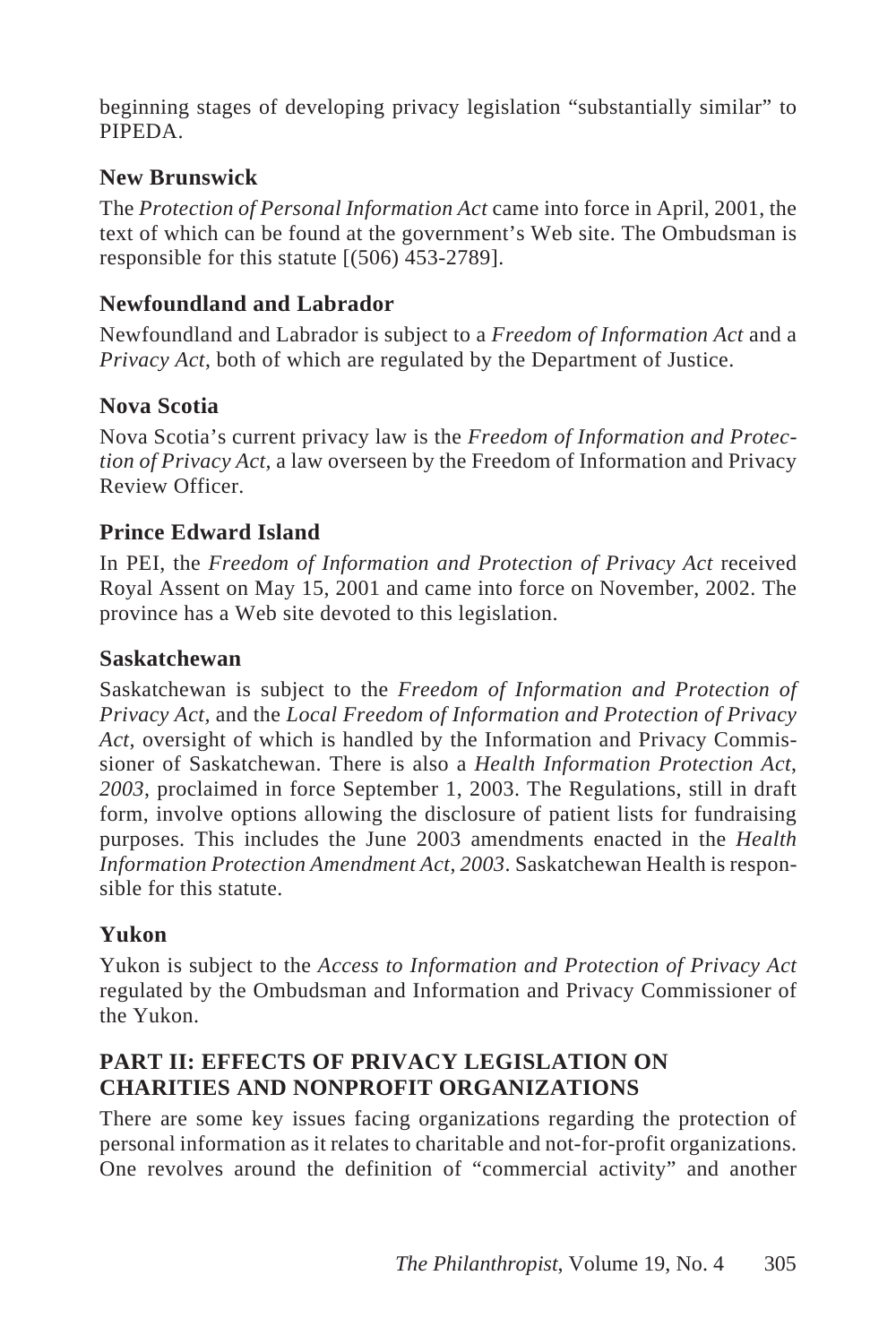around the issue of "consent." And there are differences depending on whether or not PIPEDA, the Alberta PIPA, the BC PIPA, or none of the above apply.

## **Federal**

The application of PIPEDA to a charity is open to constitutional challenge. As the federal government relied upon its "trade and commerce" power under section 91 of the *Constitution Act*, *1867* in instituting PIPEDA, it limited its application to personal information collected, used, and disclosed in the course of commercial activity. The regulation of charities is clearly with provincial jurisdiction under section 92(7) of the *Constitution Act, 1867*.37 A charity, therefore, found in general breach of PIPEDA may have a constitutional argument that PIPEDA does not apply.

Despite this possibility, even if PIPEDA passes constitutional challenge, whether the activities of a charity (outside of British Columbia) are caught in a province that does not have "substantially similar" legislation (such as Ontario) depends on the nature of those activities. In order for PIPEDA to apply, the collection, use, and disclosure of personal information must have been in the course of the "commercial activities" of the organization. In turn, this requires a consideration of the definition of "commercial activities" in **PIPEDA** 

"Commercial activities" is defined broadly as "any particular transaction, act or conduct or any regular course of conduct that is of a commercial character, including the selling, bartering or leasing of donor, membership or other fundraising lists." The definition focuses on the phrase "conduct that is of a commercial character" and provides as an example of such conduct the selling, bartering or leasing of donor, membership or other fundraising lists. An interesting choice for the example – as if donor lists were a particular area the government wanted to control.

Past judicial treatment of "commercial activity" in the context of other statutes is not particularly helpful in developing a definition. The typical focus is on the concept of profit, whether actual or intended. However, this is but one factor that may be recognized by the court as stated in *Windsor Essex County Real Estate Board v. Windsor (City)*.<sup>38</sup> In that case the court held that "there is no doubt that an intention to make a profit will be a very important factor in determining whether an activity is a commercial activity, but the lack of it does no automatically prevent if from being so characterized."39 At a minimum, especially in light of the example given in the definition, which makes a specific reference to "bartering," the scope of "commercial activity" will likely be broader than the concept of "profit."

Defining whether an activity of a charity or not-for-profit organization may be "commercial in character" is not easy given the broad definition that likely encompasses any activity where there is an exchange of consideration.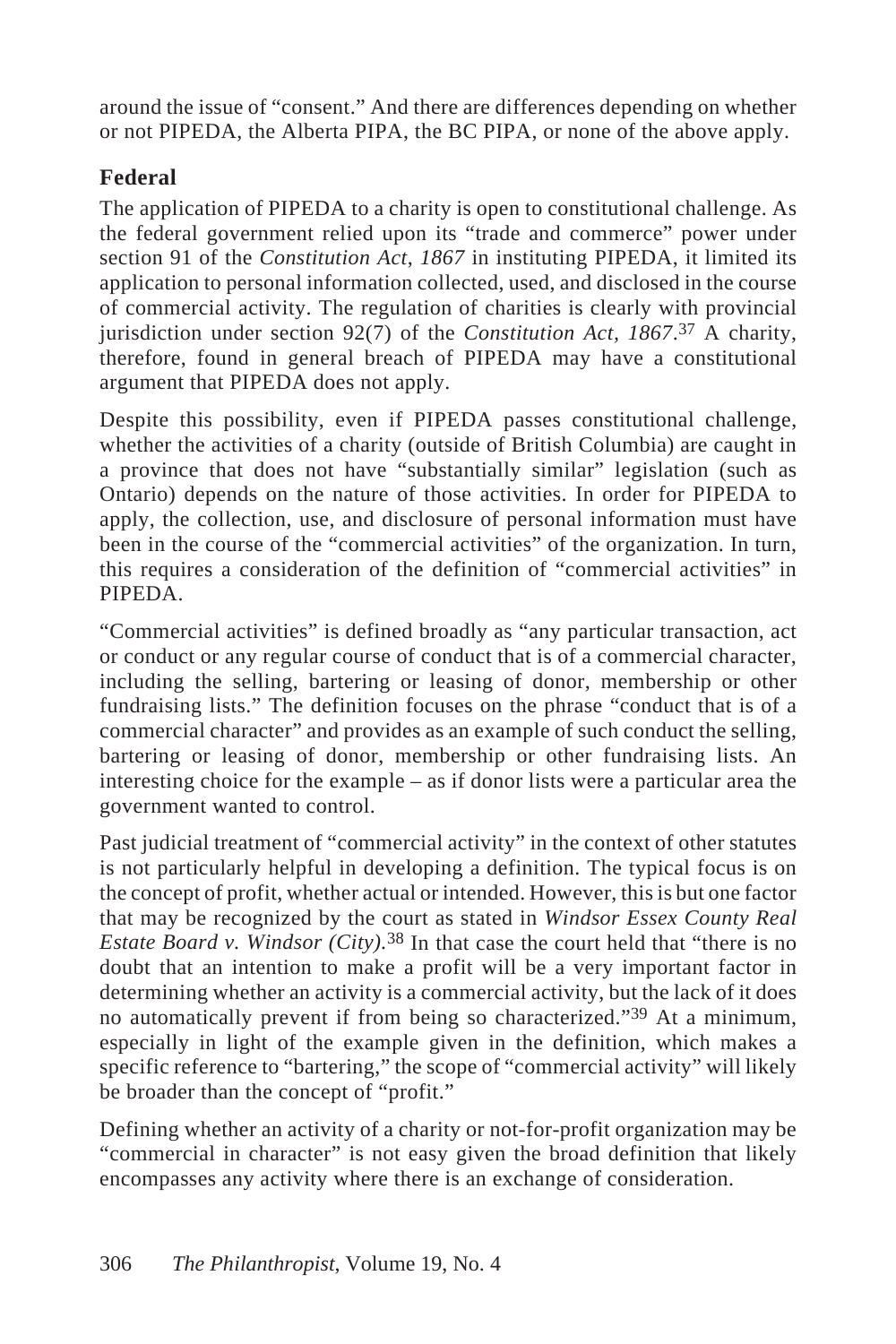Other than case law, guidance may also be sought from Industry Canada, which has recently issued updated "questions and answers" as part of its PIPEDA Awareness Raising Tools (PARTs) Initiative for the Health Sector. These comments are not legal advice but provide guidance of Industry Canada's view and, although directed to the health sector, some of the comments have an impact on charities and not-for-profit organizations. For example, one question related to how PIPEDA impacts on the ability of health care facilities to send fundraising letters to patients. The answer given by Industry Canada was that "fundraising, in this context, is not considered to be a commercial activity" and further, that "there would be no impact from PIPEDA on this activity, unless the facility was selling, leasing, or trading the fundraising list for some consideration."

Another question asked in the Industry Canada document was whether different privacy rules apply under PIPEDA for health care activities in different settings. Industry Canada answered "yes" and provided the following comments:

A key consideration in determining which organization or individual should comply with PIPEDA is who has control of the personal information and whether they are engaged in a commercial activity. PIPEDA does not apply to the core activities of a municipality, public school, university, public hospital, or correctional facility. Public sector legislation and provincial health information acts would apply in some cases and in some jurisdictions.

Industry Canada then stated that the application of PIPEDA was based on the nature of the activity (transaction) rather than the nature (public, private, commercial, nonprofit, etc.) of the health organization, institution, or agency:

A not-for-profit organization can be engaged in a commercial activity to which PIPEDA would apply. For example, the sale of a fundraising list by a charity can trigger the application of PIPEDA with respect to that particular transaction. PIPEDA would not apply to a provincially funded hospital. Hospitals are beyond the constitutional scope of PIPEDA as their core activities are not commercial in nature. A similar argument could be made for charities. Charging for a private room would not bring a hospital within the scope of PIPEDA because the transaction is part of the hospital's core activities, i.e., providing accommodation.

From these comments, it appears that some activities carried on by a charity or not-for-profit organization may be considered to be "commercial activity" to which PIPEDA will apply. The comments also suggest, however, that not every exchange for consideration will be considered to be a "commercial activity." The activity involving an exchange for consideration will likely not be considered "commercial," according to Industry Canada, where the transaction is part of the organization's core non-commercial activities, other than the sale, bartering, or leasing of fundraising lists which will be considered "commercial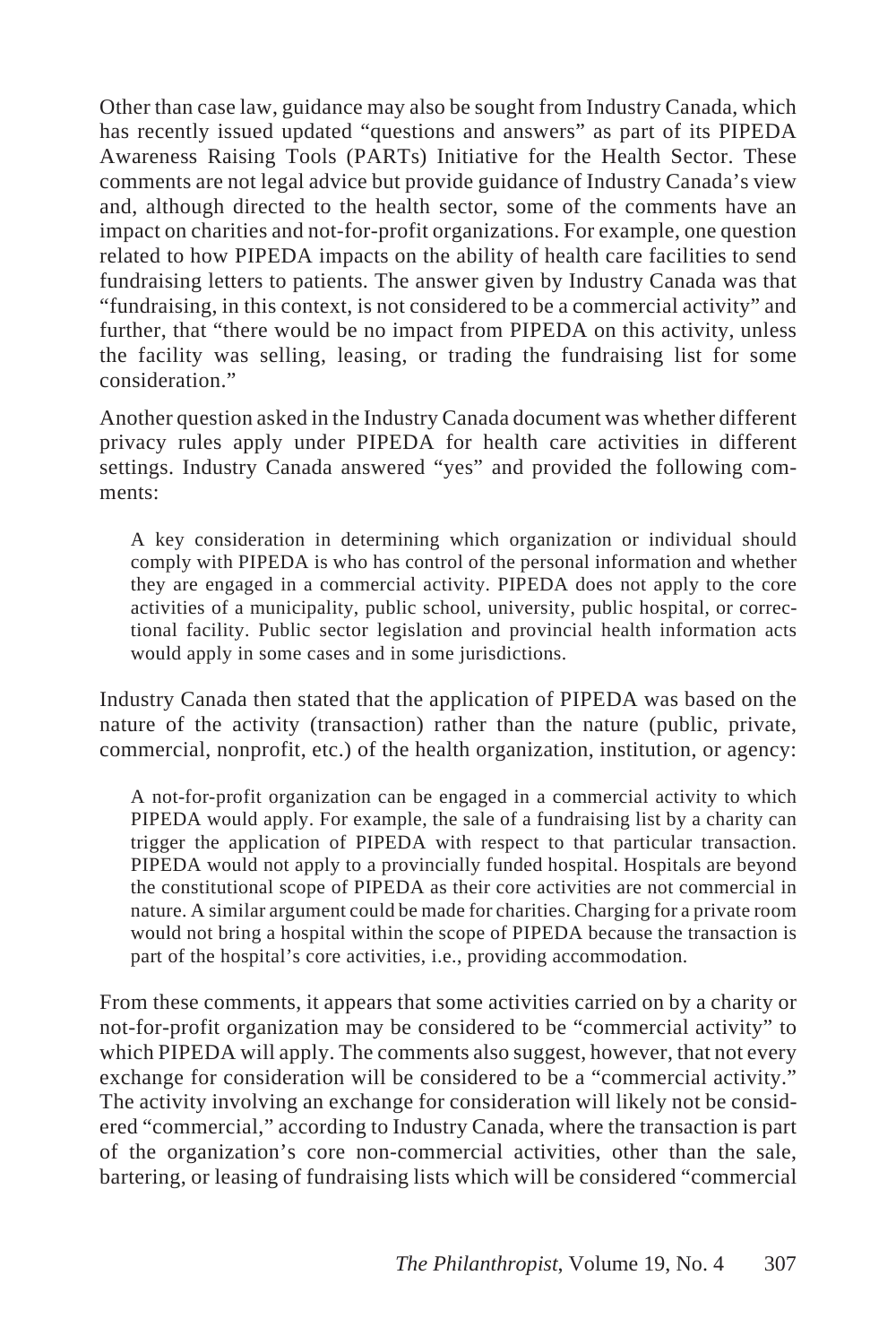activity" by definition, regardless of whether it is a core or non-core activity of the organization.

On the issue of fundraising or donor lists, PIPEDA specifically applies. Therefore it is important to analyze the type of information collected and to determine whether the organization can be seen to be engaged in the sale, bartering, or leasing of such lists. If so, the organization should assume PIPEDA applies. And if so, this becomes an issue of consent. The activity of selling, bartering, or leasing fundraising lists is not prohibited per se – it just means that consent must be obtained prior to collection and, given the nature of the example, expressed consent would be preferable.

These answers seem to draw a fine line in the sand and do not provide much guidance as to the meaning of "some consideration." However, where value is exchanged, fundraising activities such as fundraising dinners, raffles, and lotteries would likely be considered "commercial activity" on the assumption that "fundraising" is a core activity similar to the carrying on of a related business by a charity (such as retail or online sales).

It is generally accepted that "commercial activity" covers for-profit activities. However, the courts may interpret "commercial activity" to include any transaction that involves an exchange, especially in light of the inclusion of the concept of "bartering." Therefore, the cautious approach had been to advise that an organization should assume that PIPEDA applies to charity or not-forprofit organizations engaged in activities involving an exchange of consideration that collect, use, or disclose personal information regardless.

However, the Privacy Commission (in response to the confusion and numerous inquiries) has recently attempted to provide guidance on this issue. In February 2004, the Commissioner issued a Fact Sheet responding specifically to the application of PIPEDA to fundraising and other charitable activities. While helpful, it does not provide guidance on the more difficult questions. For example it states that nonprofit status does not automatically exempt an organization from the application of PIPEDA and that, generally, fundraising is not a commercial activity, but that it may be in the context of golf clubs and athletic clubs. It does not discuss the more difficult questions of the applicability to a fundraising dinner or ball. The relevant excepts include:

Whether or not an organization operates on a non-profit basis is not conclusive in determining the application of the Act. The term non-profit or not-for-profit is a technical term that is not found in PIPEDA. The bottom line is that non-profit status does not automatically exempt an organization from the application of the Act.

Most non-profits are not subject to the Act because they do not engage in commercial activities. This is typically the case with most charities, minor hockey associations, clubs, community groups and advocacy organizations. Collecting membership fees, organizing club activities, compiling a list of members' names and addresses, and mailing out newsletters are not considered commercial activi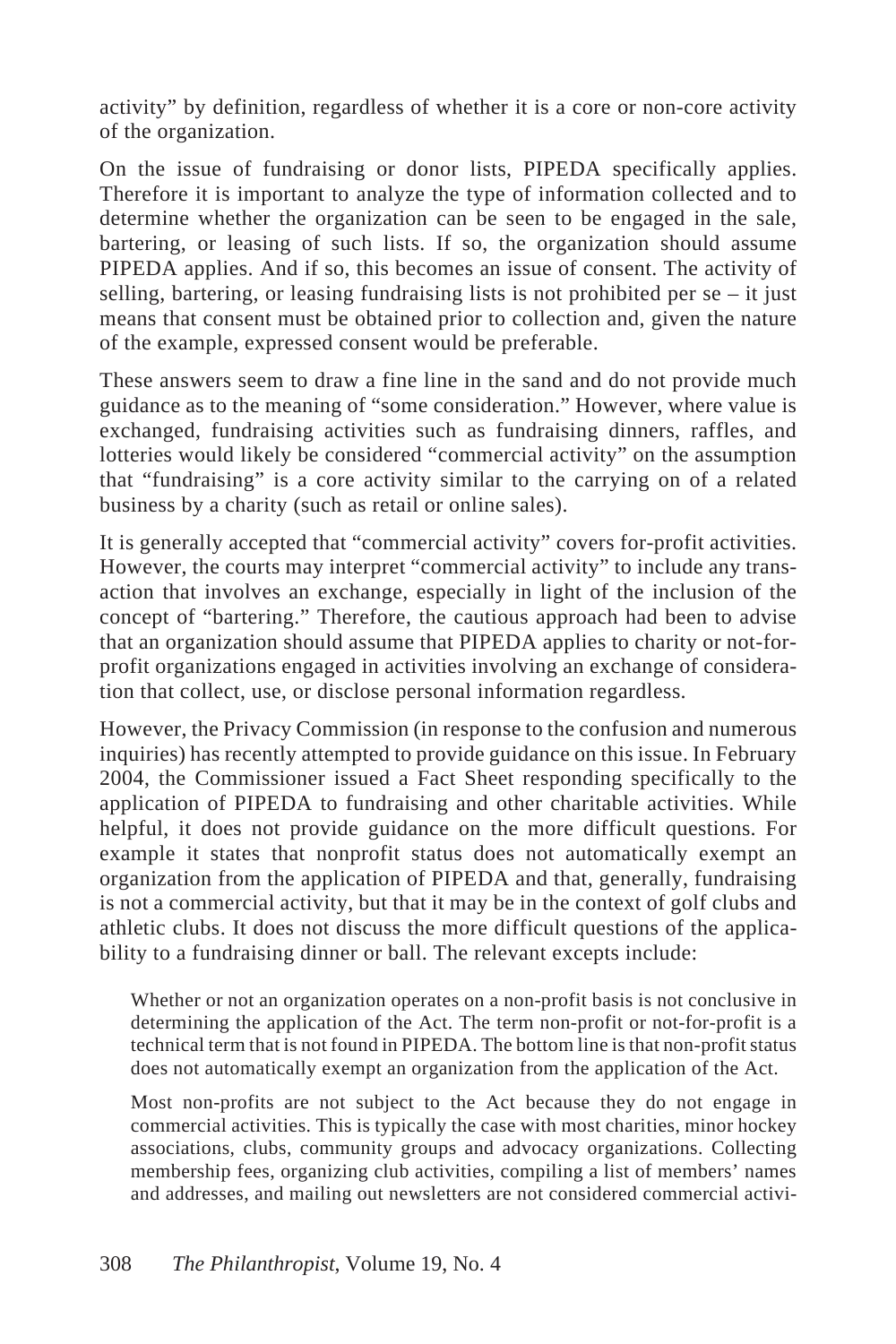ties. Similarly, fundraising is not a commercial activity. However, some clubs, for example many golf clubs and athletic clubs, may be engaged in commercial activities which are subject to the Act.

As the definition of commercial activity makes clear, selling, bartering or leasing a membership list or a list of donors would be considered a commercial activity. As a result, consent is required for the disclosure of this information. Assuming this information would be not considered sensitive, an organization could use a clear, simple and easy to execute opt-out process as a means of obtaining consent.

In the United States, the Maryland District Court upheld the applicability of the Federal Trade Commission's Telemarketing Sales Rule to professional fundraisers working for a charity (see <http://www.ftc.gov/2004/03/nfb.htm>). While the decision is based on American constitutional issues, it is an indicator of the concern that the courts have with activities that infringe on the privacy of the individual, no matter how well intentioned.

## **Quebec**

As this provincial law has been found substantially similar, it supercedes PIPEDA and applies to charities and not-for-profit organizations in Quebec.

#### **Alberta**

The Alberta PIPA has a separate Part and special rules for "non-profit organizations" as defined in that legislation.<sup>40</sup> This legislation only applies to the personal information that is in the custody or control of a nonprofit organization if it is collected, used, or disclosed by the organization in connection with a "commercial activity" carried out by the nonprofit organization. Like PIPEDA, the Alberta PIPA states that "commercial activity" means:

Any transaction, act or conduct or any regular course of conduct that is of a commercial character, and, without restricting the generality of the foregoing, includes the following:

- selling, bartering, or leasing of membership lists or of donor and other fundraising lists,
- the operation of a private school or early childhood services program as defined in the *School Act,*
- the operation of a private college as defined in the *Colleges Act.*

"Non-profit organization" is defined as an organization that is incorporated or registered under specified Alberta legislation (i.e., the *Societies Act, Agricultural Societies Act* or registered under Part 9 of the *Companies Act)* or that meets criteria established by regulation. An organization that operates in Alberta as a nonprofit organization that is not covered by the definition in the legislation may not be subject to the Alberta PIPA.

The Alberta PIPA states it does not apply to a nonprofit organization or any personal information that is in the custody or under the control of a nonprofit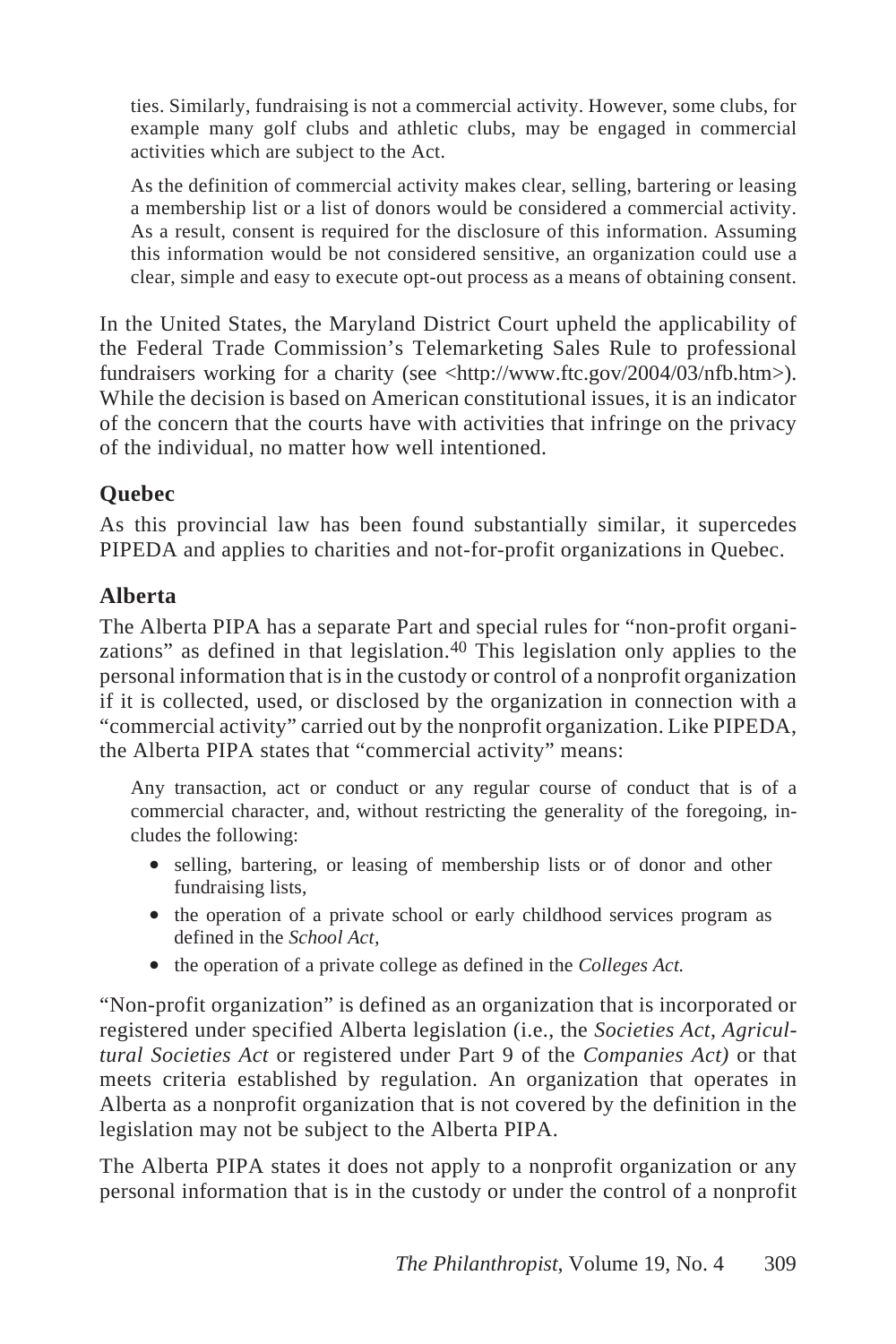organization, subject to section 56(3). Section 56(3) states that the legislation does apply where the nonprofit organization collects, uses, or discloses personal information in connection with any commercial activity carried out by the nonprofit organization. Therefore, in a somewhat circular fashion, the applicability of the Alberta PIPA depends upon whether the organization is involved in "commercial activity" as defined.

The Alberta PIPA is likely a better fit for charities than PIPEDA. For one thing, there is a great deal of latitude and discretion provided by the language of the Alberta PIPA.41 As with PIPEDA, donor information collected by charities is only covered by the Alberta PIPA wherein it is used for "commercial activity." Commercial activity is taken to mean an exchange, not necessarily creating a profit. However, no definition is provided in the Alberta PIPA and the term will be determined over time by the Office of the Information and Privacy Commissioner acting on complaints.

Further, the Alberta PIPA allows for grandfathering of information for the purposes of consent, which PIPEDA does not. Thus, personal information collected and stored prior to January 1, 2004, is "deemed to have been collected with consent" and may be used for the purposes originally intended. In other words, charities and nonprofit organizations will not have to contact every current or past member, donor, or ticket buyer, to request consent to have personal information in the data base. The existing information does not need to be "recollected." However, in order to continue to use or disclose this information for additional purposes, consent is required. To comply with this requirement, some organizations ensure their stakeholders know what is done with the information, to whom it is disclosed, and provide the option to object to these ongoing uses or disclosures.

#### **British Columbia**

The situation in British Columbia under the BC PIPA is significantly different for charities and not-for-profit organizations. Unlike PIPEDA and the Alberta PIPA, the BC PIPA does not focus on "commercial activities" and the application of the BC PIPA is not restricted to commercial activities. Rather, the BC PIPA applies (subject to the exceptions) to "every organization" and to the collection, use, and disclosure of personal information regardless of the nature of the organization or activity and therefore covers both for-profit and not-forprofit organizations in British Columbia.

Further, the exceptions are fairly limited. Not caught by the BC PIPA is personal information that is collected, used, or disclosed:

- for personal or domestic purposes;
- for journalistic, artistic, or literary purposes;
- if PIPEDA applies;
- if the *Freedom of Information and Protection of Privacy Act* applies;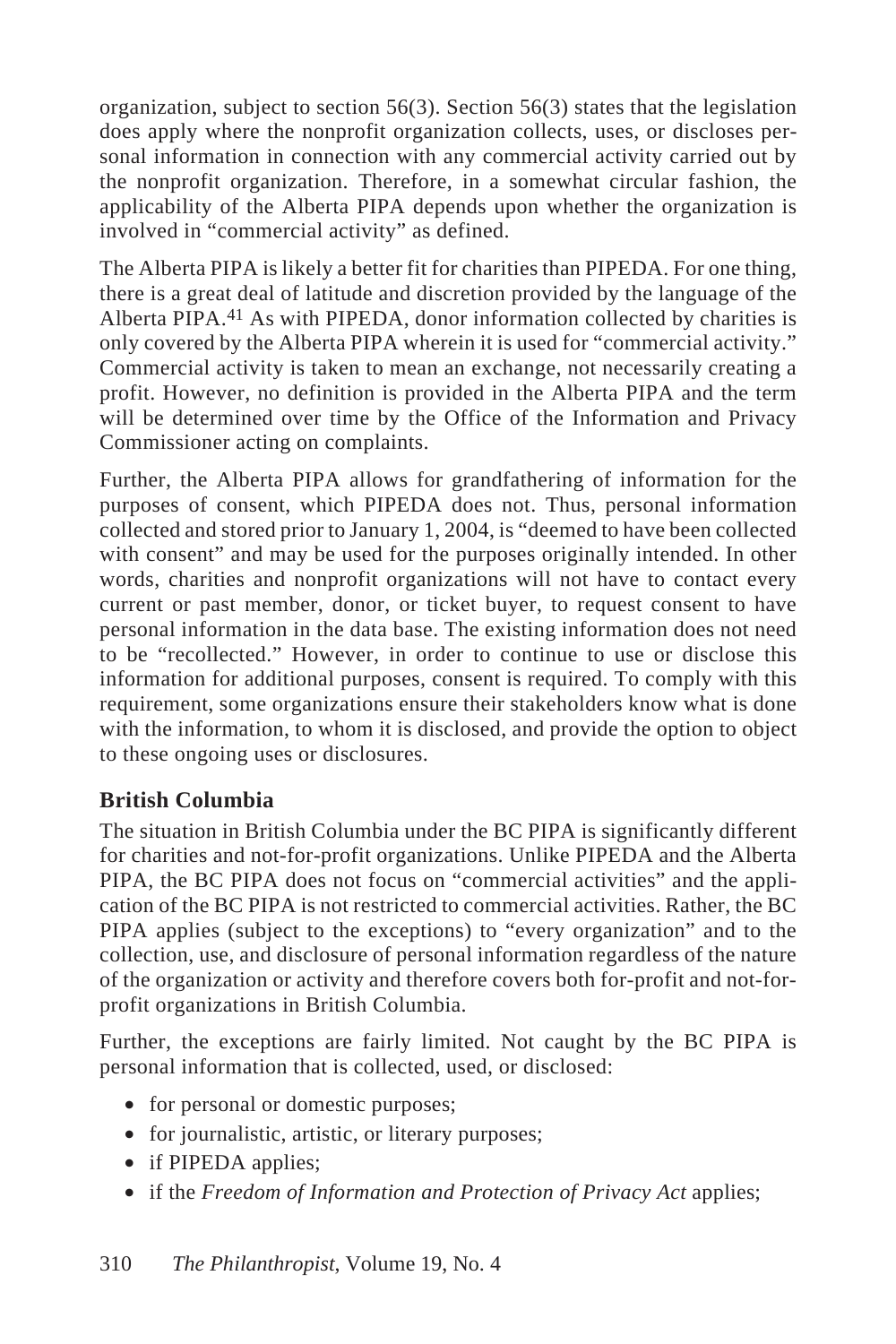- in certain documents and records related to the courts and judicial administration; or
- that has been collected on or before the BC PIPA came into force.

Therefore, the question of what is "commercial activity" is not relevant to activities of charities and not-for-profit organizations in British Columbia to which the BC PIPA applies. Under this legislation, charities and not-for-profit organizations operating in British Columbia (regardless of the location of the organization's headquarters) are in the same position as for-profit organizations and subject to the legislation in respect of all their activities, not simply to any potential "commercial activity."

# **Multi-Jurisdictions**

Although the impact of operating in more than one jurisdiction in Canada is under review by the offices of the Privacy Commissioner of Canada, British Columbia, and Alberta (with a view of avoiding overlapping enforcement), the issue of which legislation governs, if at all, is a concern for those organizations operating in more than one province. This is especially noteworthy for organizations operating in British Columbia, given that the BC PIPA is broader in scope than both PIPEDA and the Alberta PIPA.

As of January 1, 2004, where a privacy law has been deemed substantially similar to PIPEDA, organizations will be subject to the provincial privacy law as opposed to PIPEDA. However, should any personal information cross a border as part of a commercial transaction, the organization is expected to abide by PIPEDA. This leads to the question of examining the nature of the activities undertaken.

When advising charities and not-for-profit organizations on the application of privacy laws, one should ask the following questions:

- Does the organization engage in commercial activities?
- Does it operate (commercially or non-commercially) in Alberta, British Columbia, and Quebec?
- Does any personal information cross borders (e.g., is it shared among regional offices)?
- Was the personal information collected prior to January 1, 2004?
- Does the activity involve fundraising lists?

The recommended advice to a business to ensure that it is compliant with more than one law is to comply with the law with the higher standard. Similarly, the recommended best practice for an organization operating in more than one jurisdiction is to strive to comply to the highest standard.

However, on March 11, 2004, the Privacy Commissioner of Canada issued a letter to the BC and Alberta Information and Privacy Commissioners regarding how she would deal with the concurrent jurisdiction that exists until the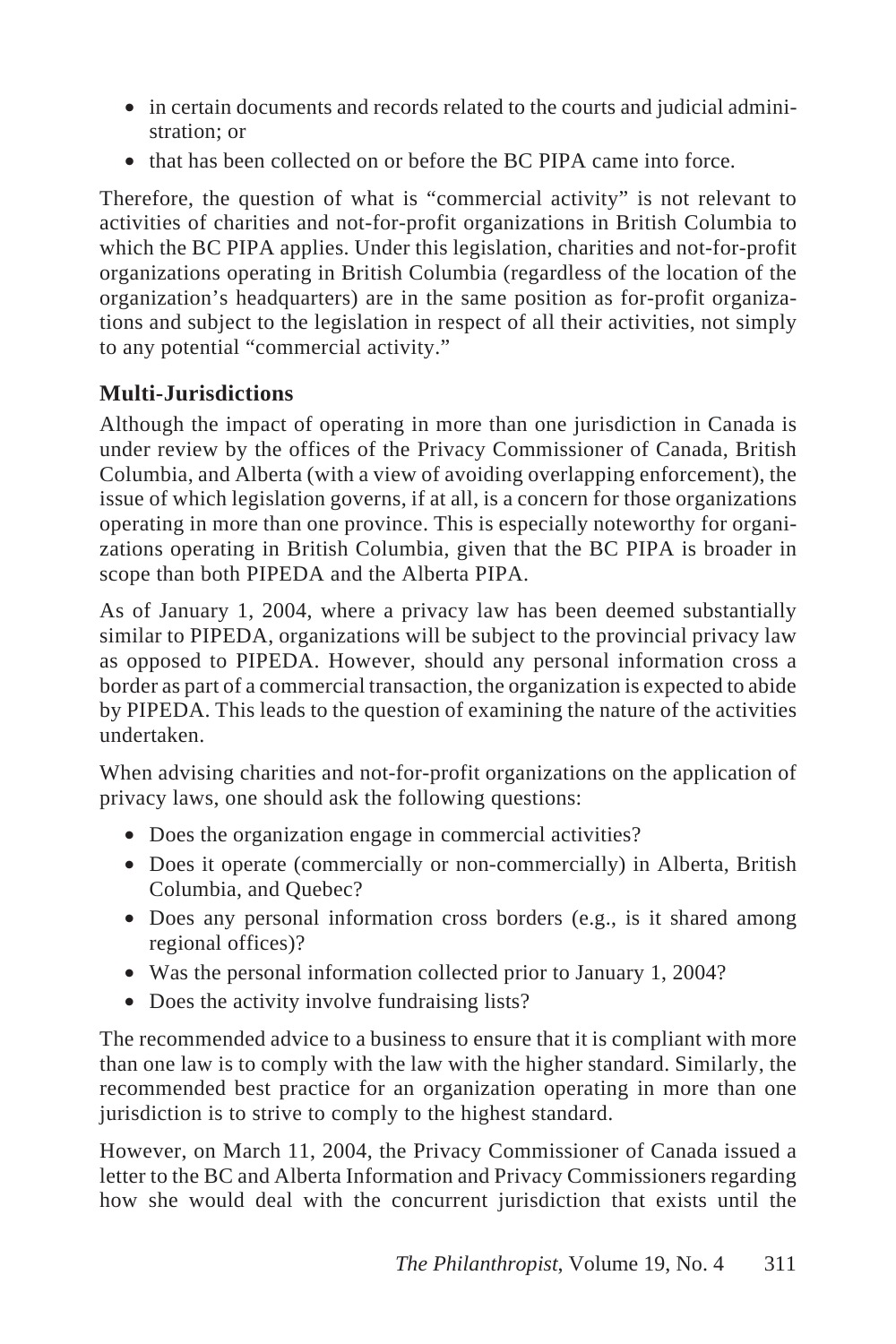legislation in those provinces is declared substantially similar and PIPEDA no longer applies to the collection, use, or disclosure of personal information within those provinces. Essentially, until the anticipated exemption is granted and relevant files will have to be transferred, the Commissioner will advise complainants of the option of complaining to the provincial Commissioner. A significant piece of information revealed by the letter is that it appears the Commissioner anticipates that the BC PIPA and the Alberta PIPA will be considered "substantially similar" by the federal government.

#### **Consent and Sensitivity**

Consent and sensitivity are two issues facing most organizations once the decision to comply with privacy legislation has been made. The concept of "sensitive information" is important for determining the appropriate form of consent to be obtained and the appropriate degree of security required to protect the personal information. Obtaining the appropriate form of consent, either explicit or implicit, is the key to compliance with PIPEDA. If the consent is defective, then all uses of the personal information, whether properly protected or not, are a breach of the legislation. Further, as security measures are among the more expensive requirements of PIPEDA, the choice of the appropriate degree of security is equally important.

The concept of "sensitive information" is not defined in PIPEDA. However, Paragraph 4.3.4 of the Schedule states:

Although some information (for example, medical records and income records) is almost always considered to be sensitive, any information can be sensitive, depending on the context.

The next paragraph goes on to specify that the "reasonable expectations of the individual" are also relevant in obtaining consent. Therefore, concerns about the sensitivity of different types of information vary and depend on subjective factors such as age and culture.42 For example, differences between the attitudes of Europeans and Americans to the role of government in their lives exacerbated the negotiations over the Safe Harbour proposal for American compliance with the E.U. Data Directive. While Europeans believe that government has a duty to protect the privacy of its citizens, they find questions regarding political affiliation or ethnicity objectionable. Americans, on the other hand, answer these questions regularly, but are sensitive about financial disclosure and have an inherent distrust of government's ability to protect their rights.

Other jurisdictions have generally specified certain types of information as being generally "sensitive" and have built in protections, such as requirements for explicit consent or special handling. For example, section 2 of the United Kingdom's *Data Protection Act, 1988* defines "sensitive personal data" as personal data consisting of information pertaining to: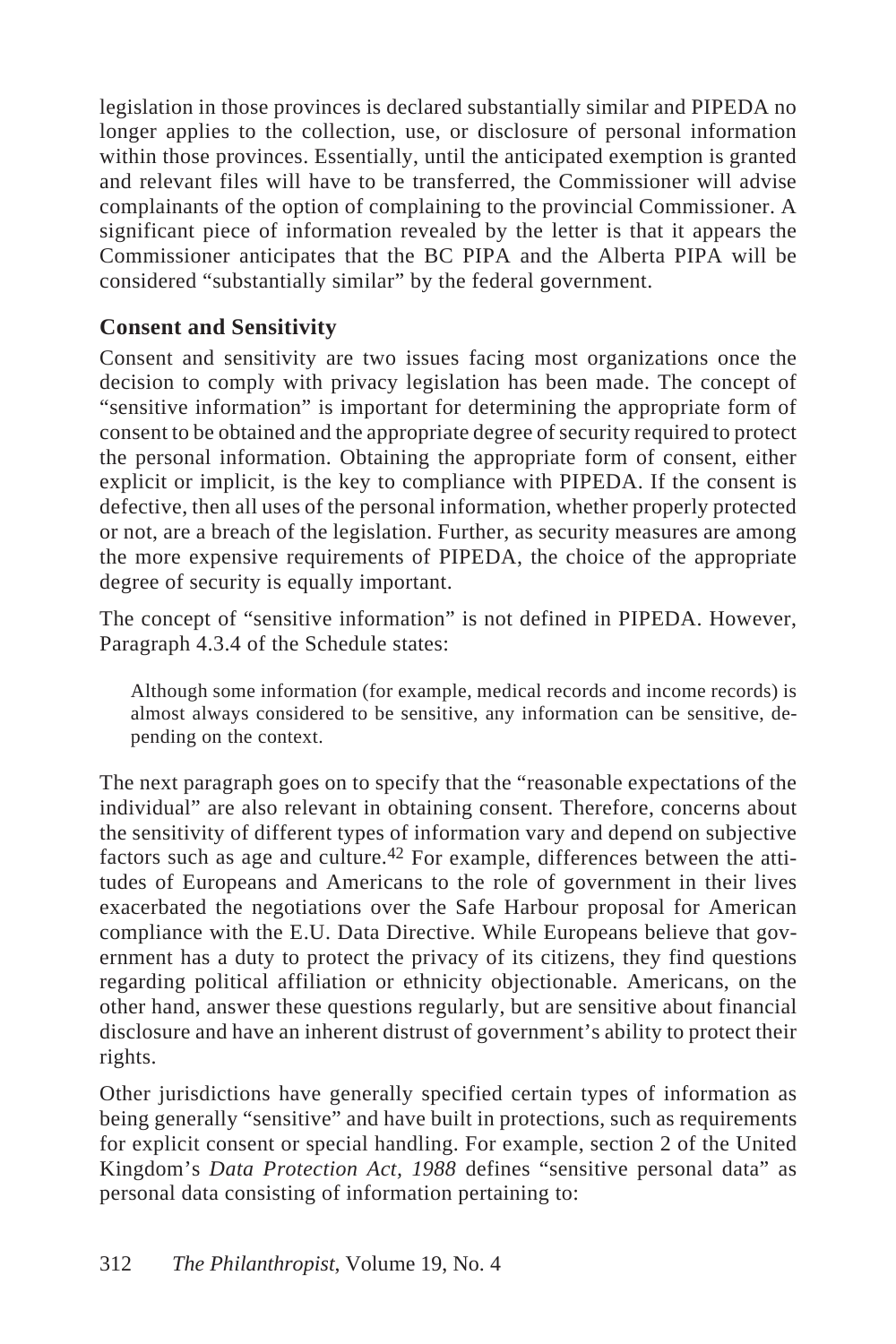- racial or ethnic origin,
- political opinions,
- religious beliefs or other beliefs of similar nature,
- whether a person is a member of a trade union (within the meaning of the *Trade Union and Labour Relations Consolidation Act 1992*),
- physical or mental health or condition,
- sexual life,
- the commission or alleged commission of any offence, or
- any proceedings for any offence committed or alleged to have been committed, the disposal of such proceedings or the sentence of any court in such proceedings.

Section 4 of the *Data Protection Act, 1998* then refers to data protection principles that are set out in schedules. Schedule 3 applies only to sensitive personal data and requires that the data subject has given explicit consent to the processing of such data.

Australia has a similar list of prescribed types of sensitive information that also includes information about the individual's "…lifestyle, character or reputation."43 Organizations are prohibited from collecting such information unless they obtain consent. However, there is an exemption for nonprofit organizations that have only racial, ethnic, political, religious, philosophical, professional, trade, or trade union aims. These organizations may collect sensitive information about their members or other individuals with which they have regular contact if, prior to collecting the information, the organization undertakes to the individual that the information will not be disclosed without the individual's consent.

In the Spanish *Ley Organica* 15/199944 Article 7 sets out what is "specially protected" data. In this statute, the list is first divided according to those items, such as ideology, religion, or beliefs, which are protected under the Constitution. These require the highest level of explicit consent. There is then a further category which includes data that will reveal ideology, union affiliation, religion, or beliefs, for which there are certain exceptions for the maintenance of lists by unions, political parties, churches, and other such groups. Personal information having reference to racial origin, health, and sexual life can only be collected when, for reason of public policy, it is made possible by a law or by express consent. Finally, it is prohibited to create data files for the exclusive purpose of revealing the ideology, union affiliation, religion, beliefs, racial or ethnic origin, or sexual life of an individual.

Similarly, Article 31 of the French *Loi No. 78-17 du 6 janvier 1978 relative à l'informatique, aux fichiers et aux libertés* prohibits maintenance of data files that will reveal racial origins, religious, philosophical or political opinions, or union affiliations, or "…les moeurs…" of individuals without the express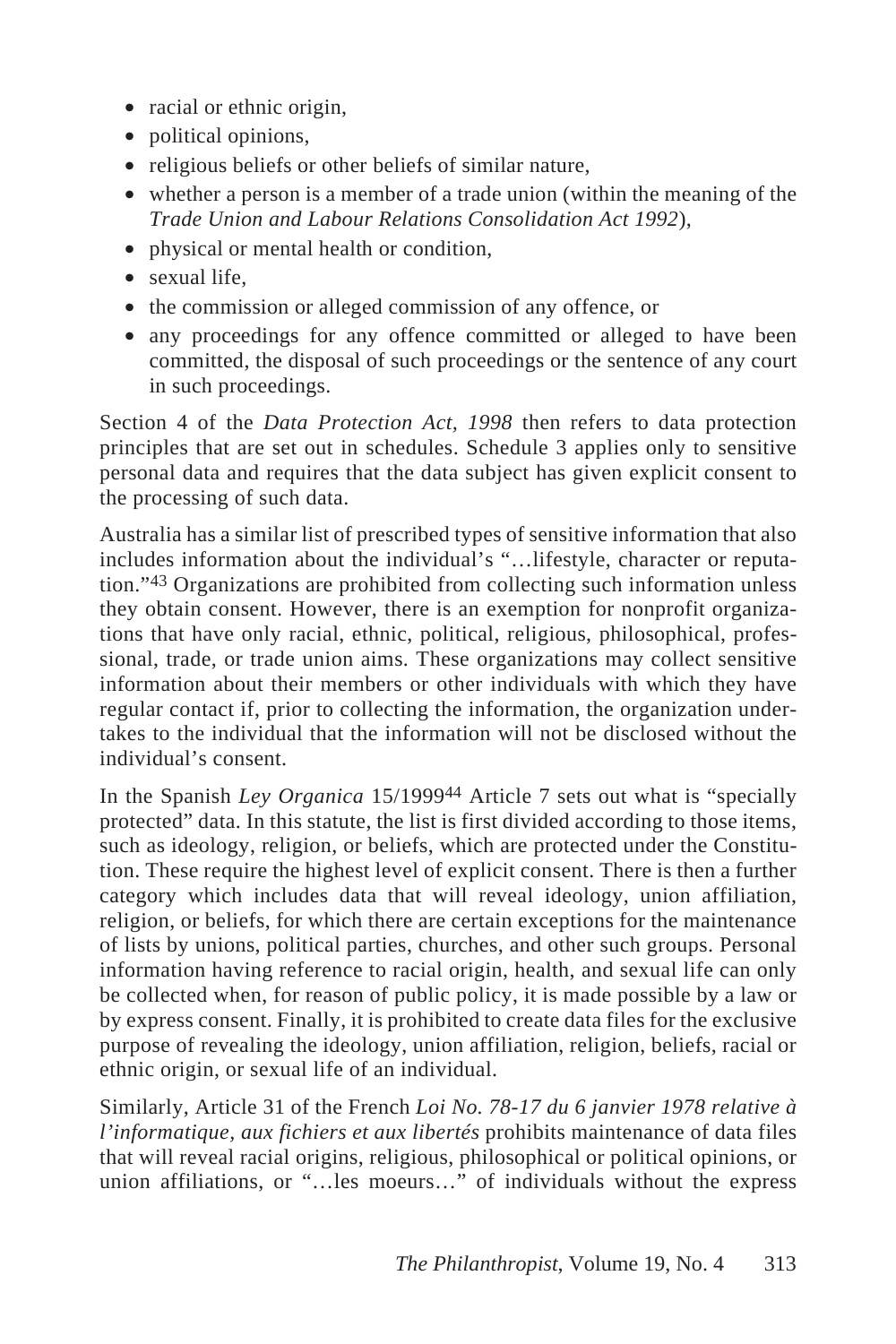agreement of the individual. However, the maintenance of membership lists by groups such as churches, political parties, and unions is specifically allowed.

Section 28 of Germany's *Bundesdatenschutzgesetz*45 sets out certain conditions for the storage, communication, and use of data for an organization's own purposes. Previously some protection was given to sensitive personal information such as health matters, criminal offences, administrative offences, religious or political views, and trade union status. Effective May 23, 2001, the *Bundesdatenschutzgesetz* was amended to include all of the categories of sensitive information contained in Article 8 of the E.U. Data Directive.46 Now the collection of such data must be expressly approved by the data subject, and its processing requires a prior review by a data protection official.

From these examples, it can be seen that many democratic countries regard information about an individual's religious, political, or philosophical beliefs as sensitive and restrict its collection, use, and disclosure.

Similar generally sensitive areas may be inferred in Canada from an examination of those rights and values that are specifically protected by law. If such rights and values have been given special protection, the collection of information about the exercise of that right or expression of that value may inhibit the exercise of the right or expression of the value. Accordingly, the information may be considered "sensitive" as that term is used in PIPEDA. For example, to safeguard the freedom to vote according to one's own belief or conscience,47 Canada uses secret ballots. Privacy or secrecy is considered key to the protection of the right to vote according to one's own conscience. The collection of information, therefore, on how people actually voted may be considered sensitive and require consent (assuming commercial activity).

Section 2 of the *Canadian Charter of Rights and Freedoms*48 provides a list of fundamental freedoms:

- freedom of conscience and religion;
- freedom of thought, belief, opinion and expression, including freedom of the press and other media of communication;
- freedom of peaceful assembly; and
- freedom of association.

Further, section 51(1) provides that every individual is equal before and under the law without discrimination, including discrimination based on race, national or ethnic origin, colour, religion, sex, age, or mental or physical disability.

Any collection, use or disclosure of personal information dealing with these characteristics would most likely be regarded as sensitive because, if the information is used for the wrong purposes, such use would most likely violate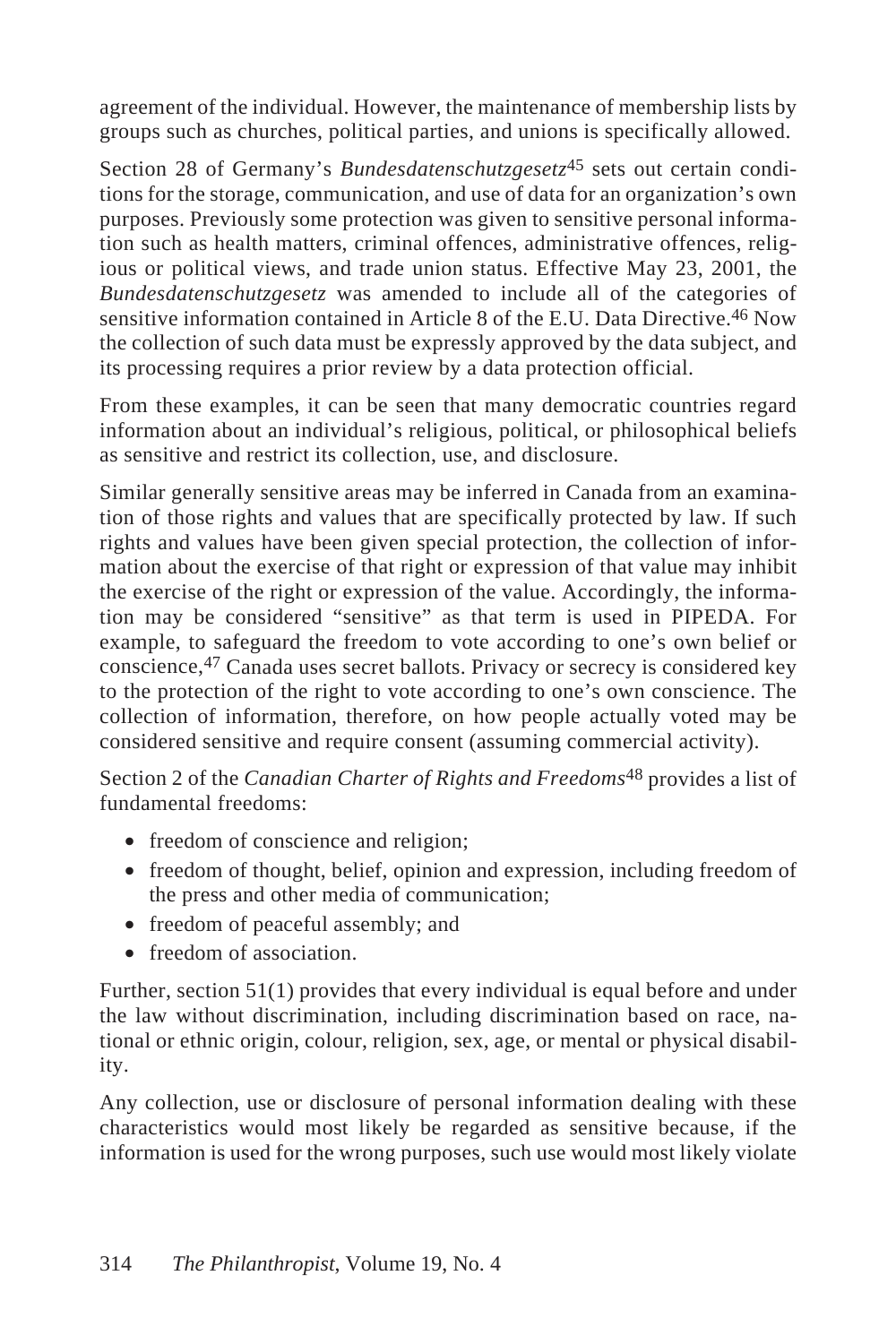the freedoms or rights that the individual has under the *Charter.* Not all the rights provided in the *Charter,* however, would be equally sensitive.

It is suggested that "sensitivity" will be based on the abilities of others to use such information to take any action harmful to the interest of the individual. For example, usually the sex of a person can be determined by simple observation or inferred from the name. Therefore, a list of names identifying such persons as male or female may not be considered particularly sensitive. However, a list of the names and addresses of the attendees at a local synagogue or mosque, or of the members of the Catholic Church who are also active in Campaign Life, would be most likely considered more sensitive. For these reasons, almost all information collected by religious charitable organizations in Canada would most likely be considered, to some degree, "sensitive information" within the meaning of PIPEDA. Thus, such organizations should consider (assuming commercial activity) collecting, using, and disclosing all of their membership and other information only with the explicit, specific, and written consent of the individual concerned and with the purposes for which such information will be used or disclosed clearly identified.

However, the Commission of Alberta has tried to clarify the question of how the Alberta PIPA affects nonprofit organizations with respect to collecting information for golf tournaments and other fundraising activities. The response was:

Non-profit organizations as defined in the PIPA Act (Section 56) will only be covered by PIPA to the extent that personal information is collected, used, or disclosed during a commercial activity. The term "commercial activity" has had little interpretation, but generally is defined as any transaction, act or conduct that is of a commercial character (such as selling, bartering or leasing of membership lists, charging fees for counseling services and so on).

For example, if a non-profit organization is charging fees for a golf tournament, the information that is collected, used and disclosed may be subject to PIPA. Generally, this means that the non-profit organization would need to follow the rules under the Act when it comes to notifying the individuals of what information is being collected, what it will be used for and who it may be disclosed to. The individuals may be required to give their consent for the uses and disclosures, and their information may not be used for any other purpose, unless they give their consent.

## **PART III: STRATEGIES FOR COMPLIANCE**

It is a common practice, especially for those organizations outside of Alberta and British Columbia, to advise that if the application of PIPEDA is currently legally uncertain to review the provisions of PIPEDA for the standards set for the protection of personal privacy and to determine whether the organization should or could adhere to those standards. That evaluation would also necessarily consider the implications of not complying with those standards.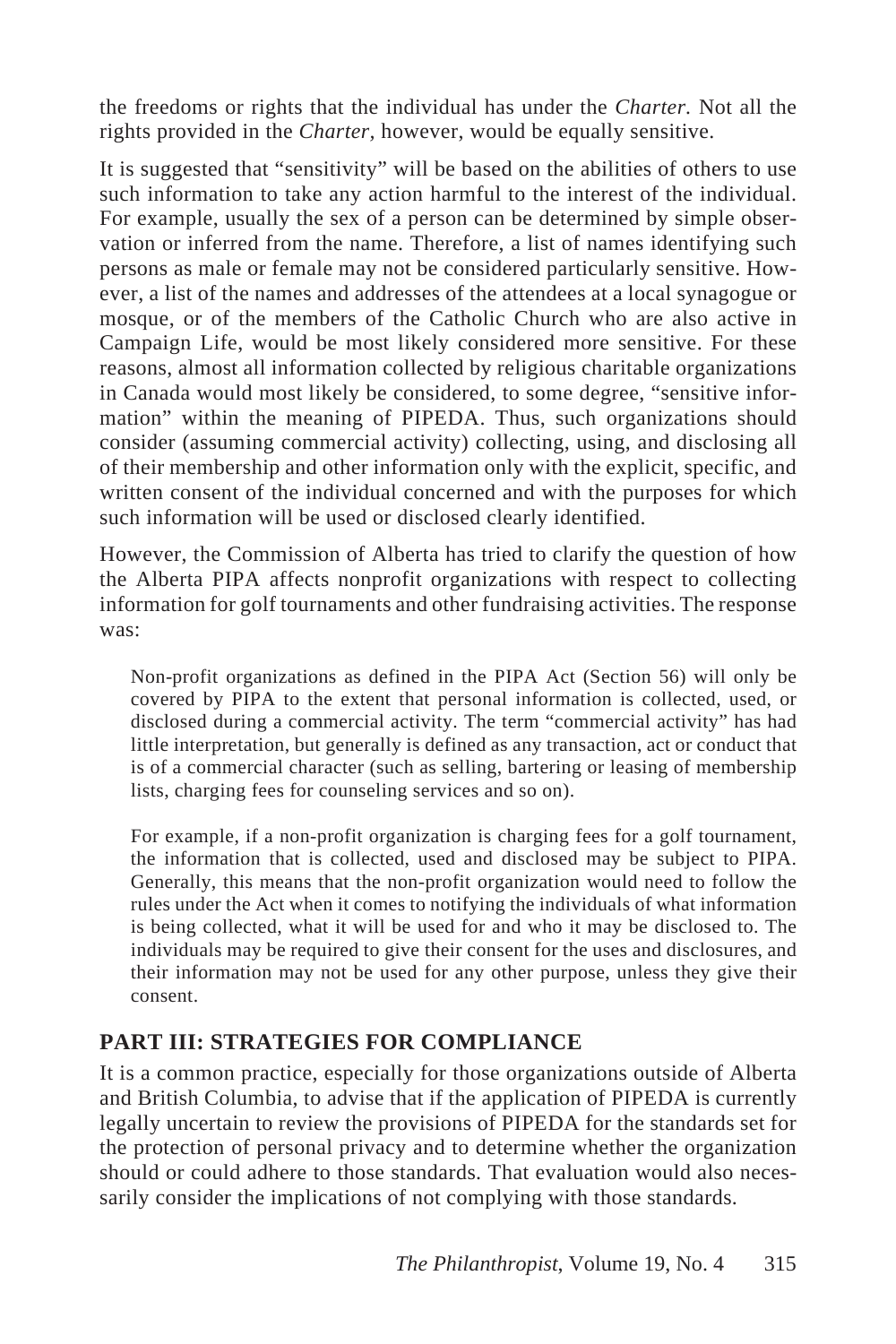Charitable and not-for-profit organizations should first make a decision as to whether provincial legislation and/or PIPEDA applies and/or whether to comply with privacy principles in general. While it is not clear that PIPEDA applies to charitable organizations even if the organization has ancillary "commercial" activities, there are several reasons why, in any event, it may be prudent to comply. These reasons include:

- Canadians are concerned about their privacy and, out of respect for their concerns, steps should be taken to comply with privacy standards.
- PIPEDA may apply if the organization transfers the personal information inter-provincially or internationally.
- PIPEDA and/or a provincial law may or will apply in the near future and there are generally no provisions allowing the use of personal information already collected, so it may be best to start getting consent now.
- Compliance costs are generally lower if the files on each individual are set up in advance to efficiently capture the information on use and disclosure that must be provided to fulfill an access request.
- The reasons for not complying now, if the organization has a choice, are usually related to the cost of implementation and/or the restrictions on certain types of fundraising or other activities that may result.
- Canadians are not so sophisticated as to accept the distinction and argument that PIPEDA (or a provincial statute, for that matter) does not apply because the activity was not "commercial in nature"; Canadians expect protection of their personal information.

To generally assist organizations in complying with PIPEDA, the Office of the Privacy Commissioner has prepared various guides<sup>49</sup> (some are available online). And although Ontario has not yet passed a private-sector privacy law, the Office of the Information and Privacy Commissioner/Ontario has developed a "Privacy Diagnostic Tool (PDT) Version 1.0 Workbook," also available online. And, of course, many law firms and other consultants have also developed guides.

Most of these guides set out similar suggestions on how to proceed with compliance once the decision has been made to take steps to protect the personal information in the organization's possession. These suggestions in $clude.50$ 

## **1. Appoint a Compliance Officer**

The first step is to put someone in charge of the process or at least to appoint a co-ordinator and designate that person the compliance officer as required by Principle 1 of the Schedule to PIPEDA and the provincial legislation. This individual should obtain copies of the relevant legislation and regulations, and establish knowledgeable legal and other support. The individual should then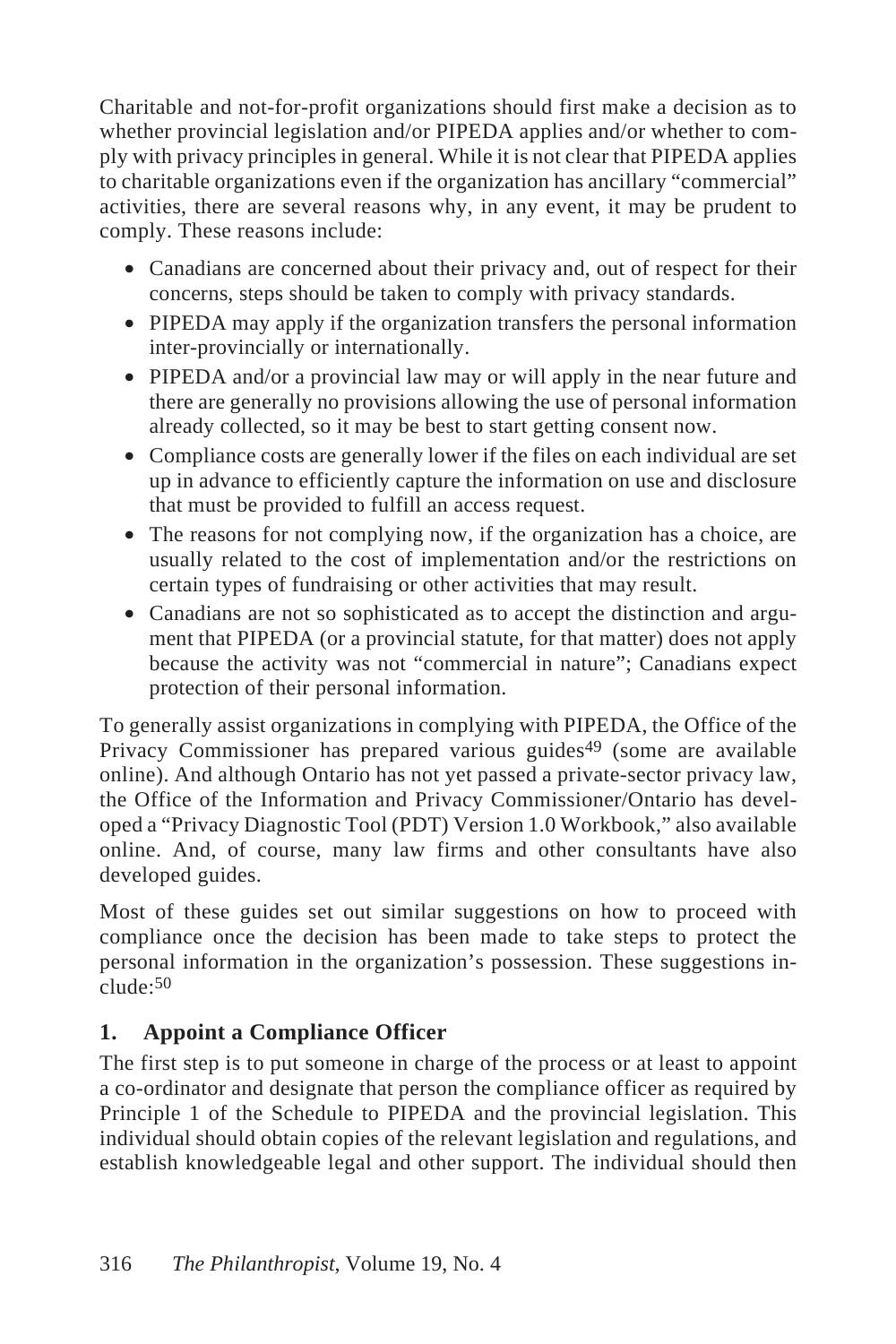consider assembling a team to oversee and/or conduct the audit and the implementation steps (discussed later).

The privacy compliance officer should then develop a draft plan to implement policies and practices for compliance to be finalized after the conduct of the audit. The plan would:

- implement policies and procedures to protect personal information;
- establish procedures to deal with complaints, inquiries, and retention of information;
- train staff and communicate to staff information about the organization's policies and practices;
- develop information and explain the organization's policies and procedures; and
- ensure the accuracy of the personal information held by the organization.

## **2. Conduct a Privacy Audit**

The next step is usually to conduct an audit. The purpose of the audit is to establish what personal information is currently being collected, used or held, or disclosed by the organization, and how is it currently stored and protected. To perform the audit, the organization's staff will have to become familiar with some of the problems with the definition of "personal information." One area of concern is whether information produced by an individual performing a job function for an organization is personal information. In some European countries, the answer is definitely yes. In Canada, the answer appears to depend upon the balancing of the individual's right to privacy and the needs of organizations, as set out in Section 3 of PIPEDA.51

The audit should also identify all jurisdictions where personal information is being collected, as it may be necessary to comply with privacy laws in other provinces or countries.

Particular care should be taken to identify personal information that is disclosed to subcontractors such as: employee information to payroll services, marketing information to ad agencies, information submitted online to service fulfillment providers or data analyzers, lobbying information to trade associations, and mailing information to outside mailing firms. Copies of the contracts with each subcontractor should be reviewed with respect to privacy protection.

Charities and not-for-profit organizations may have special problems in conducting a privacy audit. For example, what is the effect of linking or combining personal information from more than one list or with demographic data? This may increase the sensitivity of the personal information. If fundraising lists are to be traded, then the organization will need to know more about the purposes for which the other organization will use the personal information in order to prepare the appropriate consent form. Further, when is a fundraising activity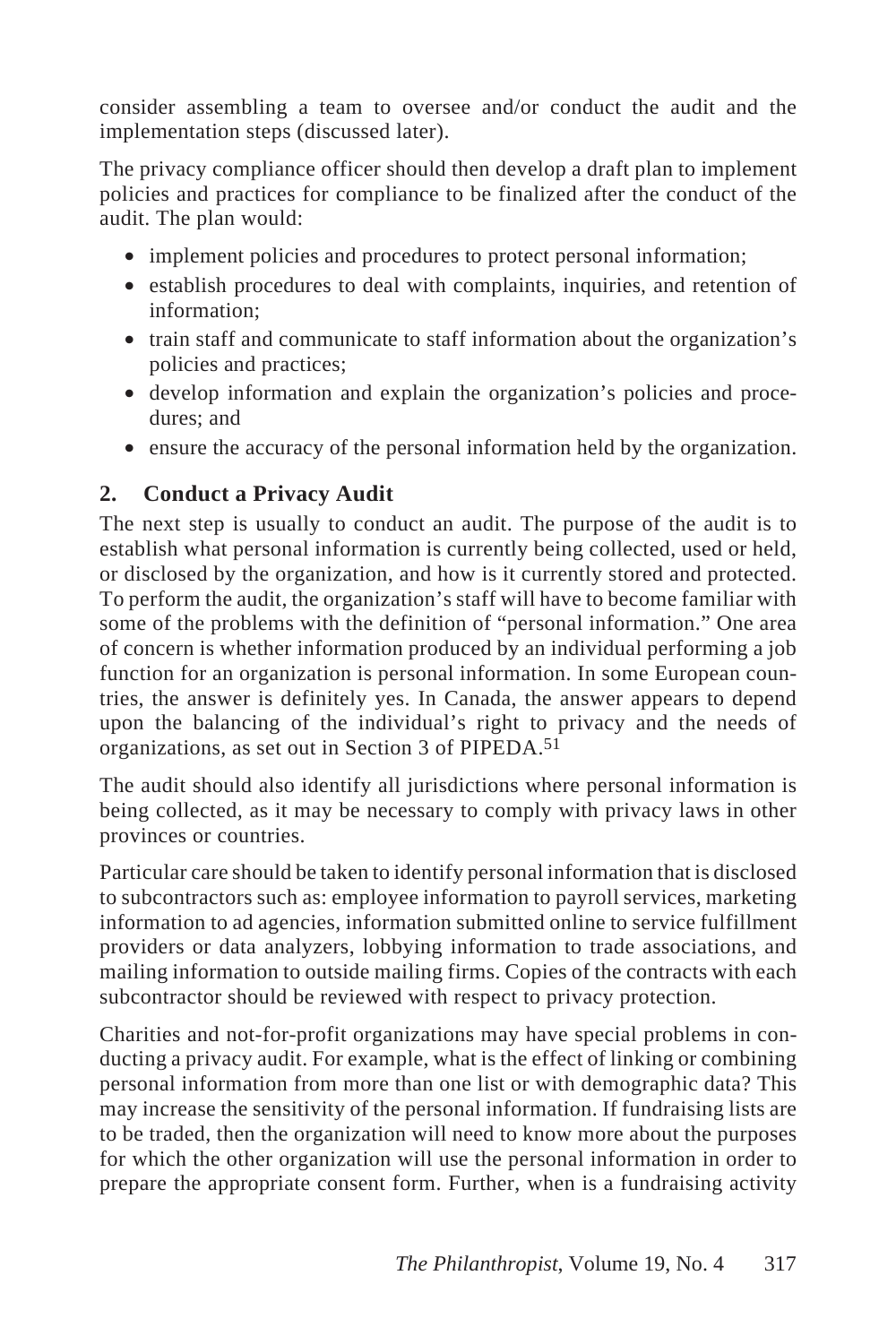wholly charitable and when is it commercial? One guide to answering this question may be whether or not a charitable receipt can be given for the activity.

## **3. Develop a List of Approved Purposes**

A list of approved purposes should be developed. After having conducted the audit, the organization should then examine the purposes for which information is collected, and the nature of the information collected, to determine the organization's long term policy with regard to those purposes and the type of information that is truly necessary to fulfill them. Many organizations have discovered that they are collecting more information than is reasonably necessary.

The list of approved purposes will become the basis for drafting not only the official privacy policies and guidelines, but also the various consent forms that will be used, or other methods of collection.

## **4. Prepare Privacy Policies, Brochures, and Consent Forms**

Once the approved purposes have been identified, the next step is to prepare the organization's privacy policies and guidelines. The privacy brochures mentioned in Paragraph 4.8.2 of the Schedule to PIPEDA, as well as the privacy statements necessary to comply with PIPEDA, must be prepared.

At this stage, the preparation of consent forms or other collection methods will require decisions about the degree of consent and disclosure required based on the sensitivity of the personal information being collected.

## **5. Consider a New Filing System**

As part of this process, internal organizational concerns should be examined. Experience in other jurisdictions, such as Quebec, has shown that one of the keys to low-cost compliance with access requests is having a filing system that segregates the personal information on each individual according to the purpose for which the information was collected, yet has links and controls on the setting up of new files with respect to any individual. If files are computerized, this generally means that the databases in membership and other areas should be linked. The experience in the United States with respect to the *Gramm-Leach-Bliley Act, 2001* has suggested that where this linking is not done, or cannot be done, compliance will be lower and costs will be higher.

Not all purposes require the collection of equally sensitive personal information, and if all information regarding an individual is in one file, then that file must have safeguards appropriate to the most sensitive aspect of the file. If an access request is made and there are no grounds for denying access to one portion of the file, then the file will have to be reviewed item by item to determine what must be severed and what may be disclosed to the individual.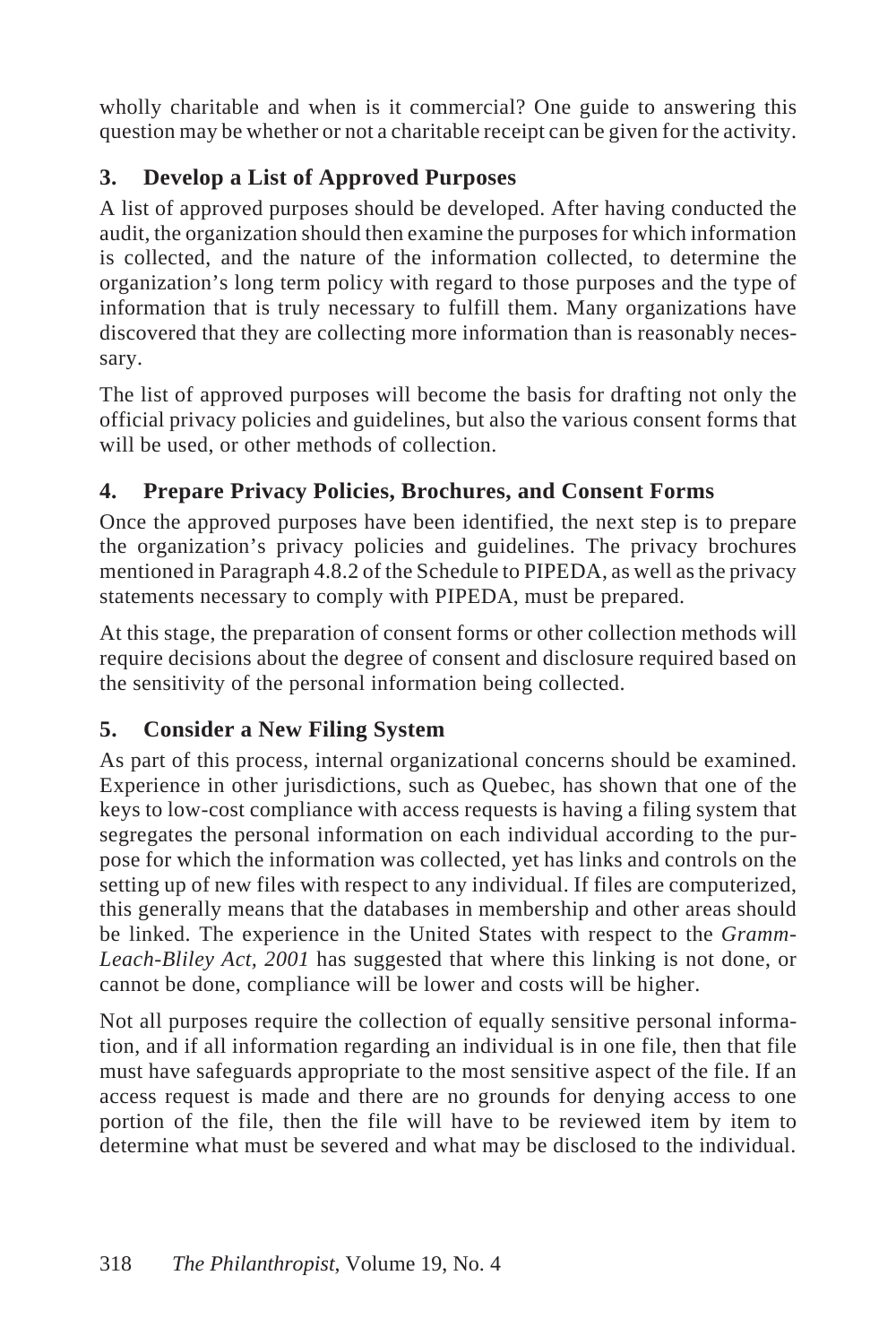## **6. Initiate the Privacy Plan**

Next, the decisions made by the organization will need to be implemented. Implementation is often co-ordinated so that the organization is comfortable that, from a certain date forward, the organization generally complies with the privacy requirements. It is also necessary to review existing files containing personal information and to either ensure that there is appropriate consent for the retention and use of the information, or that the information is safely deleted. This often requires a mailing to, or other communication with, individuals to announce and explain the new privacy policy and obtain the new consent.

Implementation may also require changes to any Web sites that the organization has to ensure, among other things, that persons using the Web site have access to a copy of the privacy policy or statement every time personal information is submitted. At this point, the required safeguards for the personal information should be in place, whether physical, technological, or in staff policies regarding employee access. The policy regarding the handling of complaints should be ready, as well as the policy on whether to charge any amount to individuals requesting access. Contracts with subcontractors should clearly spell out the compliance measures necessary on their part and provide the organization with a right of audit.

## **7. Maintain Compliance**

Finally, the organization should consider how compliance will be maintained once achieved. Some steps to consider at this stage include:

- Develop policies to ensure that evidence and documentation exists for:
	- each individual's consent, for each database and purpose; and that
	- all uses of, or disclosures from, each database are properly recorded and protected, and are in accordance with the purposes.
- Review databases for accuracy in accordance with the sensitivity of the information.
- Consider separating the responsibility for compliance from the responsibility for collection, use, and disclosure to ensure that collection, use, and disclosure do not proceed without authorization from the compliance officer.
- Provide regular training of new staff and for review and update of the policies.
- Monitor the development and application of provincial laws.
- Monitor transactions with persons outside of Canada for potential breaches of foreign privacy laws.
- Develop a response plan in the event of allegations of a privacy breach.
- Undertake internal or external compliance audits.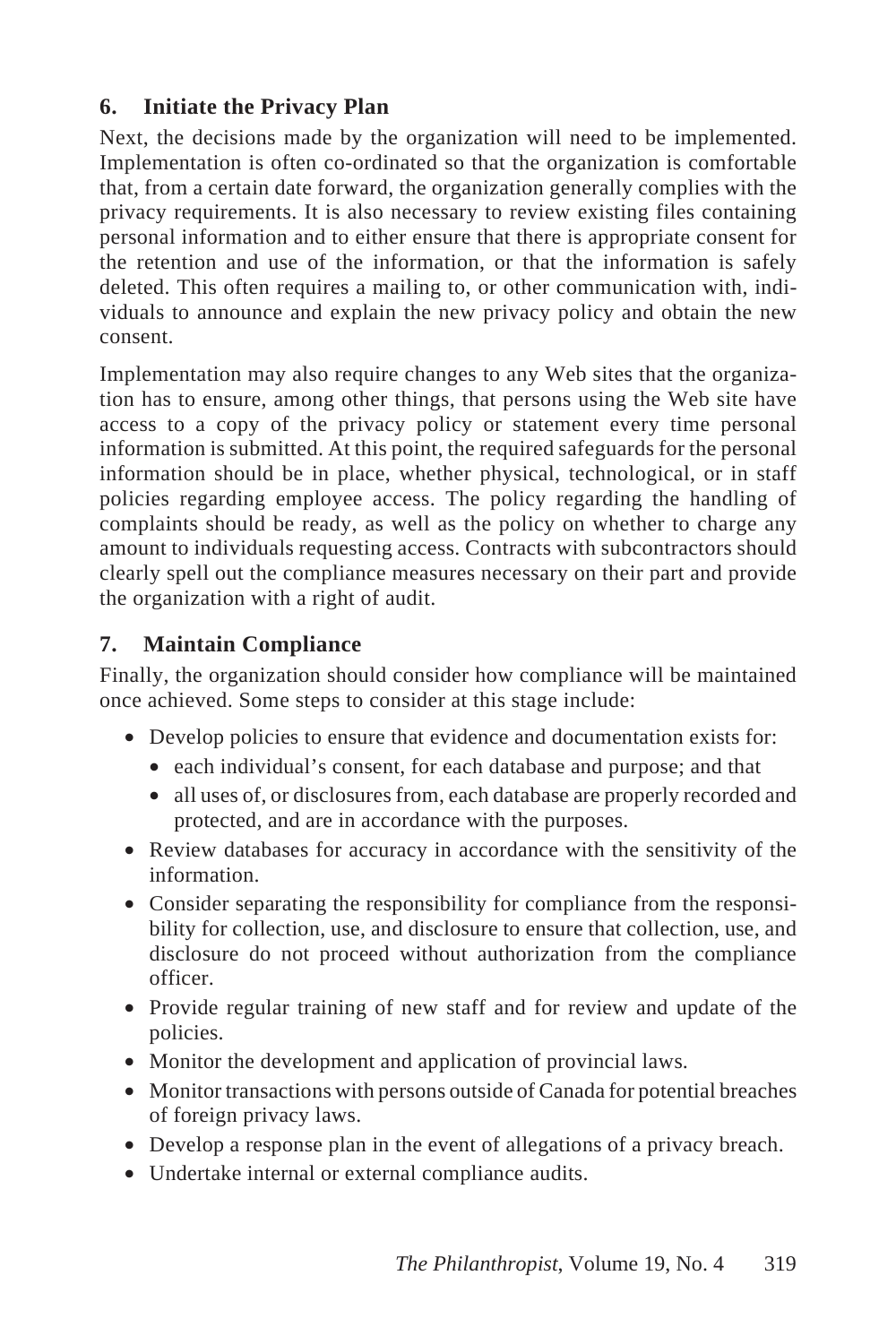## **The Effect of Non-Compliance**

In considering the protection of personal information, it is important to understand the remedies available for breach or non-compliance of the legislation.52

Prior to PIPEDA, some Canadian provinces<sup>53</sup> attempted to provide some substance to the common law tort of invasion of privacy. These provinces passed legislation simply providing that it is "…a tort, actionable without proof of damage, for a person, willfully and without a claim of right, to violate the privacy of an individual." However, these statutes have rarely been used.

One reason may be that in each province actions for invasion of privacy must be brought in the superior court of the province, which can be an expensive process.54 Coupled with this is the uncertainty of recovering damages and the amount of those damages. Damages for this kind of tort would be dependent on the facts in each particular case, and precise estimations would be difficult. However, the increased use of class actions as a form of litigation may change this.

## **Class Actions**

One possible remedy of particular importance to organizations, including charitable or not-for-profit organizations, is the availability of class action suits. Class actions have been a major part of civil litigation in the United States for a long time. They are a more recent, but growing, phenomenon in Canada. Class action suits are available in Ontario, Quebec, British Columbia, and Newfoundland.55 Class action rules are proposed for the Federal Court of Canada. Although the Federal Court does not yet have rules of procedure that specifically permit class actions, such changes are under consideration. However, as neither the Federal Court nor the Commissioner has exclusive jurisdiction in PIPEDA matters, complainants retain the option of bringing a class action in one of the provinces where they are permitted<sup>56</sup> as a common-law tort. In the provinces that have privacy legislation, recognition of the claim should be assured, and PIPEDA will likely provide a standard for determining whether the organization's conduct amounts to a tort.

Class action legislation varies among the provinces, but Ontario's class action regime is fairly representative. This potential remedy is of particular importance to charities and not-for-profit organizations as it relates to their member or donor lists. As an example, many people have overwhelmingly signed up for the Federal Trade Commission's Do-Not-Call list (including, it appears, some direct marketing executives). A story in DMNEWS (the online newspaper of record for direct marketers) also reported last year that the CRTC is expected to issue a decision on this subject. The Canadian Marketing Association supports and has such a list and the *Commission d'acces à l'information du Québec* has issued a statement emphasizing that telemarketers are to inform individuals of their right to have their name withdrawn from telemarketing lists. With lists that contain at times hundreds or even thousands of individuals, the potential for a breach to result in a class action is high.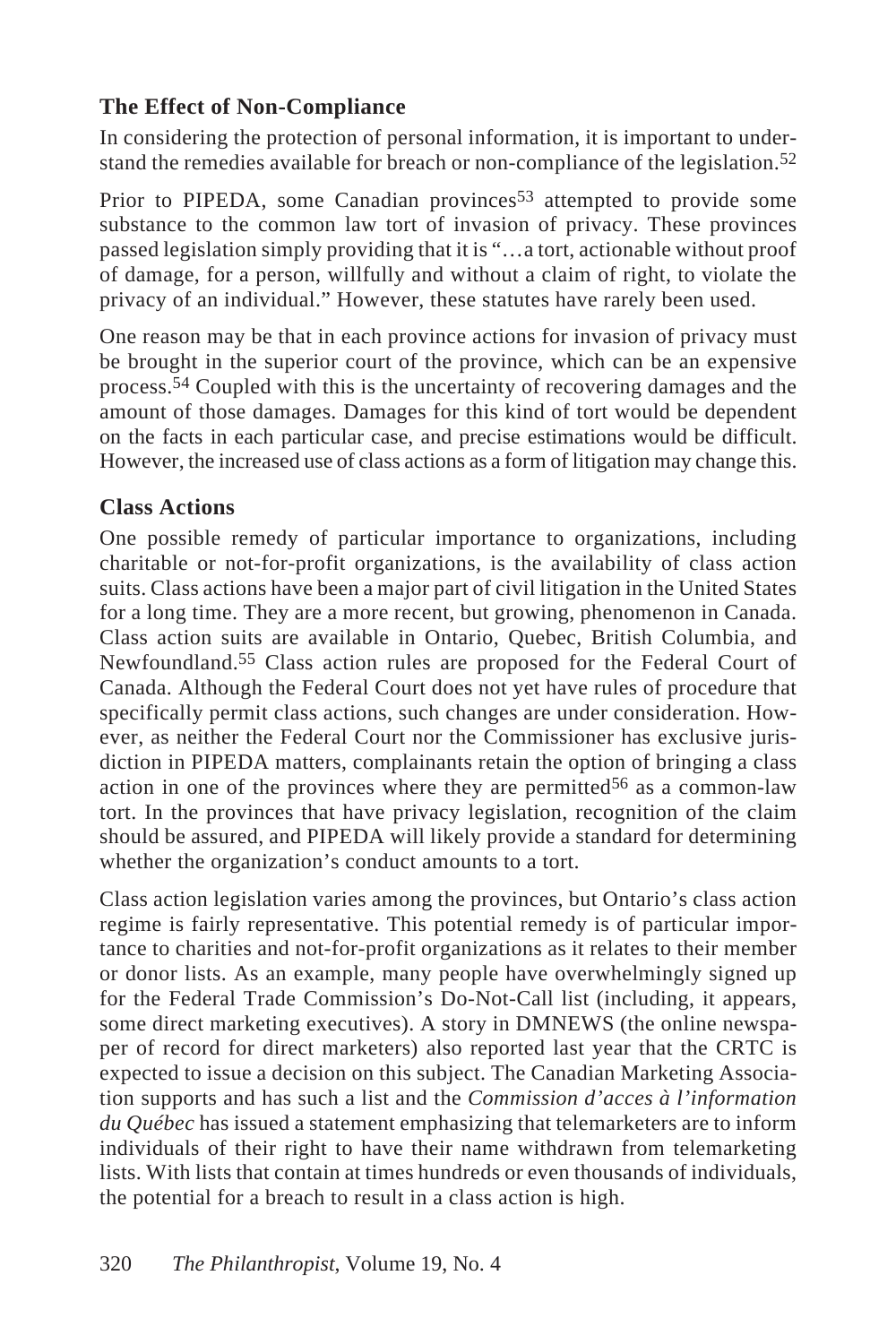The test for class certification in Ontario is articulated in terms that appear broader than the test in the United States. Under the U.S. federal rules, class members must be sufficiently numerous to justify a class action; common issues must predominate; a class action must be superior to other available means of adjudication; and the representative plaintiff's claims must be typical of the claims of the entire class. In contrast, a class action in Ontario requires a minimum of only two plaintiffs; common issues are required, but they need not predominate; a class action merely needs to be a preferable but not necessarily a superior means of adjudication; and the representative plaintiffs' claims need not be typical of the claims of the entire class. Ontario courts also have the flexibility to allow for the creation of subclasses at any stage of the proceedings.

The impact of class action litigation is with the "strength in numbers" effect. Dealing with one complaint would be manageable and containable – dealing with a class of plaintiffs involving hundreds or thousands of complaints would be much more burdensome and expensive. Whereas damages for one individual may be \$2,000, multiply that by a hundred or a few hundred individuals and the exposure is suddenly a major concern. Those individuals who might not be bothered to complain may "join the band wagon" if someone else takes the lead. Further, most class action matters are run on a contingency basis with legal fees calculated as a multiple of the damages awarded.

#### **Federal**

Partly because of the difficulties of litigation, and in order to comply with the requirements of the E.U. Data Directive, PIPEDA provides that individuals seeking remedies under the legislation may complain to the Commissioner, who must take action (subject to certain exceptions) and report within one year. The Commissioner may also attempt to mediate the dispute. However, the Commissioner has no power to make any decision that is binding on the parties, and in that sense may not adjudicate the dispute. The role of the Commissioner is one of an advocate for the protection of personal information and privacy in Canada, and not that of a dispassionate or specialized adjudicator.<sup>57</sup> For this reason, organizations should carefully weigh the interpretations and pronouncements of the Commissioner.

It must be remembered that Schedule 1 contains both mandatory provisions and discretionary provisions. An organization is obliged to comply with all ten principles, given the use of the mandatory language through the word "shall." However, as the subclauses within the 10 principles use the discretionary word "should," these provisions are recommendations that do not impose direct obligations. Having said that, however, it would be prudent to voluntarily comply with these recommendations, given that section 11(1) of PIPEDA allows an individual to file a complaint against an organization for contravening a mandatory obligation or for not following a recommendation set out in Schedule 1. As such, the Commissioner will investigate an organization for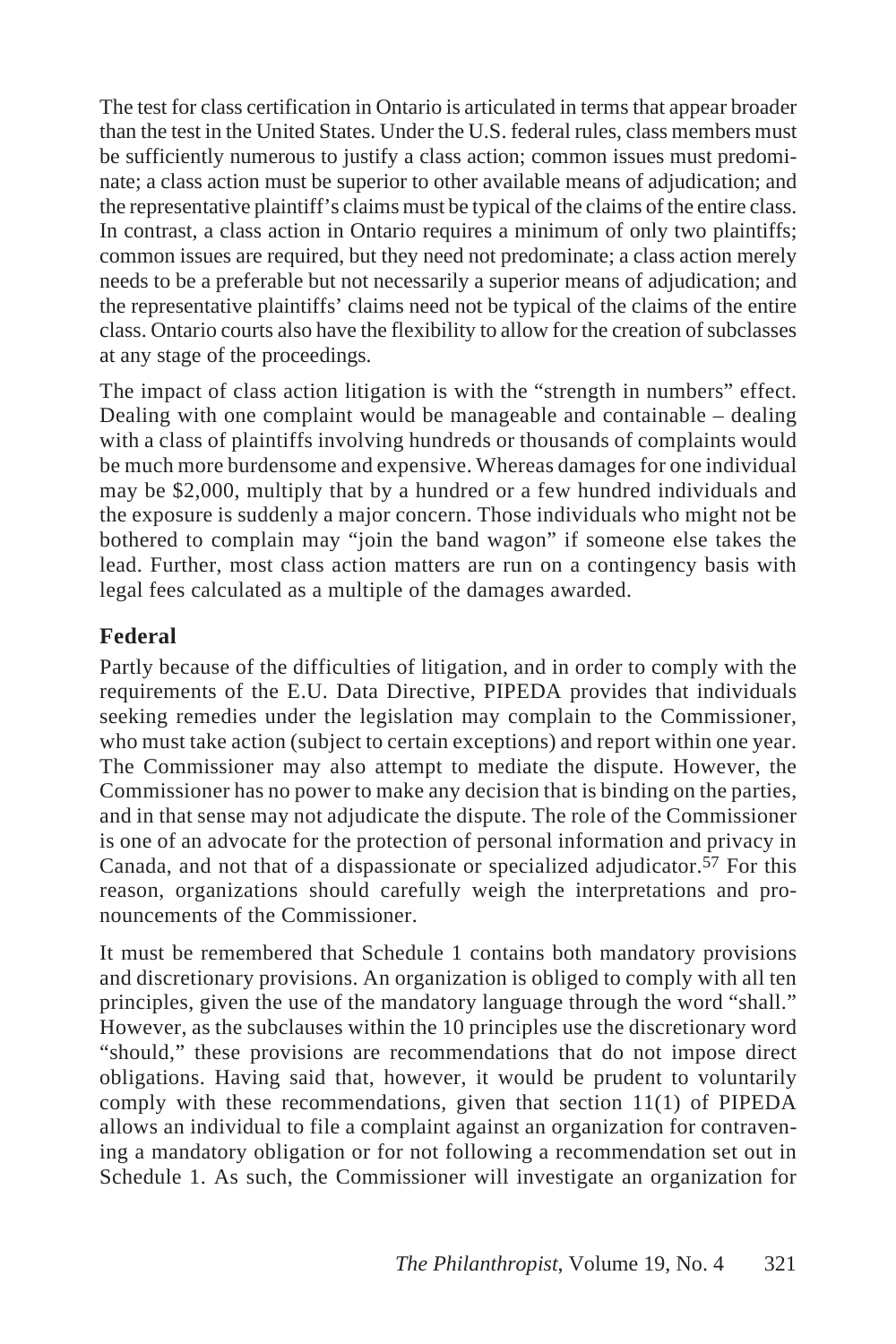breaches of the mandatory obligations and for failures to follow the discretionary recommendations.

If an organization fails to comply with PIPEDA's requirements, it can become subject to a complaint. In most cases there is no time limit for filing a complaint, except when access is denied. In this case, the complaint must be made six months after the refusal. Division 2 of PIPEDA outlines the remedies available to an individual where it is alleged that an organization has contravened a requirement under Part One of the legislation. Section 11(1) of PIPEDA provides that an individual may file a written complaint with the Commissioner alleging that an organization has either contravened a Division 1 provision or a Schedule 1 recommendation. The Commissioner may also, under section 11(2), initiate a complaint if it is satisfied that there are reasonable grounds to investigate the matter. Under section 11(4), the Commissioner must give notice to the organization if a complaint under PIPEDA has been filed.

Pursuant to section 12(1) of PIPEDA, the Commissioner must investigate all complaints. The Commissioner has one year from the date of the complaint to prepare a report. Investigators will obtain the information directly, with the interviews conducted in private. The findings of the investigation are disclosed to the parties involved prior to finalizing the investigation. This allows the parties to make additional representations and provides an opportunity to resolve the matter before finalization. There are extensive (despite non-binding findings) powers by which to investigate complaints including:

- summoning and enforcing the appearance of a person to give testimony before the Commissioner  $(s.12(1)(a))$ ;
- administering oaths  $(s. 12(1)(b))$ ;
- receiving and accepting any evidence, by oath, affidavit or otherwise, that the Commissioner deems fit, regardless of whether it would be admissible in court (s.  $12(1)(c)$ );
- entering any premises occupied by an organization, other than a dwelling house, at any reasonable time  $(s, 12(1)(d))$ ;
- conversing in private with any person in any premises entered  $(s, 12(1))$ (e)); and
- examining or obtaining copies of or extracts of relevant materials found in any premises  $(s. 12(1)(f))$ .

A complaint will either be *not well founded* (e.g., not enough evidence to indicate a violation of the PIPEDA), *well founded* (there is enough evidence to indicate a violation, *resolved* (the investigation supports the complaint, but the organization agreed to take corrective measures to remedy the situation), or *discontinued* (the investigation is terminated).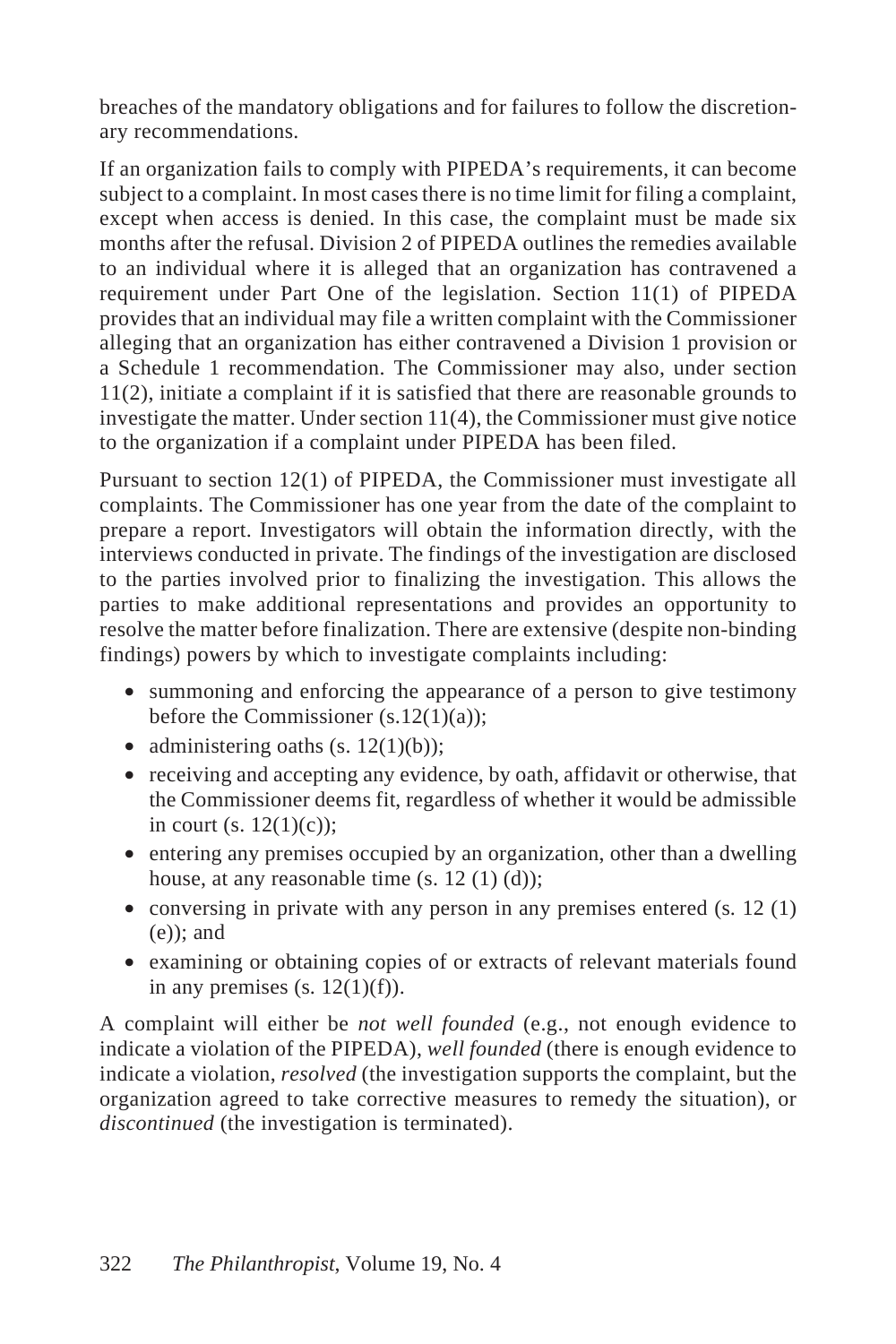The Commission may make public any information relating to the privacy polices and procedures of the organization if the Commission considers that it is in the best interests of the public to do so.

Under sections 14 and 15 of the PIPEDA, a complainant, including the Commissioner, may apply for a court hearing to the Federal Court after the Commissioner's report has been issued,. Therefore, if either the complainant or the Commissioner is not satisfied, either may apply to the Federal Court for a hearing in respect of the matter.

Upon hearing the case, the Federal Court has certain remedial powers as set out in section 16, including:

- an order that the organization correct its practices to comply with sections 5 to 10 of PIPEDA (s. 16(a));
- an order that the organization publish a notice of any action taken or proposed to correct its practices (s. 16(b)); and
- an award of damages to the complainant, including damages for any humiliation that the complainant has suffered (s. 16(c)).

With respect to damages, some guidelines are beginning to develop. For example, the Supreme Court upheld humiliation damages of \$2,000.00 for the publication of a photograph without consent.58 And, in the Spring of 2003, a settlement was reached in one of the Internet unauthorized cookie-tracking cases that provided for potential payments of up to \$40.00 U.S. to each individual. The total payments were capped at \$1,900,000.00 U.S.59

Finally, section 28 under Division 4 of PIPEDA, outlines three statutory offences with which an organization may be charged, including:

- knowingly contravening section 8(8) of the statute, which stipulates that an organization has a duty to retain information until a requester's recourses have been exhausted;
- knowingly contravening section 27.1 of the statute, which prohibits employers from taking action against employees and independent contractors who, in good faith, report contraventions of PIPEDA to the Commissioner, or refuse to participate in activities which fail to comply with the legislation; or
- obstructing the Privacy Commissioner or the Privacy Commissioner's delegate in the investigation of a complaint or in conducting an audit.

These three statutory offences are punishable by summary conviction and a fine not exceeding \$10,000.00 (section. 28(a)), or by an indictable offence and a fine not exceeding \$100,000.00 (section 28(b)).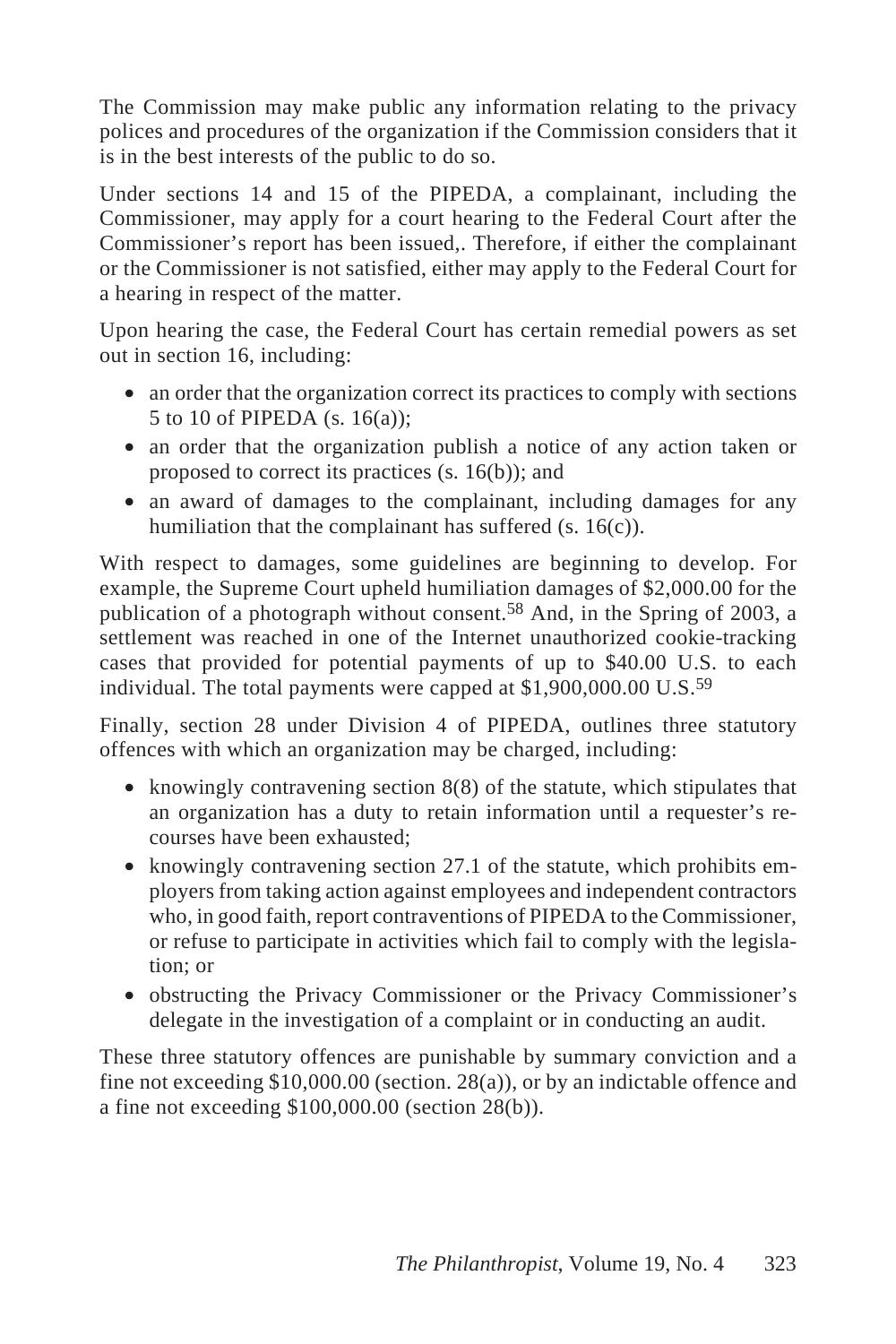## **Alberta**

Enforcement of the Alberta PIPA lies with the Information and Privacy Commissioner appointed by the provincial legislature. The Commissioner has order-making powers including the right to enjoin non-compliant practices. The Commissioner's order is final.60 An organization has 50 days to comply with the order. Any application for judicial review must be taken within 45 days. A person may seek damages against the offending organization directly in court.61 Penalties under the Alberta PIPA carry fines of up to \$100,000.00.<sup>62</sup> The office of the Information and Privacy Commissioner releases Annual Reports within which statistical analysis, investigative summaries and financial statements are found.

## **British Columbia**

The enforcement of the BC PIPA lies with the Information and Privacy Commissioner appointed by the provincial legislature. The Commissioner has order-making powers including the right to enjoin non-compliant practices. Orders must be complied with within 30 days unless an application for judicial review is made before that date.63 Further, if the Commissioner makes an order, or if an organization is convicted of an offence under the BC PIPA, that person may seek damages for actual harm in the BC Supreme Court.<sup>64</sup> The penalties under the BC PIPA carry fines of up to \$100,000.00.65

## **CONCLUSION**

For charities and nonprofit organizations, many of which have limited resources, paying a fine and/or being exposed to an investigation or action can be devastating regardless of which legislation applies or not. And, although some organizations may consider the remedies provided by the PIPEDA to have limited effect, complainants may go beyond PIPEDA.

On a practical note, each organization will need to examine its own structure and activities internally and externally to determine how it will ensure the protection of personal information. While it is also recognized that there is no common solution for privacy compliance for all organizations, it is likely prudent for all organizations to implement the CSA Model Code principles to protect themselves from public complaints and audits, and, for those operating inside Alberta and British Columbia, to ensure compliance with provincial legislation.

#### **REFERENCES**

- BC PIPA full text: <www.legis.gov.bc.ca/>
- Office of the Information and Privacy Commissioner/British Columbia: <www.oipc.bc.ca>
- BC Ministry of Management Services: <www.mser.gov.bc.ca/foi\_pop/Privacy/ default.htm>
- Alberta PIPA full text: <www.assembly.ab.ca/>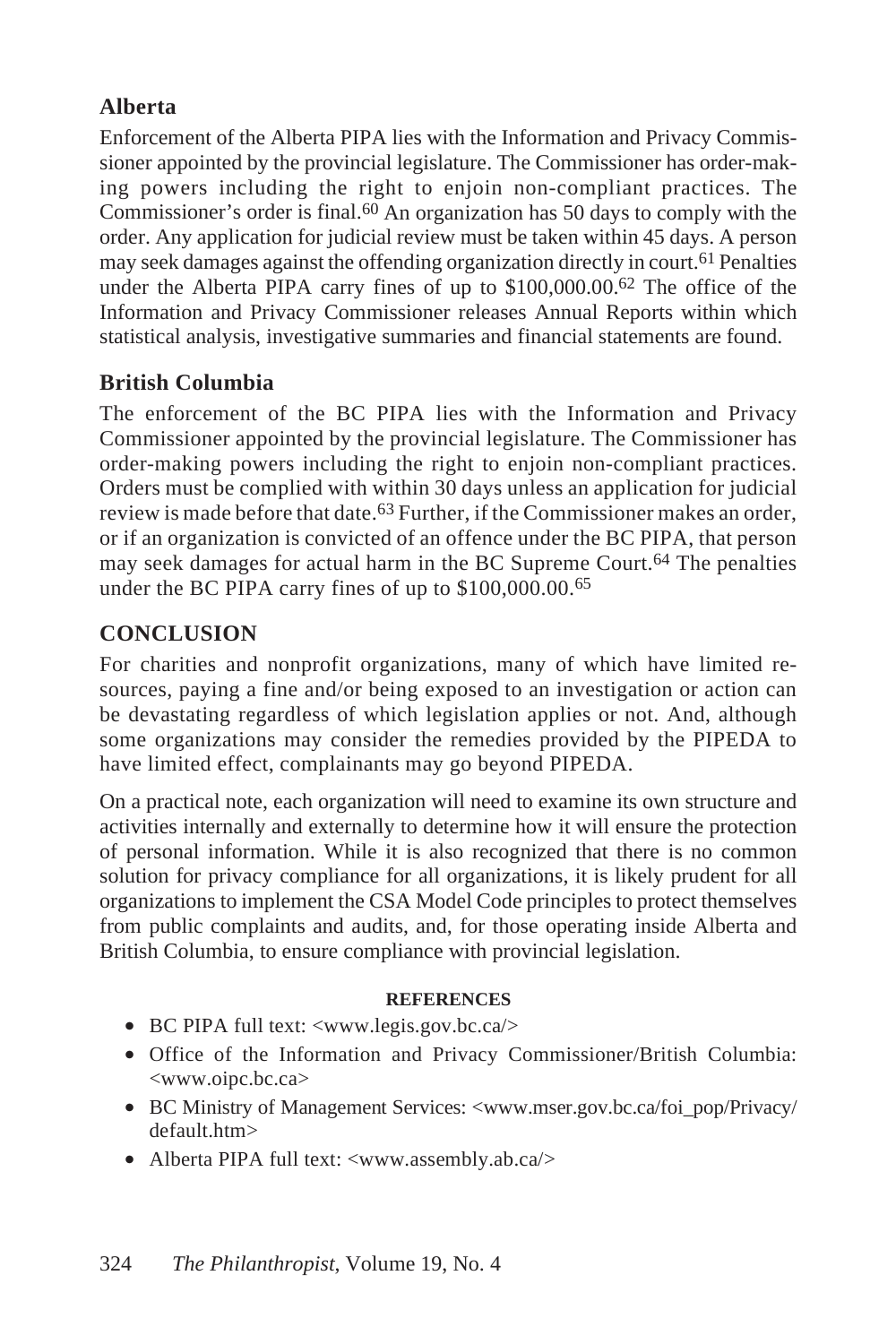- Office of Information and Privacy Commissioner/Alberta: <www.oipc.ab. ca/>
- Alberta Information Management, Access and Privacy Division: <www.gov. ab.ca/foip>  $(780)$  427-5848 see also  $\langle$ www.psp.gov.ab.ca>
- Federal Privacy Commissioner of Canada: <www.privcom.gc.ca>
- Industry Canada: <http://e-com.ic.gc.ca>
- Office of the Information and Privacy Commissioner/Ontario: <www.ipc. on.ca>
- Manitoba Ministry of Culture, Heritage and Tourism, Information Resources Division <www.gov.mb.ca/chc/fippa/index/html>
- Manitoba Ombudsman: <www.ombudsman.mb.ca>
- New Brunswick government: <www.gnb.ca/act/acts/p-19-1.html>
- Newfoundland government/ Department of Justice: <www.gov.nf.ca/just/>
- Nova Scotia, Freedom of Information and Privacy Review Officer: <www. gov.ns.ca./foiro/>
- Prince Edward Island: <www.gov.pe.ca/foipp/index.php3>
- *Commission d'access a l'information du Quebec*: <www.ca.gov.c.ca/eng/ index\_en.html>
- Office of the Information and Privacy Commissioner/Saskatchewan: <www. saskjustice.gov.sk.ca/legislation/summaries/freedo mofinfoact. shtm/>
- Yukon: Ombudsman and Information and Privacy Commissioner: <www. ombudsman.yk.ca>
- Canadian Standards Association: <www.csa.ca>
- Association of Fundraising Professionals: <www.afpnet.org>
- CBA National Labour & Employment Section newsletter: <www.cba.org/ CBA/newsletters/lab-2003/14.asp>

#### **NOTES**

- 1. The other federal legislation (*Privacy Act)* that took effect on July 1, 1983 imposes obligations on some 150 federal government departments and agencies with respect to the privacy rights of Canadians by placing limits on the collection use and disclosure of personal information.
- 2. L.R.Q., c. P-39.1.
- 3. Although the former Privacy Commissioner sent letters to Alberta (May 27) and British Columbia (May 7) expressing "very grave deficiencies" that in his view made it "impossible for the federal government to recognize the legislation as 'substantially similar'." It is also noted that these statutes are presently under review and a decision is expected shortly.
- 4. The other Parts are: Part 2, Electronic Documents; Part 3, Amendments to the *Canada Evidence Ac*t; Part 4, Amendments to the *Statutory Instruments Ac*t; Part 5, Amendments to the *Statute Revisions Ac*t; and Part 6, Coming Into Force.
- 5. S.C.2000, c.5, as amended by S.C. 2000, c.17, s.97. The Code is now Schedule 1 of PIPEDA – "Principles Set Out in the National Standard of Canada Entitled Model Code of the Protection of Personal Information, CAN/CSA-Q-830-96."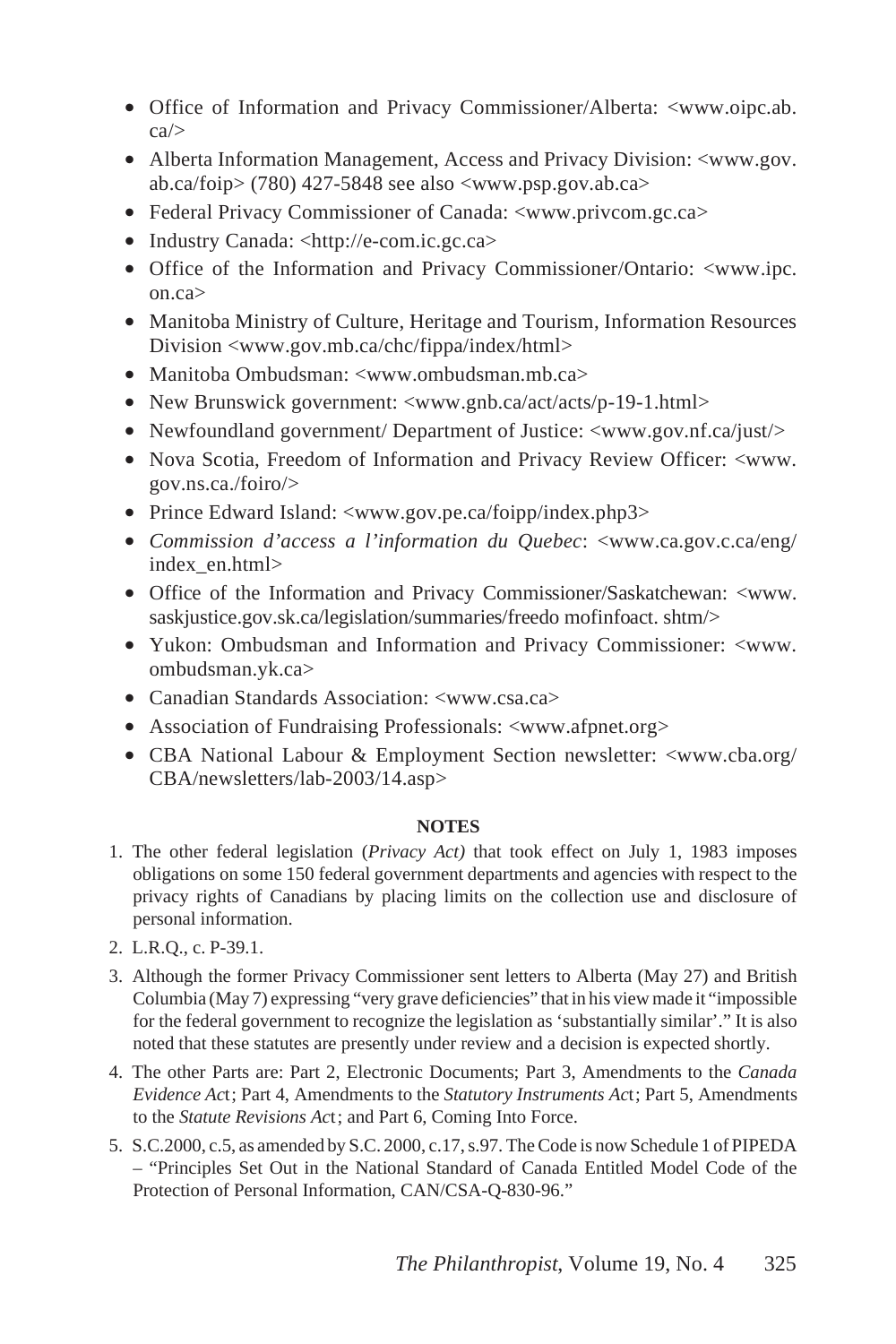- 6. Some questions that could be asked include: What personal information do we collect? Why do we collect it? How do we collect it? What do we do with it? Where do we keep it? How is it secured? Who as access to or uses it? To whom it is disclosed? How long is it retained? When is it disposed of? Is the policy available? Is the policy reviewed? Is someone accountable? Are staff trained? Are safeguards in place when information is transferred to third parties?
- 7. The policies should address these types of privacy issues: define the purposes of its collection; obtain consent, limit its collection, use and disclosure; ensure information is correct, complete and current; ensure adequate security measures; develop or update a retention and destruction timetable; process access requests; and respond to inquiries and complaints.
- 8. For language used in a bank's account agreement which was commended and the complaint of the language being too broad found to be not well-founded, see Case Summary #263.
- 9. See Section 9(1) of PIPEDA.
- 10. See Section 9(3) of PIPEDA
- 11. For other examples, see Case Summary #221 where the delay was 15 weeks and Case Summary #222 where the delay was 8 weeks. In both cases the finding was that the complaints were well founded and resolved.
- 12. Paragraph 9.4.9. For a discussion of the interpretation of the provisions regarding costs, see P. Jones, Privacy Law: A New Era, a paper presented to the 12<sup>th</sup> Annual Meeting of the Canadian Corporate Counsel Association in Halifax, August 21–22, 2000.
- 13. Priscilla Platt, et al., in Privacy Law in the Private Sector-An Annotation of the Legislation in Canada.
- 14. L.R.Q., c. P-39.1. Or, the *Act Respecting the Protection of Personal Information in the Private Sector*.
- 15. L.Q. 1991, c.64.
- 16. Chapter P 6.5. The statute has 7 parts: Part 1 Purpose; Part 2 Protection of Personal Information (with 7 Divisions); Part 3 Access and Correction; Part 4 Role of Commissioner; Part 5 Reviews and Orders; Part 6 Professional Regulatory and Non-Profit Organizations; Part 7 General Provisions.
- 17. Alberta PIPA also applies to personal employee information.
- 18. Section 2.
- 19. Section 4.
- 20. Alberta PIPA also makes reference to a "volunteer work relationship," which is defined as a "relationship between an organization and an individual under which a service is provided for or in relation to or in undertaken in connection with the organization by an individual who is acting as a volunteer or is otherwise unpaid with respect to that service and includes any similar relationship involving an organization and an individual where, in respect of that relationship, the individual is a participant or a student."
- 21. Section 4(4).
- 22. Section 8(3).
- 23. Section 8.
- 24. Section 9.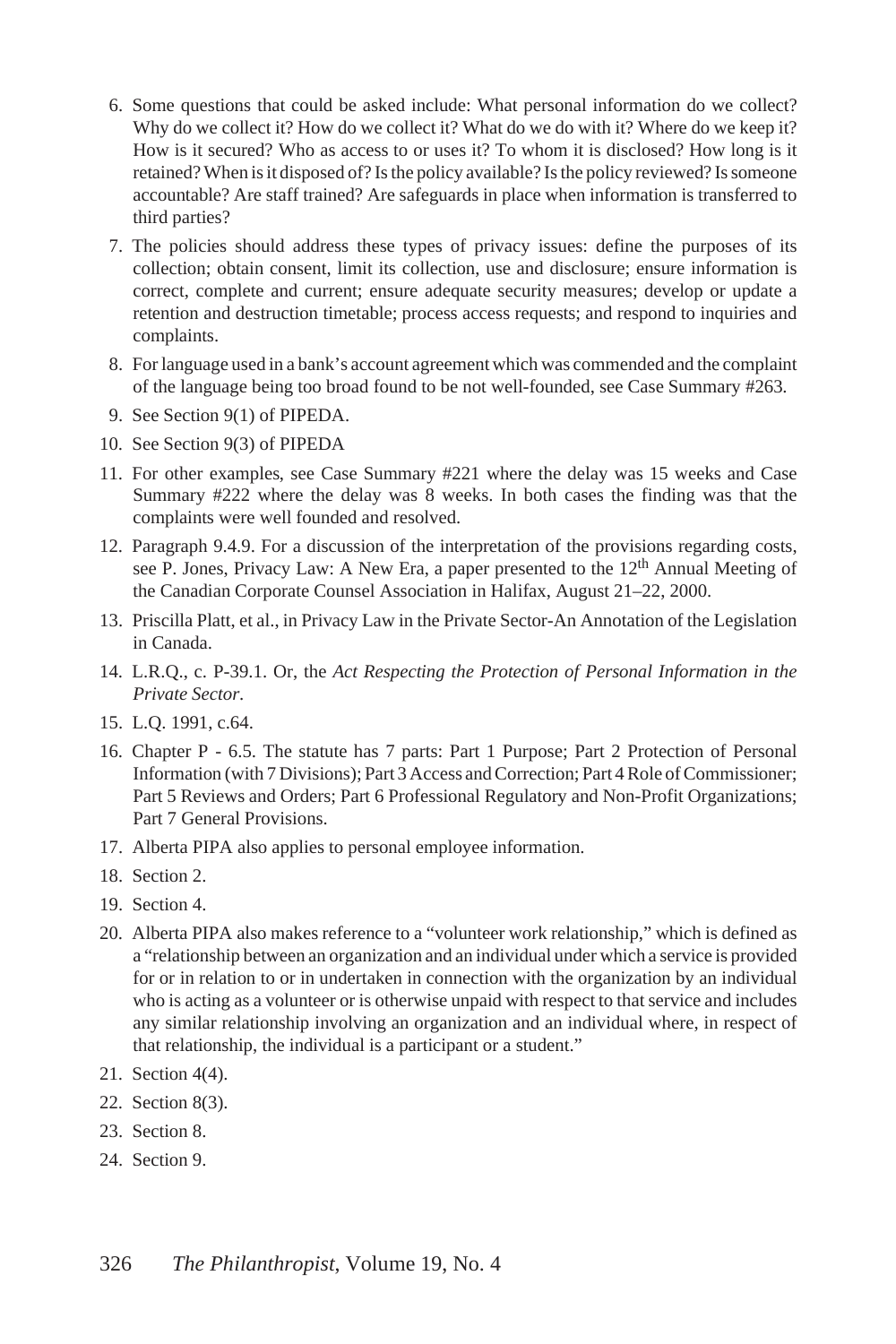- 25. The *Health Information Amendment Act, 2003* come into here May 16, 2003 with a three-year review scheduled to commence by April 25, 2004. Note, the *Freedom of Information and Protection of Privacy Amendment Act*, 2003 (Bill 28) was enacted following a three-year review with the amendments effective June 2003, with the next legislative review scheduled to commence by July 1, 2010.
- 26. British Columbia also has a *Freedom of Information and Protection of Privacy Act*, which has been amended (as of May 12, 2003) by the *Freedom of Information and Protection of Privacy Amendment Act, 2003* within the next legislature beginning in the Fall of 2003.
- 27. The statute is in 12 Parts. Part I: Part 1. Introductory Provisions; Part 2: General Rules; Part 3: Consent; Part 4: Collection; Part 5: Use; Part 6: Disclosure; Part 7: Access; Part 8: Administration, Part 9: Case of Personal Information; Part 10 Role of Commissioner; Part 11: Reviews and Orders;; Part 12: General Provisions.
- 28. Section 8.
- 29. Section 8(3).
- 30. Section 9.
- 31. Section 18(2)
- 32. Section 20.
- 33. Section 30.
- 34. Sections 23–32.
- 35. Section 34.
- 36. Section 35.
- 37. Which states: "The Establishment, Maintenance and Management of Hospitals, Asylums, Charities and Eleemosynary Institutions in any of the Provinces, other than Marine Hospitals."
- 38. (1974), 6 O.R. (2d) 21.
- 39. Note, this decision was overruled on other grounds in Ontario (Regional Assessment Commission) v. Caisse Populaire de Hearst Ltee. (1983), 143 D.L.R. (3d) 590.
- 40. Part 6, Section 56.
- 41. For example, the word "reasonable" appears 64 times in the legislation.
- 42. This next section is modified from Jones, P., "Between God and You: Canada's New Privacy Law," The Philanthropist, Vol. 18, No. 1. (2003). With permission.
- 43. Privacy Amendment (Private Sector) Act 2000, Act No. 155 of 2000 that came into force on December 21, 2001.
- 44. Ley Organica 15/1999, de 13 diciembre, de Proteccion de Datos de Caracter Personal.
- 45. Vom 20.12.199, BGBI. I. S. 2594.
- 46. Gesetz zur Anderung des Bundesdatenschutzgesetzes und anderer Gesetze, BGBI vom 22.05.2001 S.904.
- 47. As expressed in Section 3 of the Canadian Charter of Rights and Freedoms, Part 1 of the Constitution Act, 1982, being Schedule B to the Canada Act, 1982 (U.K.), 1982, c.11.
- 48. *Ibid.*
- 49. See, for example, Office of the Privacy Commissioner, *Your Privacy Responsibilities: A Guide for Business and Organizations* (Ottawa: Office of the Privacy Commissioner, 2000).